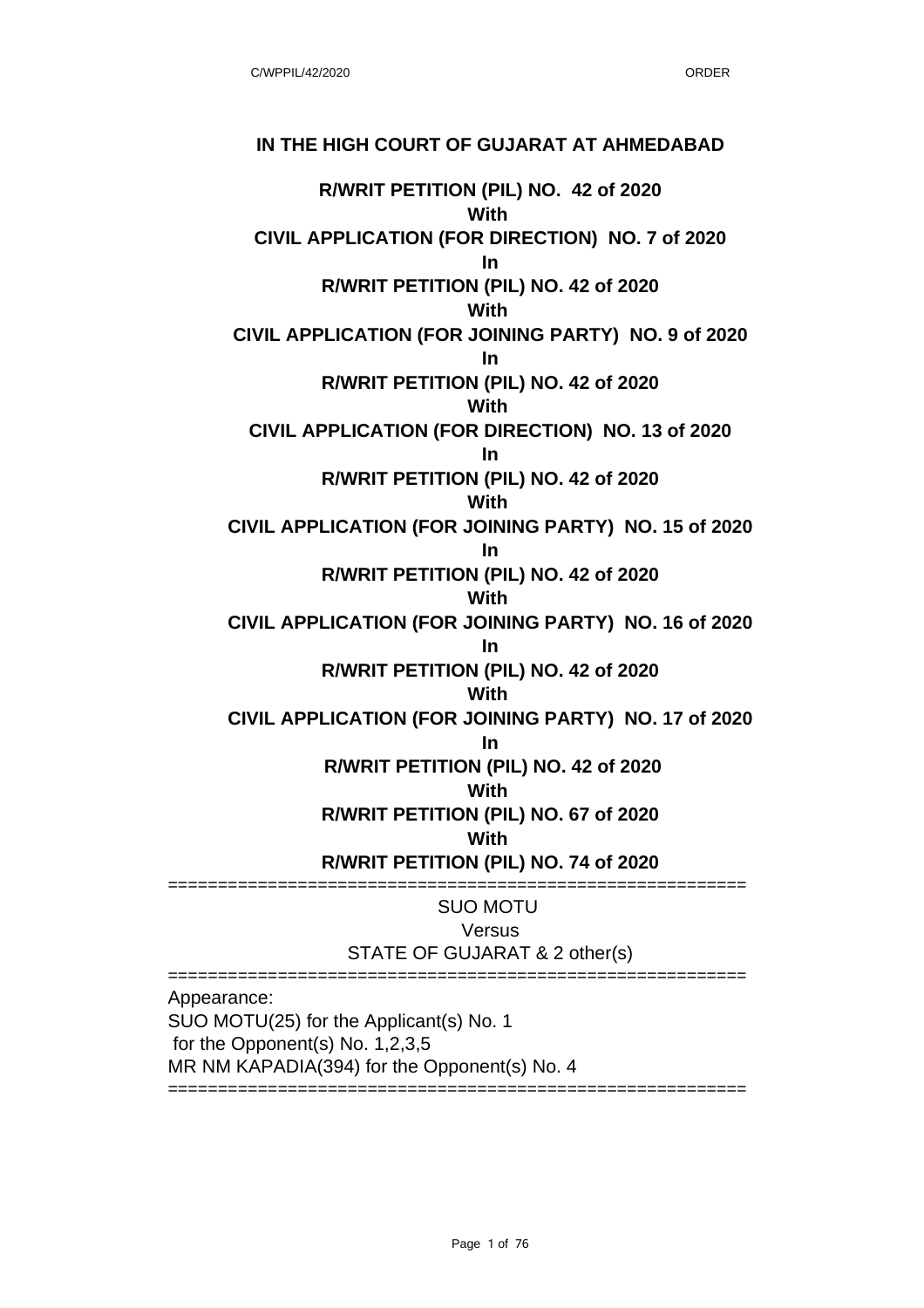#### CORAM: **HONOURABLE THE CHIEF JUSTICE MR. VIKRAM NATH** and **HONOURABLE MR.JUSTICE J.B.PARDIWALA**

#### **Date : 29/05/2020**

#### **COMMON ORAL ORDER**

#### **(PER : HONOURABLE MR.JUSTICE J.B.PARDIWALA)**

1 We started today's proceedings by taking cognizance of the report filed by the State Government on various issues that this Court has been discussing in this Public Interest Litigation. The report reads thus:

## *"Report on behalf of the Respondent State pursuant to the orders dated* 22.05.2020 & 25.05.2020 of this Hon'ble Court in Suo-Moto WP (PIL) *No.42 of 2020*

*The present Report in being submitted in the captioned proceedings on the basis of the instructions provided by the concerned Departments of the State Government, presenting the important actions taken in compliance with the directions issued in the aforesaid orders dated 22.05.2020 and 25.05.2020 of this Hon'ble Court with reference to various aspects referred to hereunder:* 

*I. Re: Aspect relating to coverage of the private hospitals for being designated for treating the patients* for COVID-19.

*1. It was in the wake of 8 hospitals viz. (i) Bodyline Hospital, (ii) Life Care hospital, (iii) Shrey Hospital, (iv) Saraswati Hospital, (v) Rajasthan Hospital, (vi) Sanjivani Hospital, (vii) Pukhraj Hospital, and (viii) Trisha Hospital, having not agreed to extend the treatment to COVID patients, this Hon'ble Court has, vide order dated 22.05.2020 issued following two directions in para 46 thereof:*

*"[1] We direct the State Government to initiate appropriate legal proceedings against all those private / corporate hospitals who are not ready and willing to honour the understanding arrived at with regard to treating the COVID19 patients including those who are not agreeable or willing to cooperate and enter into an MoU.*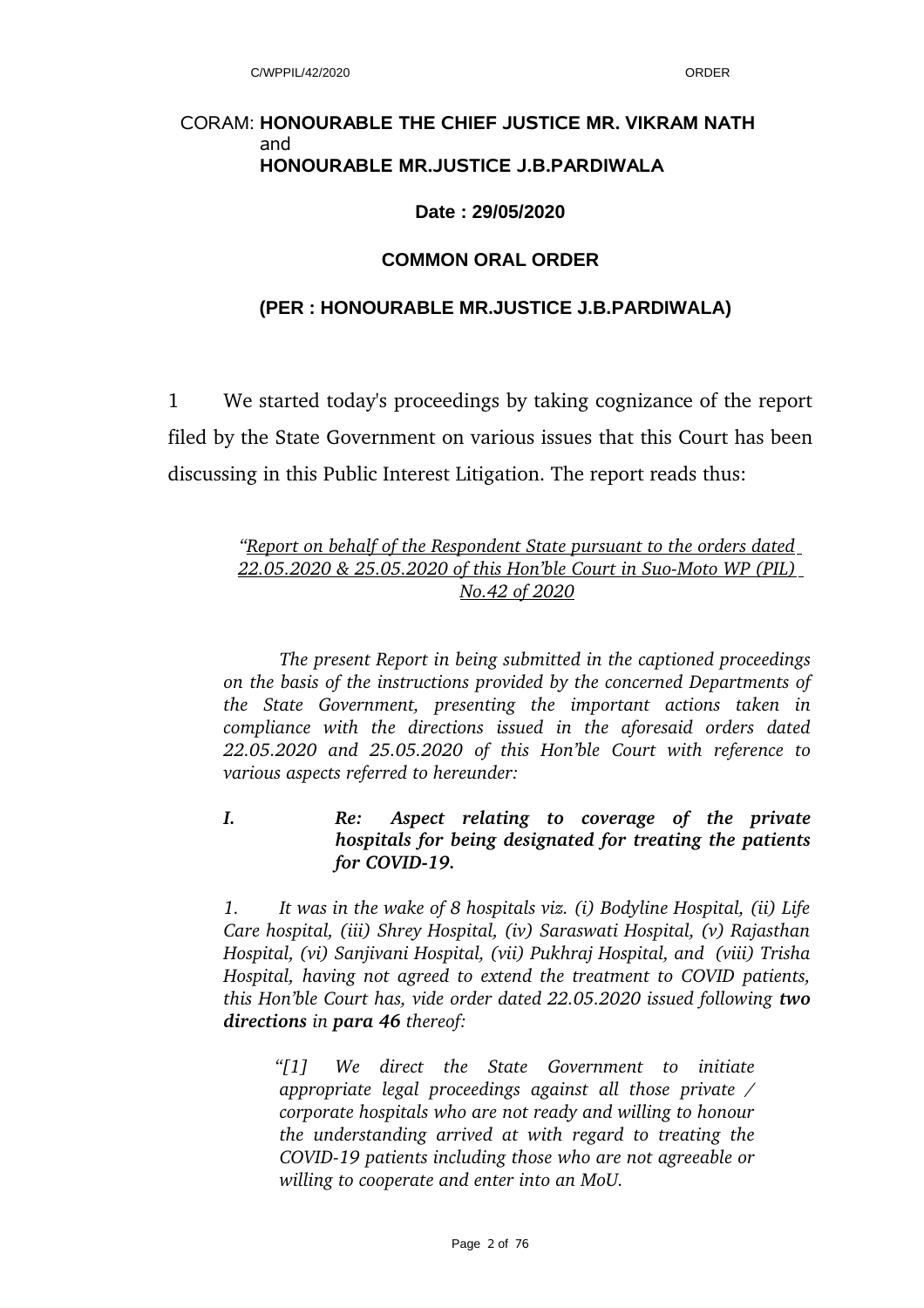*[2] We direct the State Government to institute prosecution against all responsible persons of the concerned hospitals for the offence punishable under Section 188 of the Indian Penal Code and Sections 57 and 58 respectively of the Disaster Management Act."*

*2. In the above connection, it is heartening to note that after the passing of the above order dated 22.05.2020 by this Hon'ble Court, all the aforesaid 8 Hospitals have provided their consent by showing their readiness to treat COVID19 patients while honoring the understanding arrived at in that behalf. A detailed report regarding the progress of the implementation of the order dated 16.05.2020, passed by the Municipal Commissioner, Ahmedabad requisitioning 42 hospitals under the Epidemic Diseases Act, 1897, is as under:*

- *(a) As on date, from total 42 designated private hospitals, 36 hospitals have executed MOU with AMC to provide COVID19 facilities to patients including availability of 50% beds to AMC referred patients and 50% beds for other private COVID19 patients accepting the ceiling rates as prescribed by AMC.*
- *(b) Two hospitals viz., SMS Hospital at Chandkheda and Kothiya Hospital at Nikol have started admitting COVID patients even without the formality of prior execution of MOU.*
- *(c) As regards 4 designated private hospitals out of the 42 designated hospitals, it is submitted that they are (i) SMV Hospital at City Pulse, Gandhinagar; (ii) Rudraksh Hospital; (iii) Narayan Hospital, Vastral; and (iv) Sardar Hospital, which have not been considered for execution of MoU owing to the varied reasons, like the hospital is closed for a significant time in recent past or the same is not technically capable of taking care of COVID patients, etc. The State craves leave to refer to and rely upon the said reasons in detail, hospital wise, in case of need.*
- *(d) Life care Hospital, Navrangpura from where only 9 beds were available to AMC as per 50% quota, has given 100% beds at Life care Hospital, Khanpur which falls in the containment area, and has executed MOU and thereby providing 32 beds to AMC.*
- *(e) In the list of the hospitals requisitioned, Apollo CVHF is also mentioned. However, the same being a facility dedicated to heart ailments, it was decided not to requisition the same. In place of Apollo CVHF, the state authorities have been able to refer COVID-19 patients to Apollo City Centre, near Doctor House. Therefore, Apollo City Centre, near Doctor House is to be considered in place*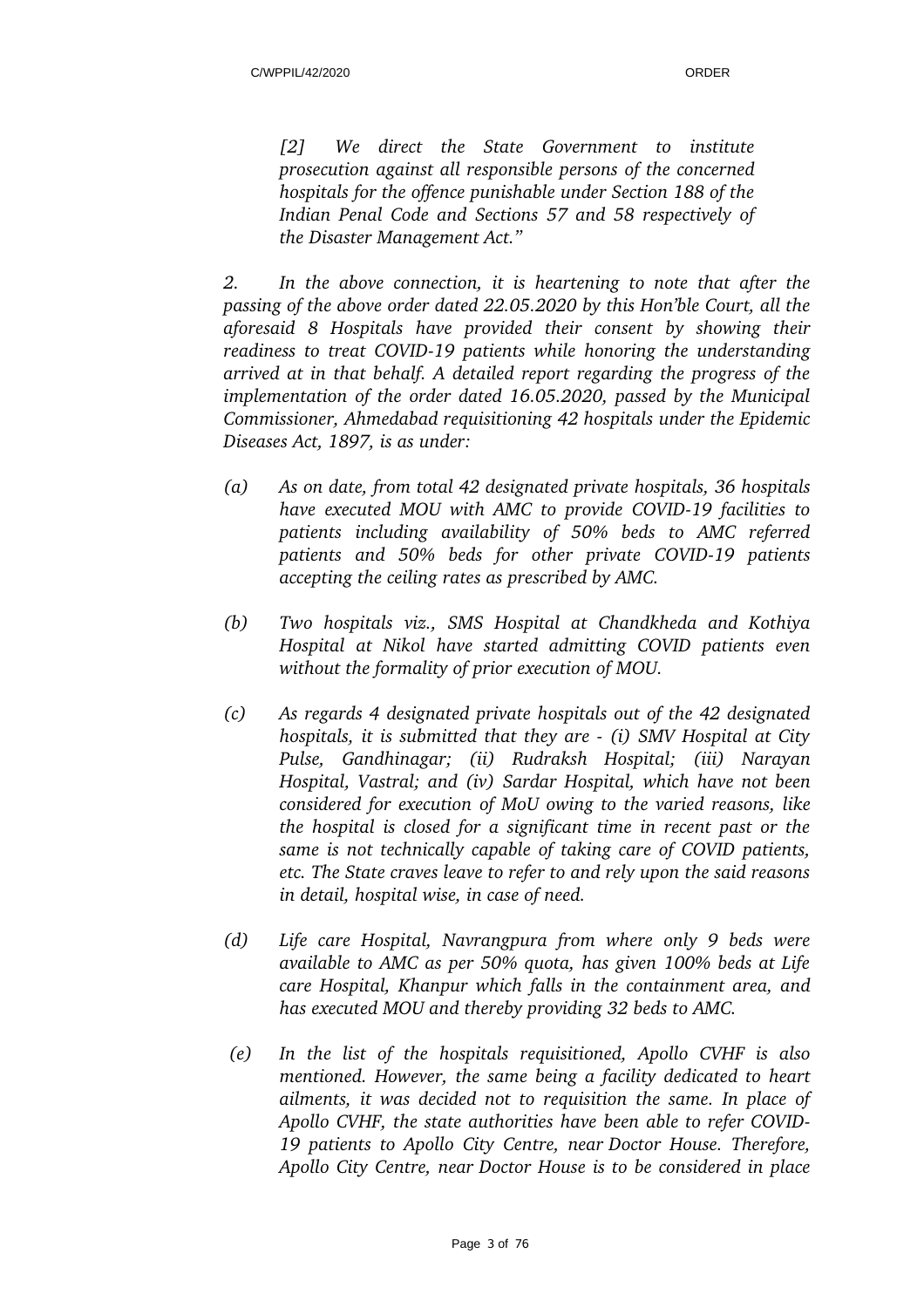### *of Apollo CVHF.*

*3. In para 47 of the aforesaid order, the Hon'ble Court has referred to following 8 Hospitals, which were not figuring in the initial list of 42 Hospitals and therefore, the Hon'ble Court has directed to give explanation as to why the said hospitals were not in the list.* 

- *(a) Apollo Hospital situated at Bhaat, Ahmedabad;*
- *(b) Apollo Hospital situated at the City Centre near Doctor House, Parimal Railway Crossing, Ahmedabad;*
- *(c) KD Hospital situated at the Vaisnodevi Circle, Ahmedabad;*
- *(d) Zydus Hospital situated at the Hebatpur Road, Ahmedabad;*
- *(e) Asia Colombia Hospital situated at the Hebatpur Road, Ahmedabad;*
- *(f) Global Hospital situated at the Hebatpur Road, Ahmedabad;*
- *(g) Anand Surgical Hospital situated at the Naroda, Ahmedabad;*
- *(h) U.N. Mehta Hospital, Ahmedabad.*

*In this behalf, it is submitted that the list of 42 Hospitals initially prepared is not the exhaustive list, but is an openended list, and the same can be expanded as the exigency of the situation demands. In fact, at the initial point of time when negotiations were held in this behalf with the representatives of All India Medical Association as well as the representatives of all the hospitals, as these 42 hospitals had forthwith shown their willingness to treat COVID patients, the same were accommodated in the list and that was how, the above referred hospitals which did not show their willingness to fall in line, were not included in the list.* 

4. Pertinently, amongst 8 hospitals referred to in sub-para 3 of para I *above, arrangement to cover one of the hospitals, i.e. U.N. Mehta Hospital, Ahmedabad, began even prior to the passing of the order dated 22.05.2020 by this Hon'ble Court, and the decision in that behalf came to be taken by the State Government on 13.05.2020 to have further 228 beds in addition to 41 covid beds, which were earlier made available for the treatment of covid patients. Furthermore, it is submitted that out of these*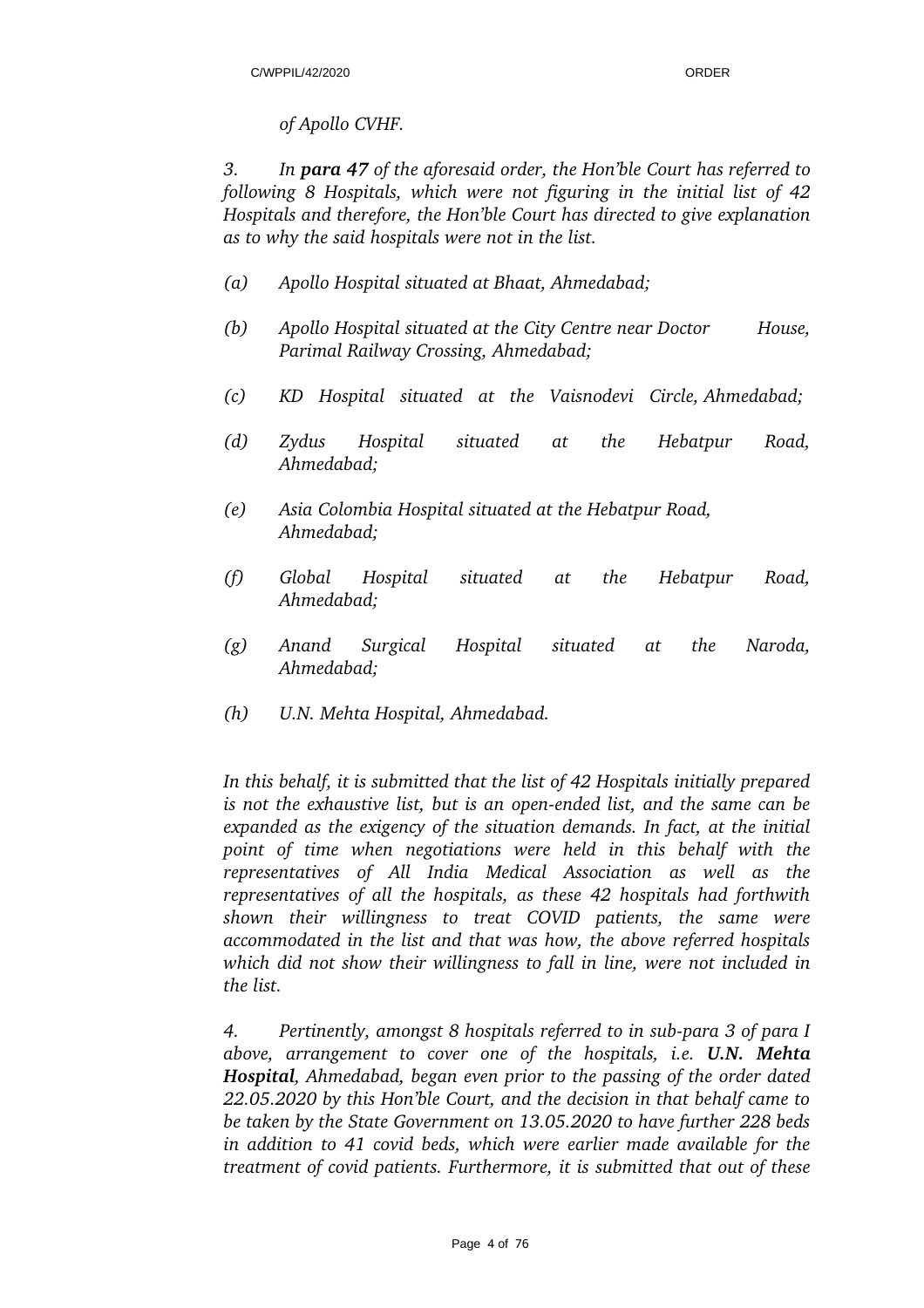*8 hospitals, 3 hospitals, viz. Anand Surgical Hospital, Apollo Hospital situated at the City Centre (in place of Apollo CVHF) were already requisitioned vide the order dated 16.05.2020, passed by the Municipal Commissioner, Ahmedabad and a MoU has already been executed with the said hospitals. The following needs to be noted regarding the remaining 5 hospitals:*

*i. Zydus Hospital Thaltej, Asia Colombia Hospital (now Zydus) and KD Hospital have given their consent letter to make available beds for treatment of COVID-19 patients.* 

- *ii. Apollo Hospital situated at Bhaat, falls within the limits of Gandhinagar and a requisition order for the same has already been passed under the Epidemic Diseases Act, 1897 by Collector, Gandhinagar.*
- *iii. UN Mehta Hospital is not a private hospital but is a State Government Hospital.*

*5. It is submitted that in addition to the abovementioned hospitals, Parekh Hospital at Shyamal crossroads, Nidhi Super speciality hospital, Siddhi Vinayak hospital and Stavya Spine Hospital have also given their consent letter to make beds available for treatment of COVID-19 patients.* 

*6. It is submitted that the total number of functional beds in the 38 hospitals is 2672 and the total number of beds available for AMC is 1731 beds. The total number of functional beds available at Zydus Hospital Thaltej, Asia Colombia Hospital (now Zydus) and KD Hospital is 425, out of which if 50% beds are considered for AMC, then 213 beds will be reserved for AMC. Furthermore, the total number of functional beds at Parekh Hospital at Shyamal crossroads, Nidhi Super Specialty hospital, Siddhi Vinayak hospital and Stavya Spine Hospital is 206, out of which 104 have been reserved for AMC. Therefore, the total number of functional beds in the 45 hospitals, as mentioned hereinabove is 3,303, out of which 2,048 beds have been reserved for AMC.* 

*7. Even though the order dated 16.05.2020, mentions about requisitioning 50% beds in the private hospitals, yet if the figures are perused, the total number of beds reserved for AMC is higher than 50%, rather it is approximately 62%. This is because in many hospitals, the municipal corporation authorities have been able to take over 100% beds, such as SMS Hospital Chandkheda, Kothiya Hospital, GCS Hospital, Dr. Jivraj Mehta, Vasna, Iqra Hospital, Sarkhej, Sterling Cancer Hospial and Apollo City Centre, Paldi. It is submitted that number of beds at Apollo hospital, Bhat and UN Mehta have not been considered for the purpose of this calculation. As on 26.05.2020, around 415 AMC referred patients have already been admitted to these 38 designated private hospitals. These 2048 beds would be in addition to 2964 beds of Civil Hospital and other AMC and Government Hospitals in Ahmedabad.*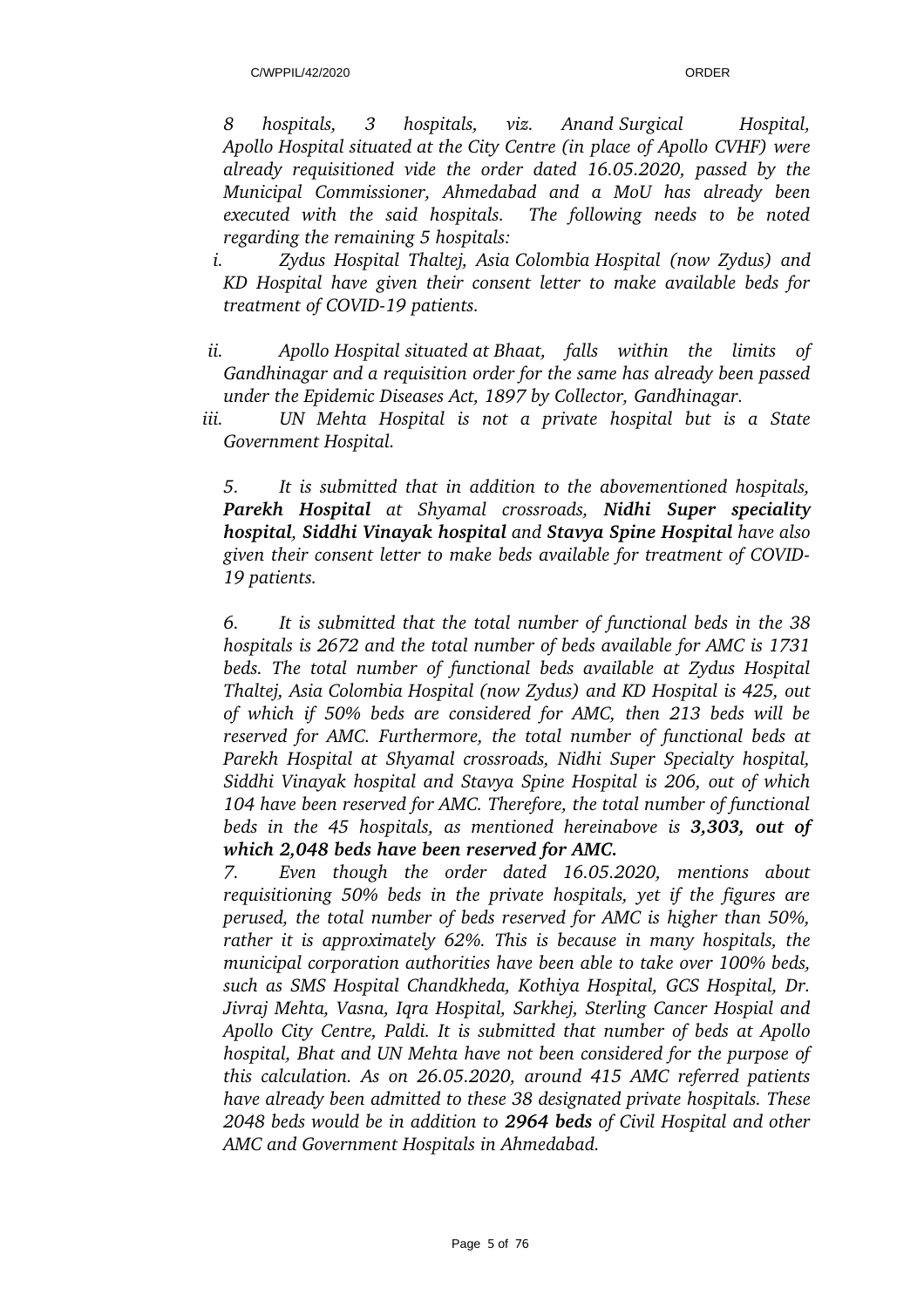*8. It is also important to highlight before the Hon'ble Court, the process of payment to these private hospitals. The designated hospitals will be paid upon putting bills to Medical Officer, Health (AMC) within 15 days of discharge of the patient, for the charges which includes charges for nursing, medicines, laboratory & radiology charges, followup charges and consultation up to 5 days from the date of discharge of the patient.*

*9. AMC has also started 32 AC Buses from 12.05.2020 on 9 routes for the transportation of Doctors, paramedical staff of such private hospitals in the morning at 7.00 am, 8.00 am, 9.00 am, in the afternoon at 3.00 pm, 4pm and in the evening at 6.00 pm, 7.00 pm, 8.00 pm.* 

*10. In addition to the aforementioned steps being taken by the AMC, the state authorities would also like to bring to notice of the Hon'ble Court, the details regarding the COVID care-centres in the city of Ahmedabad:*

## *A. Samaras COVID Care Center:*

- *(i) Till date, a total of 2234 patients have been treated at the Samaras COVID Care Center. Total patients that have been discharged are 1818, out of which 703 are from Civil Hospital, 1161 from SVP hospital, 363 from outside, 04 from other COVID care centers and 02 patients from other hospitals at Samaras COVID care center are treated.*
- *(ii) 76 Patients are transferred to Paid COVID Care Centers such as Hotel Fern and Lemon Tree.199 patients have been transferred to other hospitals and 44 patients to Haj House.*
- *(iii) At present 97 patients are undergoing treatments at Samaras COVID Care Center. There are 3 Medical Consultants, 7 Medical Officers and 9 members of the Paramedical Staff who are providing* round-the-clock treatment for patients at the Samaras COVID Care *Center. As the number of patients increase, so does the number of medical and paramedical staff would also be increase.*
- *(iv)* The patients are provided with a regular two-time meal, two-time tea and one-time breakfast in the morning. In addition to *ayurvedic decoctions, ayurvedic medicines are also given. Coolers and water bottles are provided with RO plant for drinking water and hot water is also being provided, if a patient needs it.*
- *(v) Help desk facility has been made available for immediate disposal* of patient's complaints on the numbers 72279-311220 and 72229-*31296. Apart from that, patients can also submit their complaints on Dy. Muni. Commissioner, Shri Dilip Rana's mobile phone.*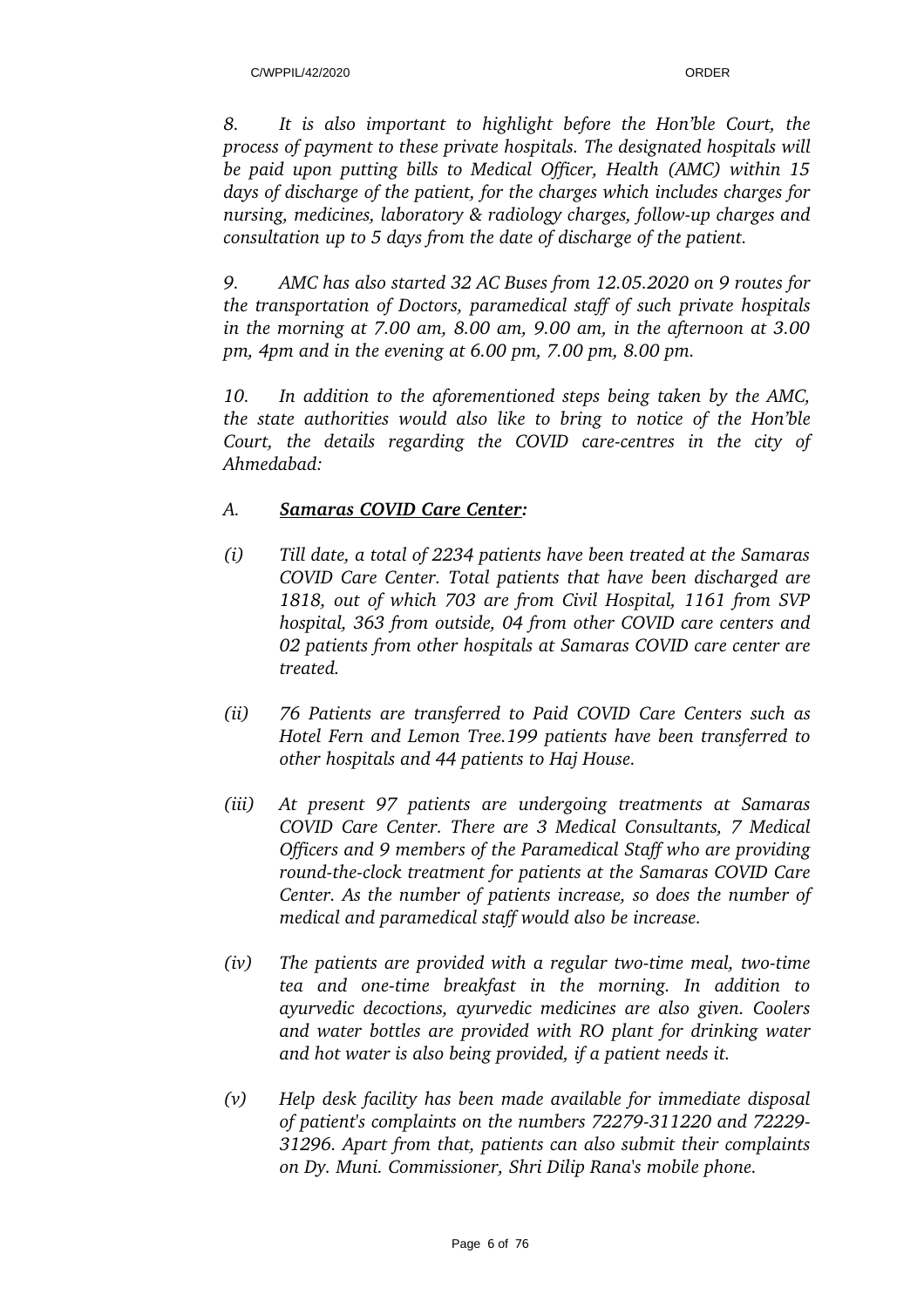- *(vi) With the helpdesk the total number of complaints received is 431 and all the complaints have been disposed of.*
- *(vii) In addition to the aforementioned facilities, air conditioners are being provided to all the patients at Samaras Hostel. Regular arrangements for cleaning and disposal of waste and monitoring are also arranged.*

### *B. COVID Care Centers In Hotels (Rented by AMC):*

- *(i) Ahmedabad Municipal Corporation has declared 24 hotels in different areas with a capacity of 1171 Beds as COVID Care Centers.*
- *(ii) A total of 152 patients have been treated in these hotels out of which 23 patients are shifted to hospital due to requirement of more treatment and 82 patients have been discharged after treatment, 47 patients are under treatment.*
- *(iii) All these 24 hotels are functioning as COVID Care Centers and arrangement of Doctors, para medical staff and necessary medicines, masks, sanitizer ambulances, etc. is made. In addition to the same, Tea-breakfast for all patients, two meals a day, drinking water, ayurvedic medicines and ayurvedic decoction is provided.*

### *C. COVID Care Center In Private Hotels:*

- *(i) AMC has also engaged 4 hotels as COVID Care centers for patients to receive treatment at their own expense.*
- *(ii) Till date, 312 patients have been treated in these hotels out of which 238 patients were discharged at the end of the treatment, 30 patients shifted to other places and 44 Patients are currently undergoing treatment.*

### *D. Use of Existing Government Hospitals as COVID Care Center:*

- *(i) Presently, there are 500 beds available in VS Hospital but as renovation is going on at VS Hospital, it is not viable to treat COVID19 patients there. However, SVP Hospital is located in the premises of VS Hospital where more than 800 beds are made available for COVID19.*
- *(ii) Nagri Hospital is an exclusive hospital for ailment related to eyes and therefore, facilities necessary for treatment of COVID19 such as Physician, Intensive and Specialist ICU, Isolation Ward, ICU, Central Oxygen Line, Ventilator, ICU trained staff are not available*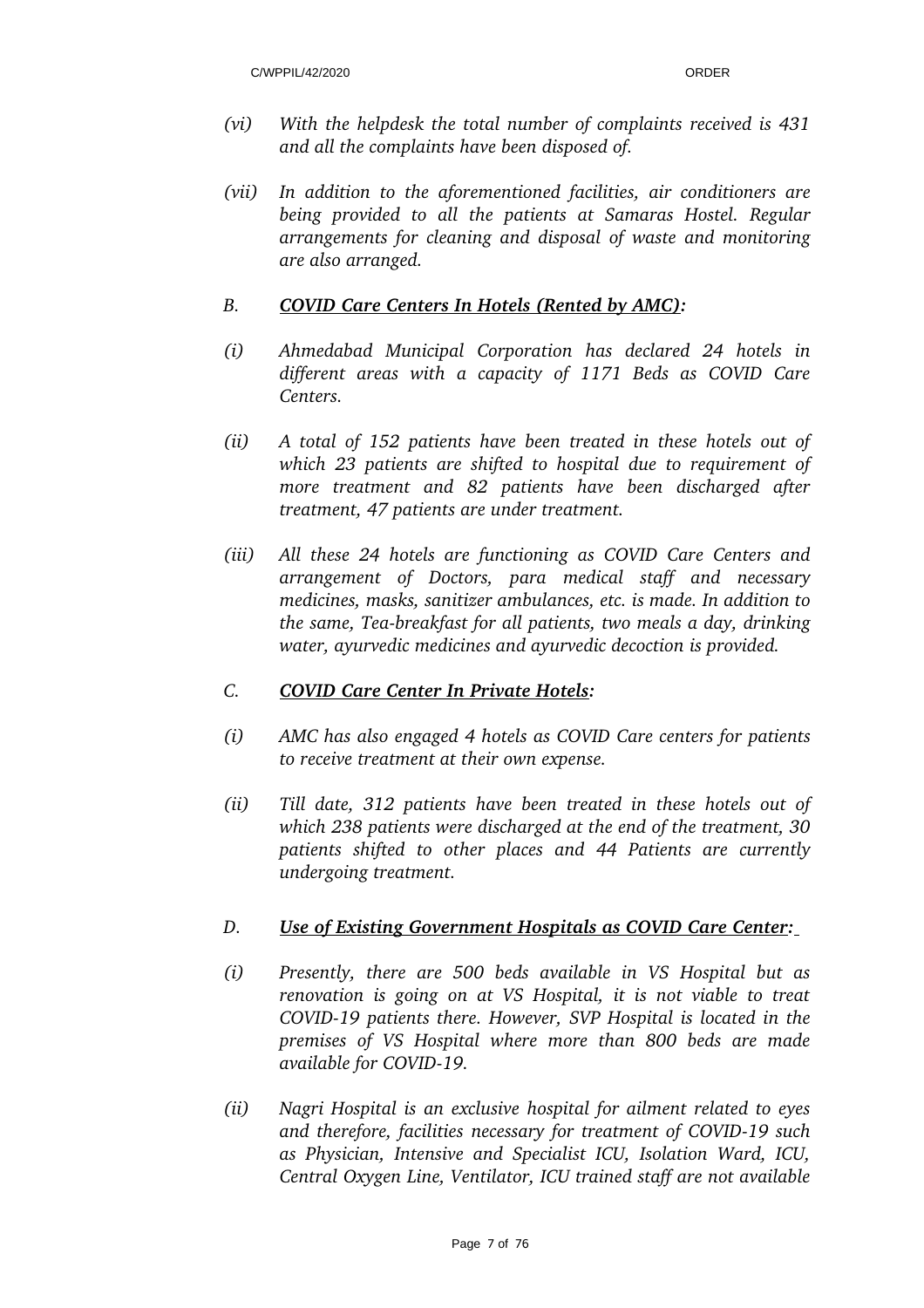*at Nagri Hospital. Also the same being an exclusive Eye Hospital in Ahmedabad, patients from surrounding districts also come to this hospital and in case if this hospital is used to treat COVID19 patients, there will be a lot of difficulty faced by many patients of eye diseases.* 

*(iii) AMC is also running an Infectious Disease Hospital, which has approximately 60 beds and that is already being transformed into COVID19 hospital.*

*11. The State authorities would also like to apprise the Hon'ble Court of some additional steps being taken by the Municipal Corporation authorities for the treatment of COVID19 patients, in the city of Ahmedabad:*

## *A. Use of Ambulance for transferring Patients:*

- *(i)* Presently, approximately twenty-five 108 ambulances are being *utilized 24x7 to carry COVID19 patients from their home/quarantine facility to Hospital or COVID care centers and* vice-versa. Everyday approximately 200-250 patients are being *transferred in these ambulances. Therefore, if a particular ambulance is being parked at only a particular quarantine hotel/center, the same will be underutilized.*
- *(ii) Doctors and para medical staff are available at COVID care centers who continuously check on health of patients there and in case any patients needs first aid of screening or any other hospital related treatment, the said COVID care center staff calls 108 ambulance to shift such patient to hospital.*
- *(iii) The organization running 108 Ambulance Services has all the data in a computerized form and in case of urgent need, they provide the ambulance on call too. The said ambulances are regularly sanitized as well.*
- *(iv) It is pertinent to note that the respondent authorities had started the system of running 40 Dhanvantri Aarogya Raths (ambulances consisting of 1 Doctor, 1 Nursing Staff, 1 Pharmacist and 1 Para Medical Staff providing Homeopathic, Ayurvedic and Allopathic medicines) in the four zones of Ahmedabad. Such Raths/ambulances are available at a pre-decided spot for 2 hours daily with one ambulance covering 4 different spots, in one day. Citizens coming at such ambulances are checked for diabetes along* with blood pressure check-up and are also given medicines for the *same. Homeopathic and Ayurvedic medicines are also being given to persons for prevention of COVID19. In respect of such*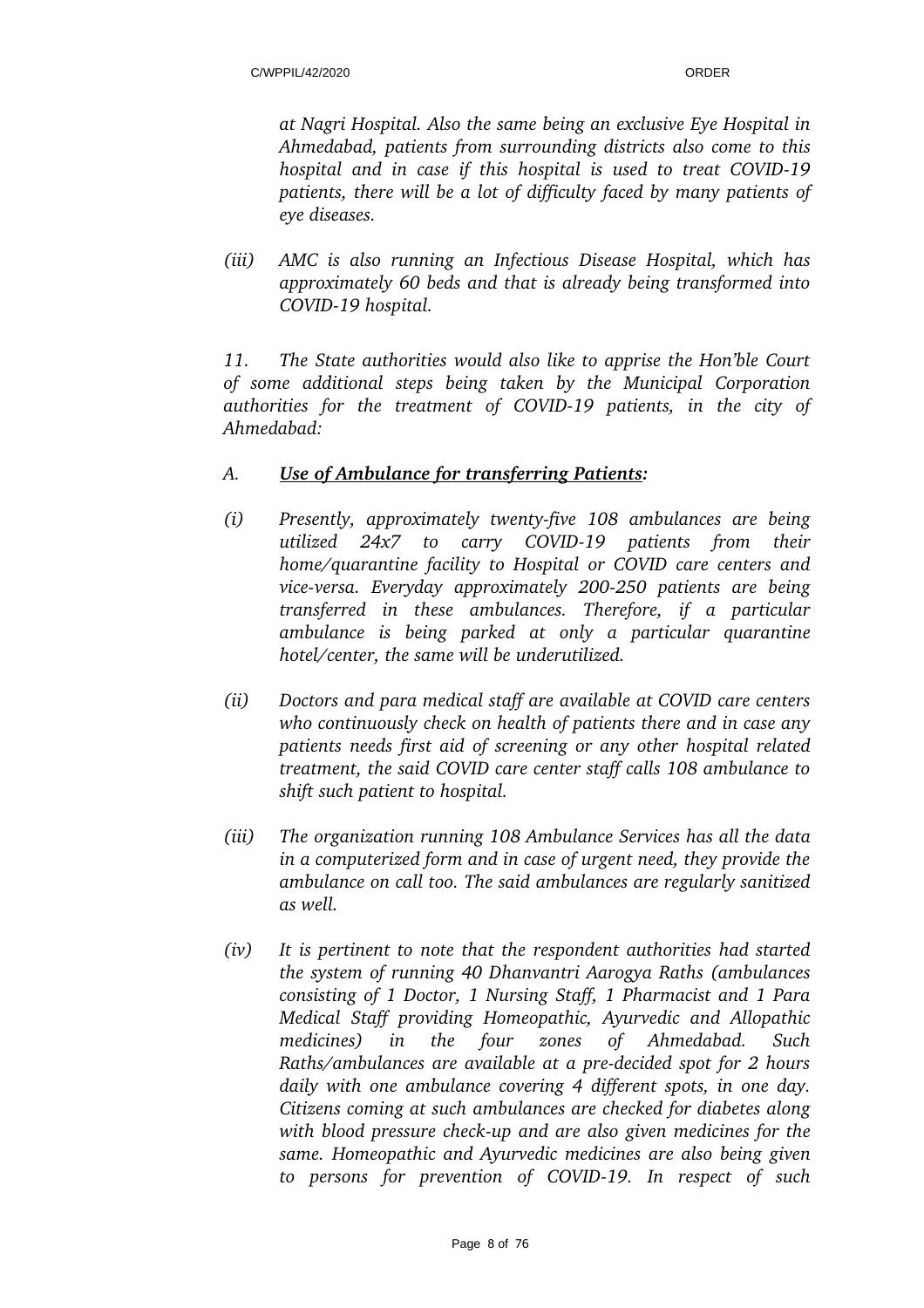*ambulances, it is submitted that between 17.05.2020 to 25.05.2020, they have dealt with 58,785 persons, out of which 250 persons have been referred to the hospital for treatment, whereas the rest have been diagnosed with fever, cough, cold & coryza and other such illnesses.* 

## *B. Private Medical Clinics and Physicians:*

- *(i) Along with AMC run Hospitals, 74 urban health centers and 7 community health centers have also started their operations. Out of all the clinics, nursing homes and private hospitals that were shut due to COVID19, approximately 220 of such units have been given notices by AMC and thereafter, approximately 1000 such units have started operating. Further, after organizing meetings with various medical associations in Ahmedabad, with their support, basic medical facilities are being provided to the citizens of Ahmedabad city on public private partnership (PPP) basis.*
- *(ii) A meeting was held with stakeholders of Ahmedabad Medical Association to see it that the said association takes necessary steps to open all private hospitals/clinics. Moreover, free AMTS bus service is being provided to the staff of private hospitals to help them reach their workplace. Further, to open private clinic and hospitals in the city area of Ahmedabad, meeting was held with the doctors of private hospitals and they were also provided with PPE kits, medicines etc. As on today, almost all private hospitals/clinics are operational except for the doctors who have been quarantined.*
- *(iii) The direction of this Hon'ble Court as contained in para 47(3) of the order reads as under:*
	- *"[3] The State Government is directed to issue a Notification making it mandatory for all the multispecialty private / corporate hospitals in the city of Ahmedabad and on the outskirts to reserve 50% of their beds (or such other capacity, as the State Government may deem fit and proper on the basis of the increase in the number of cases). This should include all categories of beds to treat the COVID19 patients with specific guidelines and SOPs which the State Government may deem fit."*

*It is submitted that the aforesaid direction has been complied with and the requisite notification dated 27.05.2020 has already been issued and a copy of the same is annexed herewith and marked Annexure1.*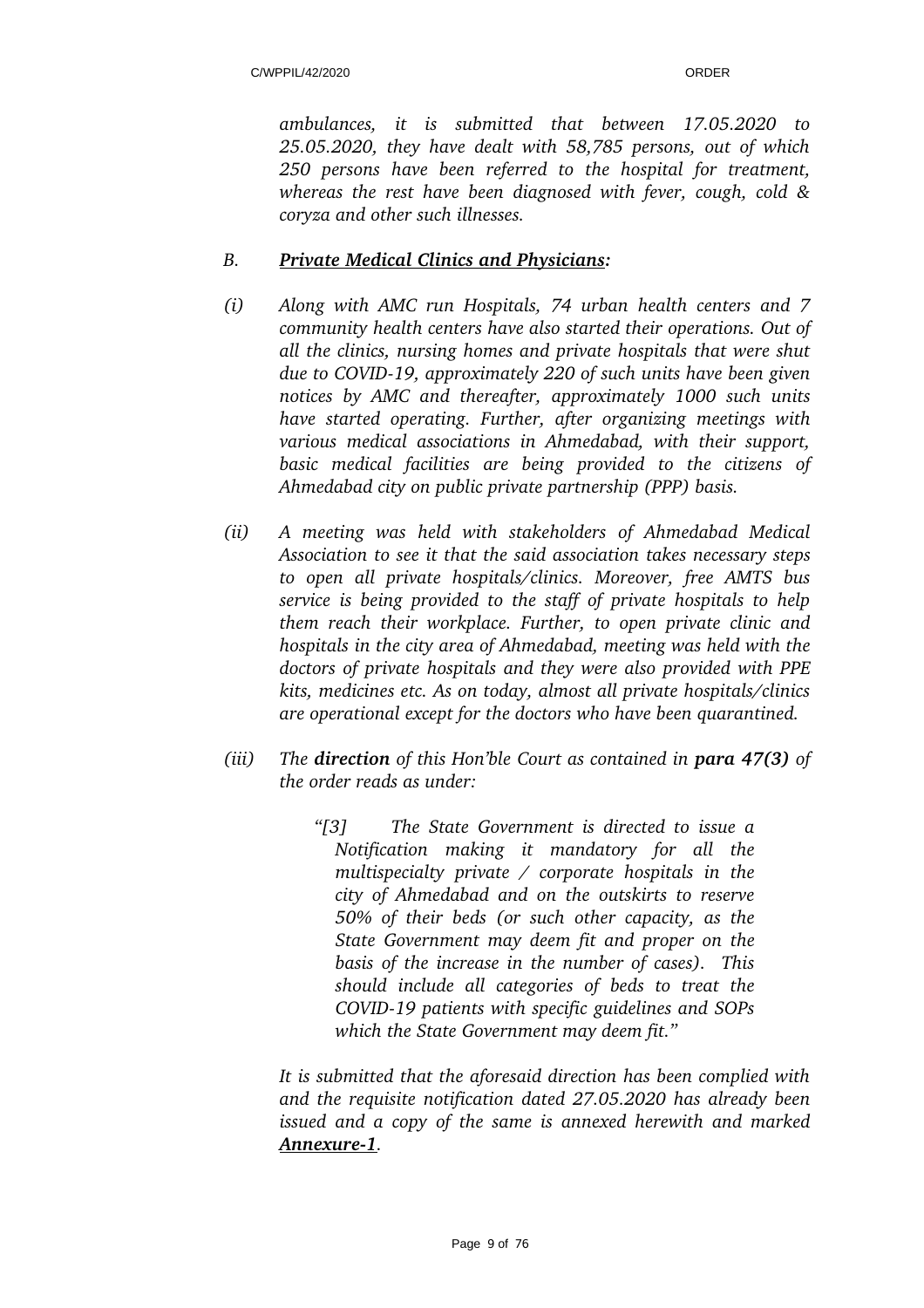- *(iv) The direction of this Hon'ble Court as contained in para 47(4) of the order reads as under:*
	- *"[4] There is a project in the name and style of the National Health Protection Mission called "Ayushman Bharat". The same has been launched by the Government. It is claimed that around 50 Crore beneficiaries avail the benefit of the same and are protected upto Rs.5 Lac per family per year of hospitalization. The State Government should explore the possibility to enforce this project and explore the possibility to extend to the private hospitals after taking care that there is no undue benefit or malpractice."*
- *(v) In addition to the above, this Hon'ble Court has also referred to "MA Yojna" in para 51 of the order dated 22.05.2020 with a suggestion that since many public and private hospitals have been the major beneficiaries of the said scheme, they should come forward and render medical treatment to Covid-19 patients.*
- *(vi) In the above connection, it needs to be noted that both the aforesaid schemes, i.e. "Ayushman Bharat" and "MA Yojna" have been merged so as to seamlessly provide medical treatment covering a wide spectrum of ailments to a large number of beneficiaries. Further, now the State Government vide its Notification dated* 16.04.2020, has included Covid-19 as one of the ailment packages *under the abovenamed two schemes, so as to see that treatment of Covid-19 can also be extended by all the hospitals empaneled under the said schemes. It may further be noted that since Covid-19 is a very infectious disease, the guidelines of Ministry of Health and Family Welfare, Government of India, prefer that the hospital treating Covid19 patients is a dedicated COVID hospital. In the event of the hospitals also treating non-COVID patients, the guidelines mandate that there should be a separate entry and exit for the COVID patients so as not to infect non-COVID patients. Thus, the aforesaid two schemes are in place with reference to all the appropriately empaneled hospitals.*

*12. The direction of this Hon'ble Court as contained in para 47(5) of the order reads as under:*

*"[5] We would also like to understand in what manner the rates have been worked out with the private / corporate hospitals, more particular,*

*(a) as to what is included and what is not, and what are*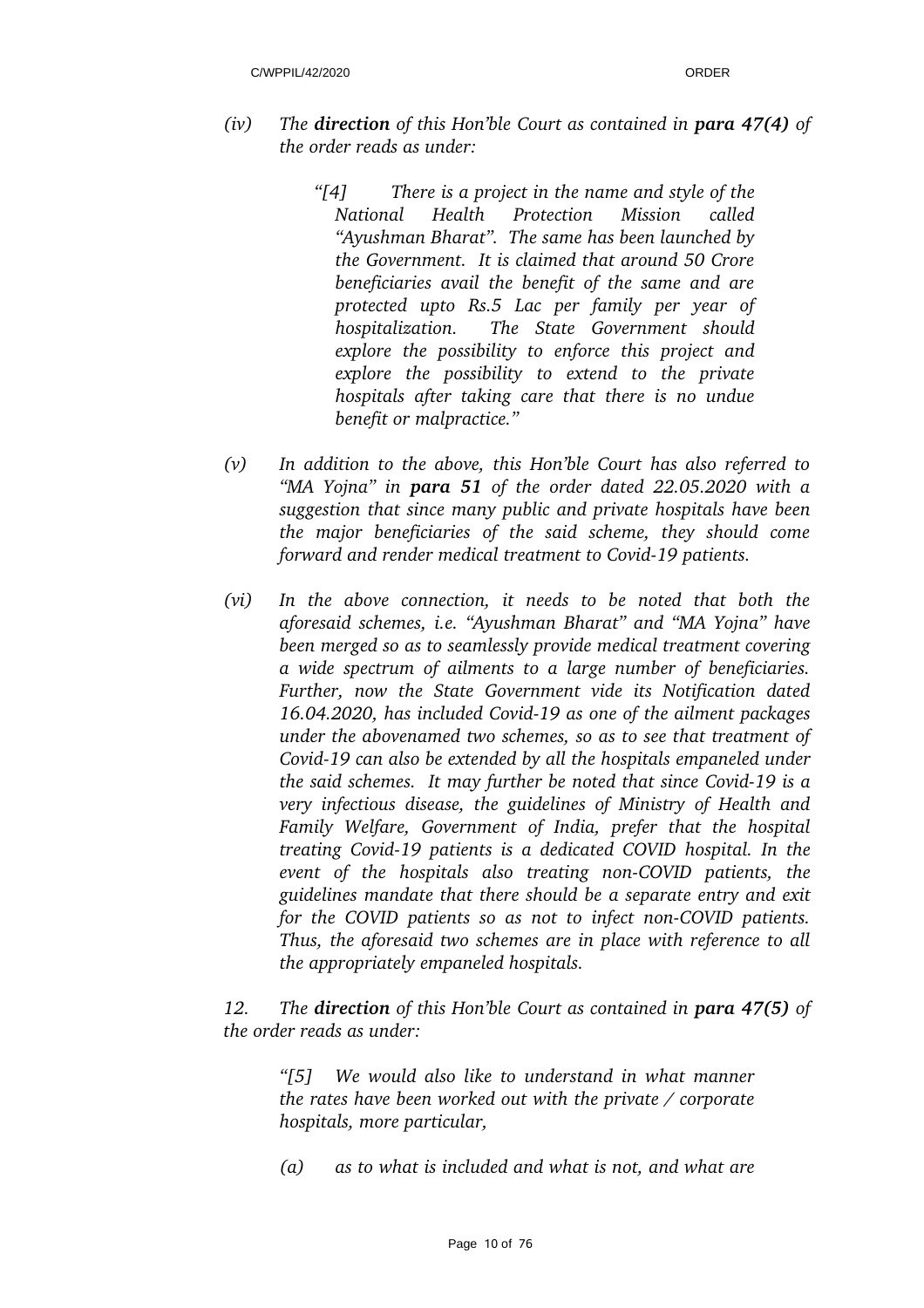*the charges for those services that are not included and which are to be charged additionally;*

*(b) The rates for different categories of rooms and beds (i.e. wards, double occupancy rooms, single occupancy rooms, and other higher category rooms);* 

*(c) We are of the view that the rates on which the private / corporate hospitals have agreed to admit and treat the Covid19 patients are on a higher side. The State Government is directed to once again renegotiate with all the private / corporate hospitals in this regard so as to make the rates reasonable and affordable."* 

It is submitted that the matter of re-negotiation of the ceiling rates, as per *the directions of the Hon'ble High Court was taken up multiple times with officebearers of the Ahmedabad Medical Association. They anyhow expressed their inability to come to any conclusion in this regard. Therefore, considering the fact that large scales admission have already started in private hospitals and patients referred to by the Ahmedabad Municipal Corporation and also the fact that substantial number of patients are already under treatment by these hospitals on private basis, it has been decided to effect a reduction of 10% in ceiling rates per day for private beds (B category) for Ward & HDU and 5% for 2 categories (1) Isolation + ICU and (2) Ventilation + Isolation + ICU. The reduced rates are as follows:*

| S. No. | Particulars                   | Old Ceiling | New ceiling |
|--------|-------------------------------|-------------|-------------|
|        |                               | rates (Rs.) | rates (Rs.) |
|        | Ward                          | 10000/-     | $9000/-$    |
| 2.     | <b>HDU</b>                    | 14000/-     | 12600/-     |
| 3.     | $Isolation + ICU$             | 19000/-     | 18150/-     |
| 4.     | Ventilation $+$ Isolation $+$ | 23000/-     | 21850/-     |
|        | ICU                           |             |             |

### *II. Re: Aspect relating to testing:*

*1. At the outset, it is imperative to bring to the attention of the Hon'ble Court that the Indian Council of Medical Research ("ICMR" for short), New Delhi, is the Apex body in India for the formulation, coordination and promotion of biomedical research and is one of the oldest medical research bodies in the world. The ICMR is funded by the Government of India through the Ministry of Health & Family Welfare and the Director General of the ICMR (Professor Balram Bhargava), is the Secretary, Department of Health Research, (Ministry of Health & Family Welfare), Government of India. Considering that the stature of the ICMR and the involvement of the Government of India, it is submitted that the*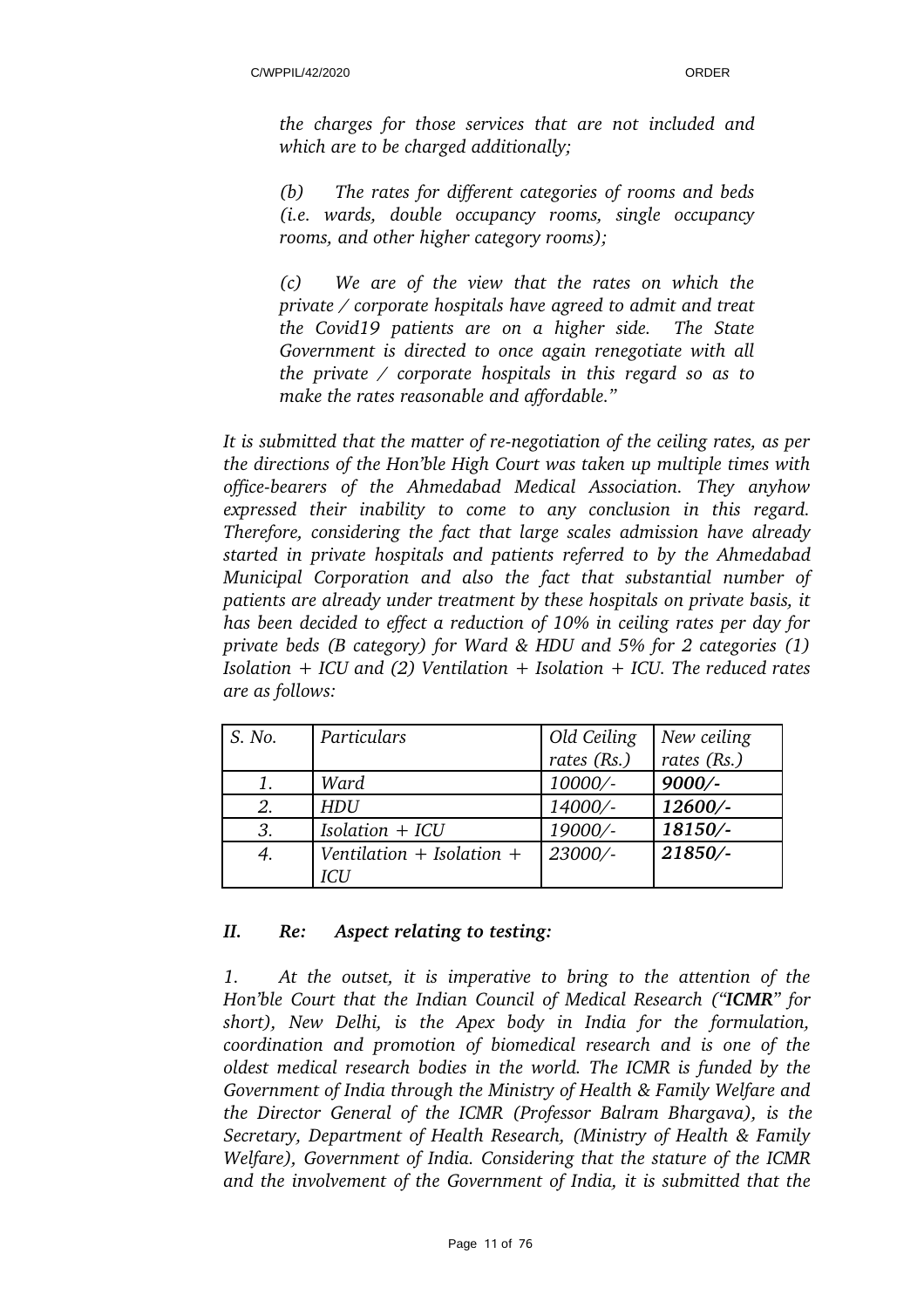*guidelines and strategies published by the ICMR are mandatory and are required to be followed by the State Governments. The ICMR has a Network of 26 institutes, such as ICMR National JALMA Institute for Leprosy & Other Mycobacterial Diseases, Agra, ICMR National Institute of Occupational Health, Ahmedabad, ICMR National Institute for Research in Environmental Health, Bopal, and the National Institute of Epidemiology (NIE), etc. The broad objectives of NIE cover Development of human resources in epidemiology and bio-statistics, Networking of the various ICMR and non-ICMR Institutes at the national level for epidemiological purposes, and Consultancy.*

*2. The latest version of the testing policy of ICMR in respect of COVID-19 as issued on 18.05.2020, categorically provides for testing of this* specified categories, which are as under:

*"1. All symptomatic (ILI symptoms) individuals with history of international travel in the last 14 days.* 

*2. All symptomatic (ILI symptoms) contacts of laboratory confirmed cases.* 

*3. All symptomatic (ILI symptoms) health care workers / frontline workers involved in containment and mitigation of COVID19.* 

*4. All patients of Severe Acute Respiratory Infection (SARI).* 

*5. Asymptomatic direct and highrisk contacts of a confirmed case to be tested once between day 5 and day 10 of coming into contact.* 

*6. All symptomatic ILI within hotspots/containment zones.* 

*7. All hospitalised patients who develop ILI symptoms.* 

*8. All symptomatic ILI among returnees and migrants within 7 days of illness.* 

*9. No emergency procedure (including deliveries) should be delayed for lack of test. However, sample can be sent for testing if indicated as above (1-8), simultaneously.*"

*3. This Hon'ble Court had suggested the constitution of an expert committee of leading doctors of the state to examine the testing policy for COVID19. While keeping in view the suggestion of the Hon'ble Court and*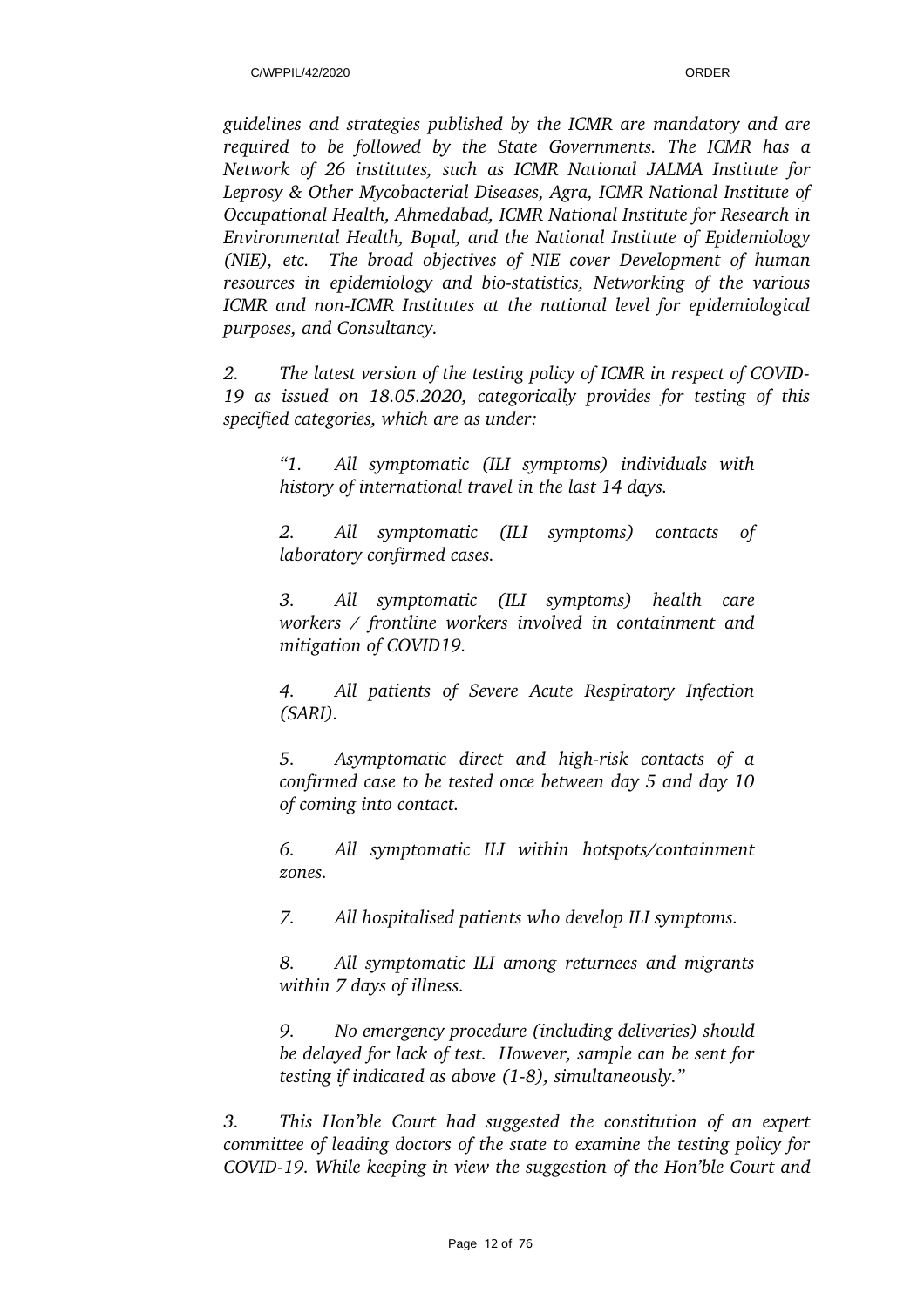*in order to put at rest the anxiety prevalent in the general public seeking voluntary testing to satisfy themselves with a COVID negative certification, the State Government, while keeping in mind the above referred guidelines dated 18.05.2020 of ICMR, has constituted an expert committee vide an order dated 25.05.2020, consisting of the following renowned doctors of the City, with a request to provide their valuable inputs on an urgent basis:*

- *(a) Dr. Pankaj Shah (Medical Oncologist and Vice President of Gujarat Cancer Society, Ex-Director, GCRI, recipient of the Padma Shri in 2018, B.C. Roy award in 2005, Legend in Haematology India, 2013, Living Legend of Oncology induction during ICC Bangalore, 2017, etc.);*
- (b) Dr. Tejas Patel (a well-known cardiologist and the Director *Chairman and Chief Interventional Cardiologist of Apex Institute of Heart, recipient of Padma Shri Award in 2015, Dr. B.C. Roy Award in 2005 and Dr. K. Sharan Cardiology Excellence Award);*
- *(c) Dr. Atul Patel (a leading infectious disease specialist, Chief Consultant and Director of the Infectious Diseases Clinic of the Vedanta Institute of Medical Sciences and at the Department of Infectious Diseases of Sterling Hospital, Ahmedabad, conferred with fellowship of the Infectious Diseases Society of America (FIDSA) in 2014).*

*For ready reference, a copy of the aforesaid order dated 25.05.2020 and the opinion of the Experts, is annexed herewith and marked as Annexure-2 (Colly).*

*4. In this behalf, this Hon'ble Court has raised the following 4 issues in para 62 of the order:*

- *"a. Whether the 12 private laboratories and 19 Govt. laboratories are sufficient and good enough in the entire State to conduct the covid test, when the number of cases are constantly rising?*
- *b. Whether the private laboratories very much able to comply with the requirements prescribed by the ICMR should not be granted the permission to conduct the covid tests?*
- *c. Whether even in case of the laboratories which have been approved by the ICMR and permitted to conduct the tests, the respondent authorities can direct that the covid tests be*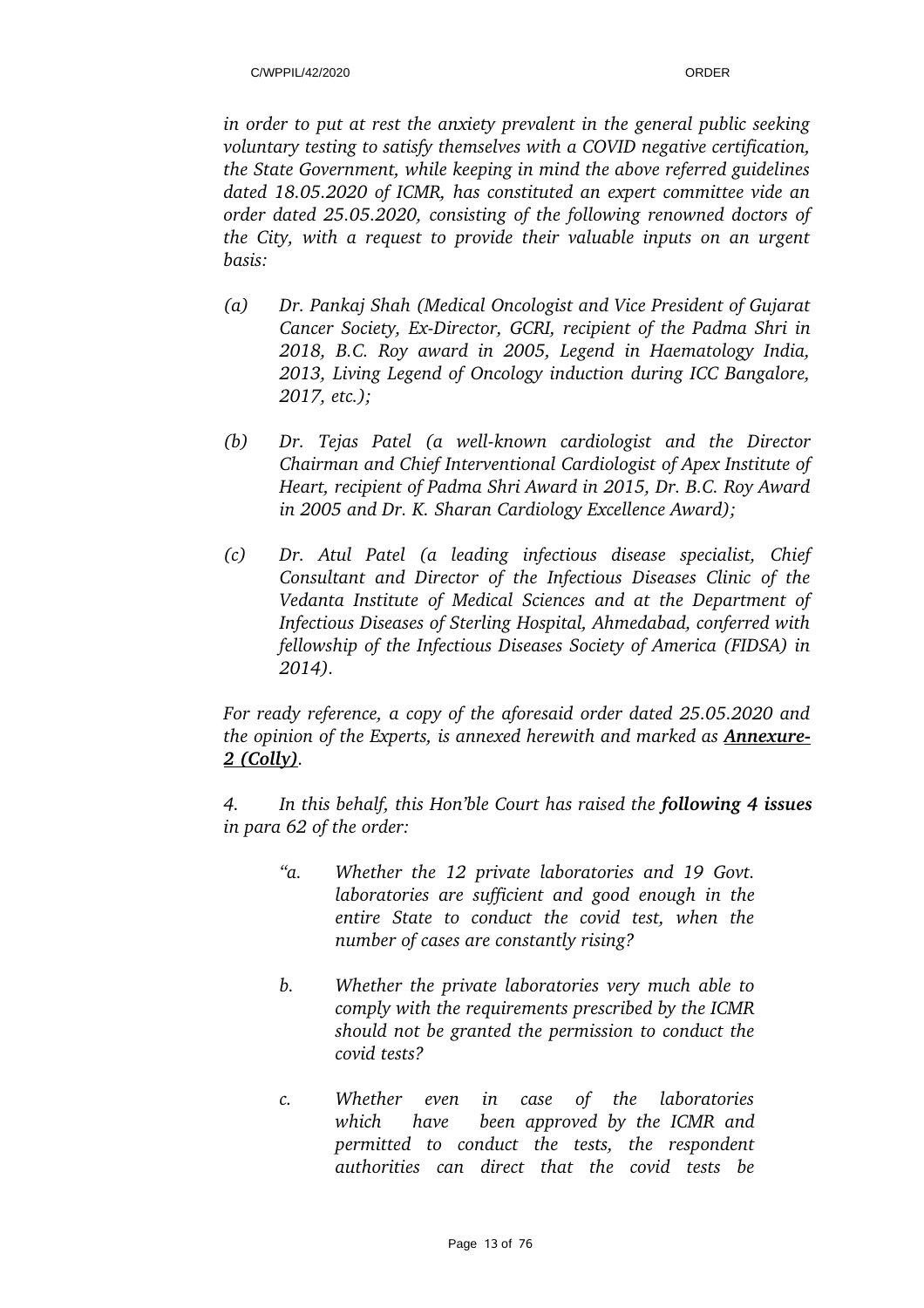*conducted only at the Govt hospitals, more particularly, when the public health system is overwhelmed?* 

*d. In this an action to artificially control the data qua the number of cases in the State of Gujarat?"*

*5. Now, response of the State Government in respect of each of the aforesaid issues is as under:*

- *(a) With reference to issue (a), it is stated that at present, 19 government laboratories are sufficient and good enough to conduct the COVID test, even though the number of cases may rise. 12 private laboratories are also going to be utilized in case optimum capacity of 19 government laboratories is likely to be exhausted,* while strictly following the aforesaid guidelines of ICMR.
- *(b) With reference to issue (b), it is submitted that there is no question of the qualified private laboratories not being granted permission to conduct COVID test in the circumstances indicated hereinabove.*
- *(c) Issue (c) referred to above stands dealt with as discussed hereinabove.*
- *(d) With reference to issue (d), it is stated that the aforesaid stand of the State Government is in tune with the prevalent policy of ICMR and that it has no relevance or connection with the socalled artificial control of data qua the number of cases in the State. However, at the same time, the likelihood of fear psychosis being crept in, cannot be ruled out, if the COVID testing is allowed in all asymptomatic cases, just for acquiring a feeling of safety and security.*

## *6. On the basis of the aforesaid issues, this Hon'ble Court has in para 62 of the order, suggested the following:*

- *"i. All laboratories able to fulfill the prescribed criteria qua the infrastructure must be granted the permission and must be permitted to conduct the RT-PCR tests.*
- *ii. The rates for testing by private laboratories must have a ceiling cap, which in the present case is Rs. 4,500/.*
- *iii. Everyone must be permitted to have a covid*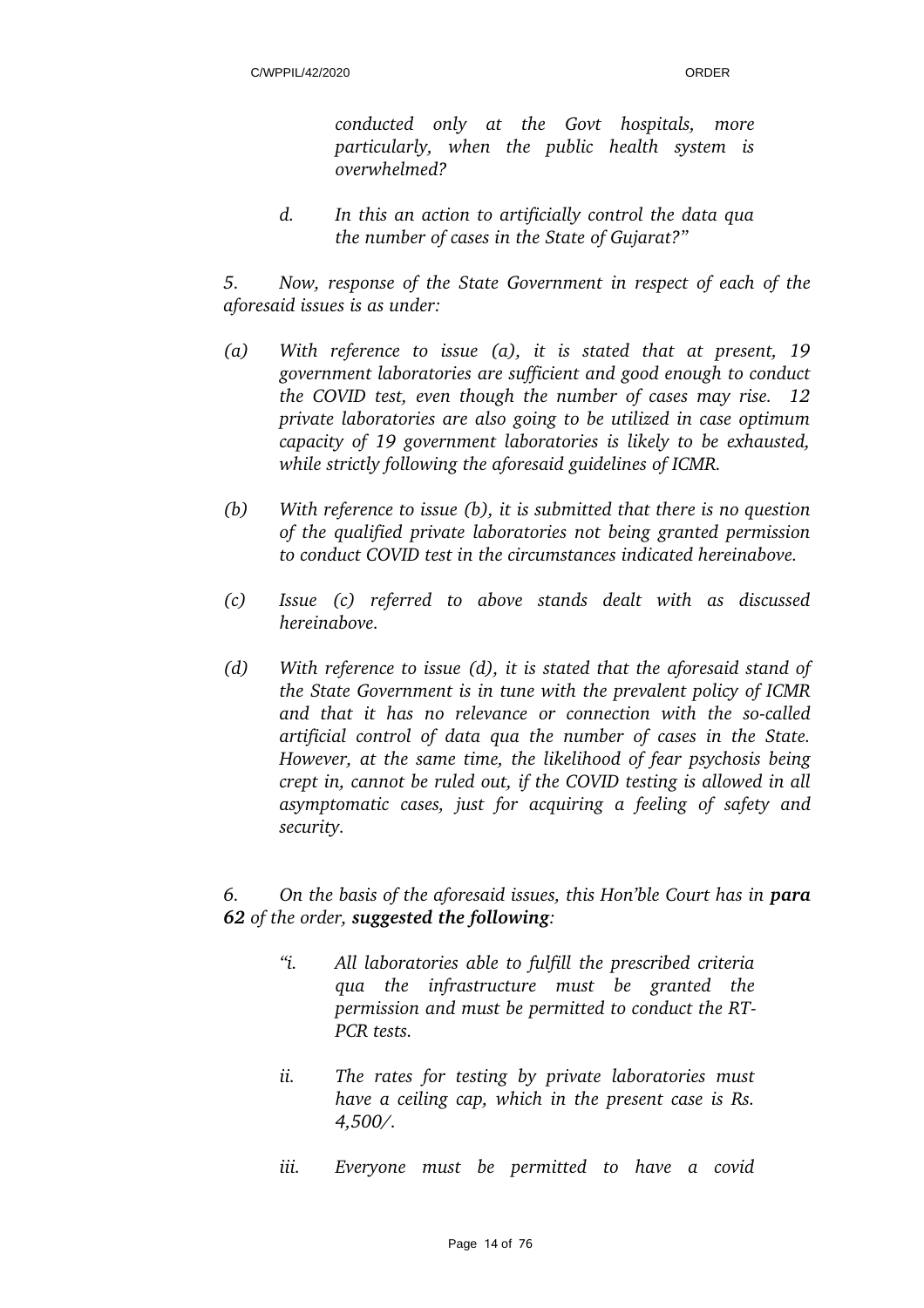*test done. However, there must be a specific mention of the following categories of persons for whom the covid test must be mandatory* 

- *1. Those persons who have been hospitalized for covid and who want to have a test done post discharge from the hospital;*
- *2. Family members of those persons who have been tested covid positive or who have been hospitalized or who have returned after hospitalization or who have died on account of covid;*
- *3. Those persons who have a written prescription issued by a doctor."*

*In the above connection, it is stated that the State Government is implementing the ICMR Guidelines dated 18.05.2020. The opinion of the Expert committee is in consonance with the same.* 

*7.* On the basis of the aforesaid suggestions, in the very **para 62**, this *Hon'ble Court has desired that the State authorities may consider the following:*

*"a. Wide publicity must be given by the State in by way of newspaper advertisements declaring that,* 

*i. Merely because someone has tested positive, is no reason to panic* 

- *ii. Home isolation must be adhered to*
- *iii. It is only when the symptoms develop (a list of the symptoms may be provided) that a person must approach a Hospital*
- *iv. Asymptomatic patients can be cured through home isolation, and other household remedies like steam inhalation, continuous sipping of warm water, consumption of 'kaadhaa', vitamin c, etc.*

*b. The Respondent Authorities may keep a tab through the testing centres, of all individuals who have tested positive and may enforce isolation at home (as far as possible) or at a quarantine facility, and only in case of symptoms may be considered for being admission into*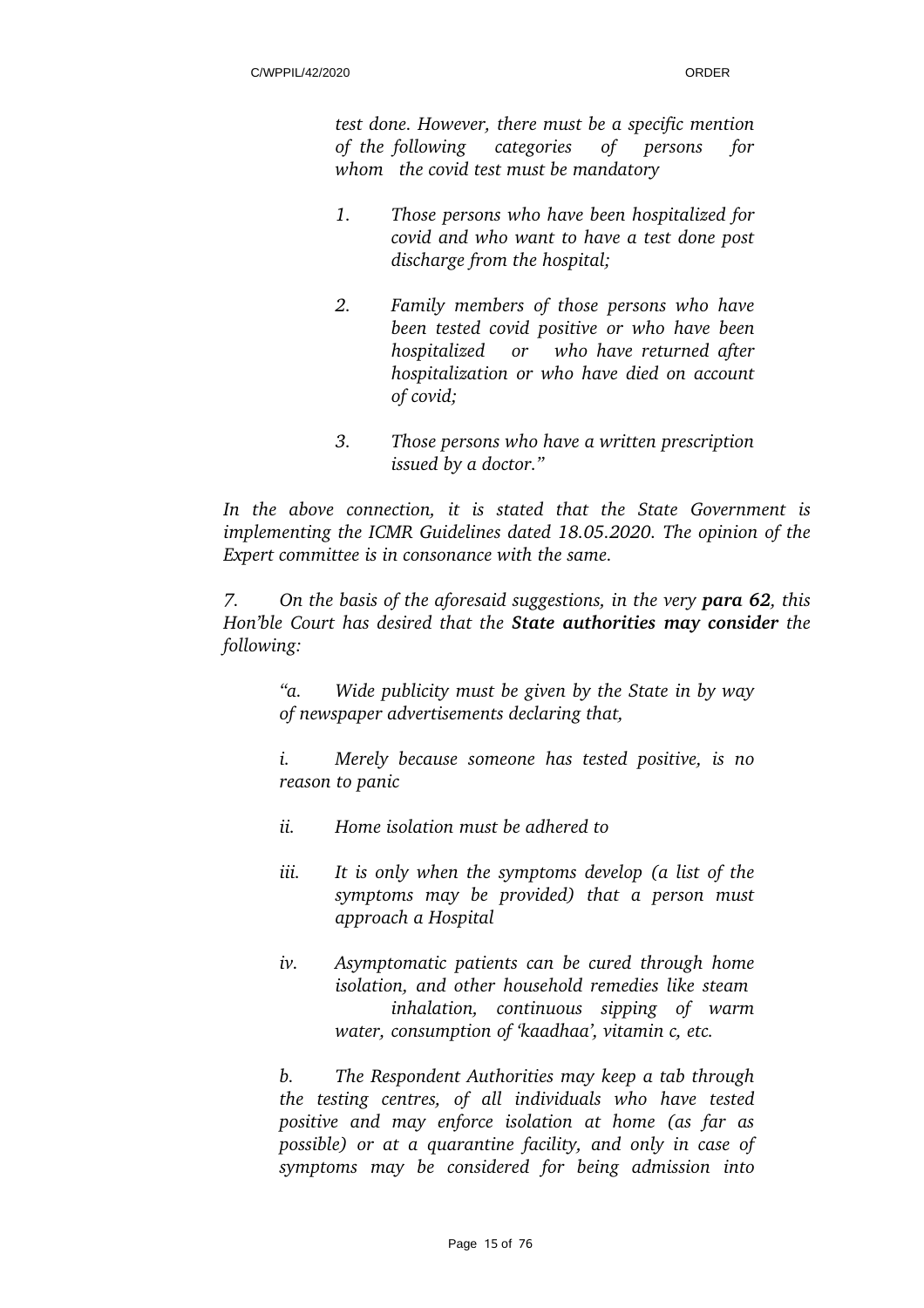### *Hospital."*

*In compliance with the above, the State Government has issued an advertisement declaring all the aforesaid aspects for the knowledge and information of the public at large and by way of specimen, copies of the advertisements published in an English and a Gujarati daily newspapers are annexed herewith and collectively marked Annexure3 (colly).* 

*8. Before proceeding further, it is required to be clarified that one of the private laboratories in Ahmedabad, i.e. Supratech Micropathology Laboratory was issued a show cause notice for the alleged irregularity and after considering its reply thereto, the said notice has been dropped. However, inadvertently, it was submitted and consequently recorded in para 62 (internal page 117) of the order dated 22.05.2020 of the Hon'ble Court to the effect that 'the Supratech Micropathology Laboratory, as stated by the learned Advocate General, has been blacklisted'. The Hon'ble Court may be kind enough to take on record the aforesaid clarification so that the interest of the aforesaid private laboratory is not harmed because of the above referred observation in the order dated 22.05.2020.*

## *III. Re: Aspect relating to Discharge Policy:*

*ICMR has also issued the policy relating to discharge of Covid-19 patients vide its policy document dated 08.05.2020, which is set out hereunder:*

- *"1. Mild/very mild/presymptomatic cases:*
- *(a) Such cases admitted to a COVID Care Facility will undergo regular temperature and pulse oximetry monitoring. The patient can be discharged after 10 days of symptom onset and no fever for 3 days. There will be no need for testing prior to discharge. At the time of discharge, the patient will be advised to follow the home isolation for further 7 days as per guidelines.*
- *(b) At any point of time, prior to discharge from CCC, if the oxygen saturation dips below 95%, patient is moved to Dedicated COVID Health Centre (DCHC).*
- *(c) After discharge from the facility, if he/she again develops symptoms of fever, cough or breathing difficulty he will contact the COVID Care Centre or State helpline or 1075. His/her health will again be followed up through teleconference on 14th day.*
- *2. Moderate cases admitted to Dedicated COVID Health*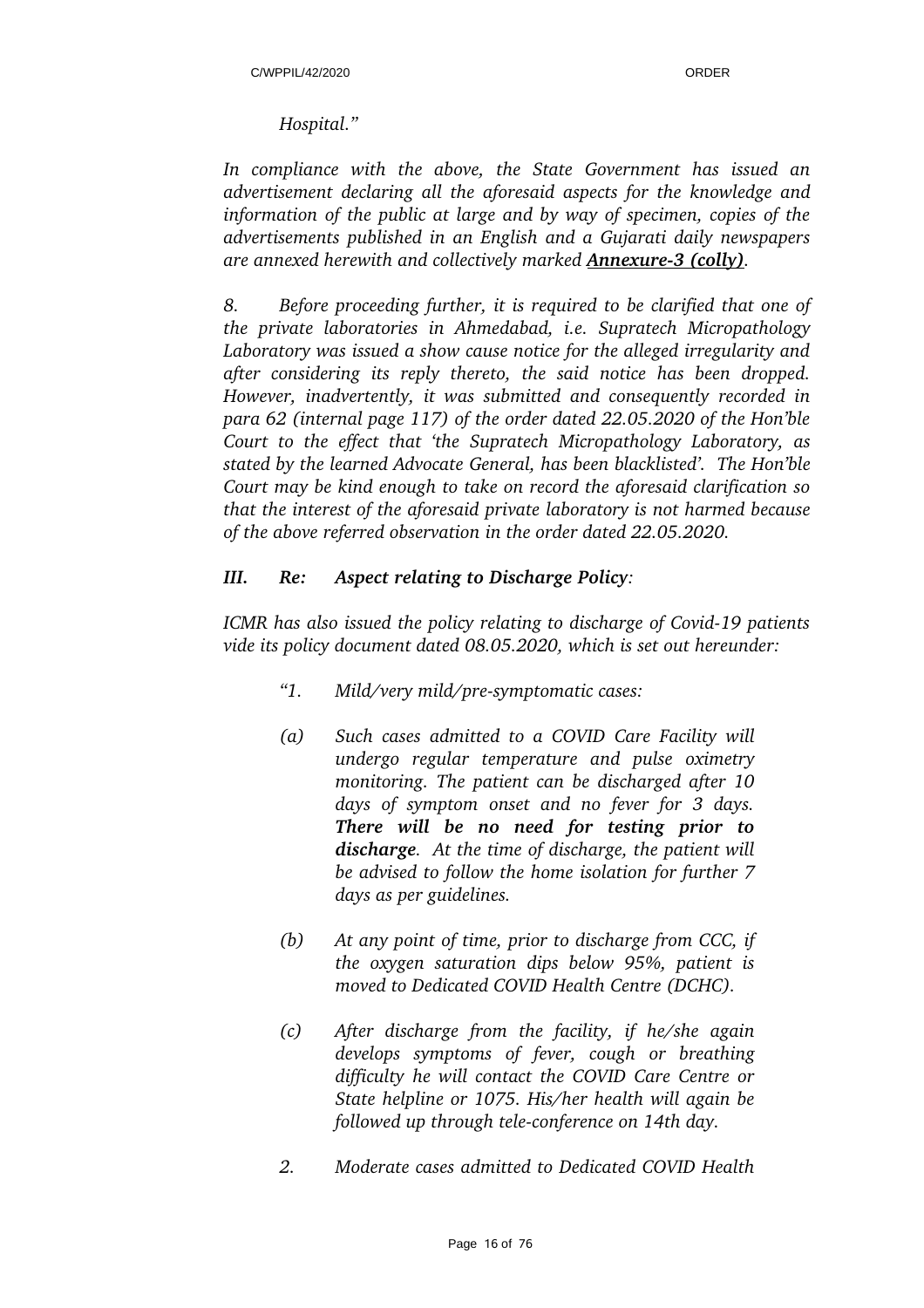*Centre (Oxygen beds):*

*(a) Patients whose symptoms resolve within 3 days and maintains saturation above 95% for the next 4 days.*

*Cases clinically classified as "moderate cases" will undergo monitoring of body temperature and oxygen saturation. If the fever resolve within 3 days and the patient maintains saturation above 95% for the next 4 days (without oxygen support), such patient will be discharged after 10 days of symptom onset in case of:* 

- *(i) Absence of fever without antipyretics;*
- *(ii) Resolution of breathlessness;*
- *(iii) No oxygen requirement.*

*There will be no need for testing prior to discharge. At the time of discharge, the patient will be advised to follow the home isolation for 7 days as per guidelines* 

- *(b) Patient on Oxygenation whose fever does not resolve within 3 days and demand of oxygen therapy continues. Such patients will be discharged only after –* 
	- *(i) resolution of clinical symptoms;*

*(ii) ability to maintain oxygen saturation for 3 consecutive days* 

- *(c) Severe Cases including immunocompromised (HIV patients, transplant recipients, malignancy). Discharge criteria for severe cases will be based on –* 
	- *(i) Clinical recovery;*
	- *(ii)* Patient tested negative once by RT-PCR (after *resolution of symptoms)*

*For ready reference, a copy of the ICMR Policy document dated 10.05.2020, is annexed herewith and marked as Annexure4.*

*It may be noted that the State authorities are strictly adhering to the aforesaid discharge policy dated 08.05.2020 issued by ICMR.*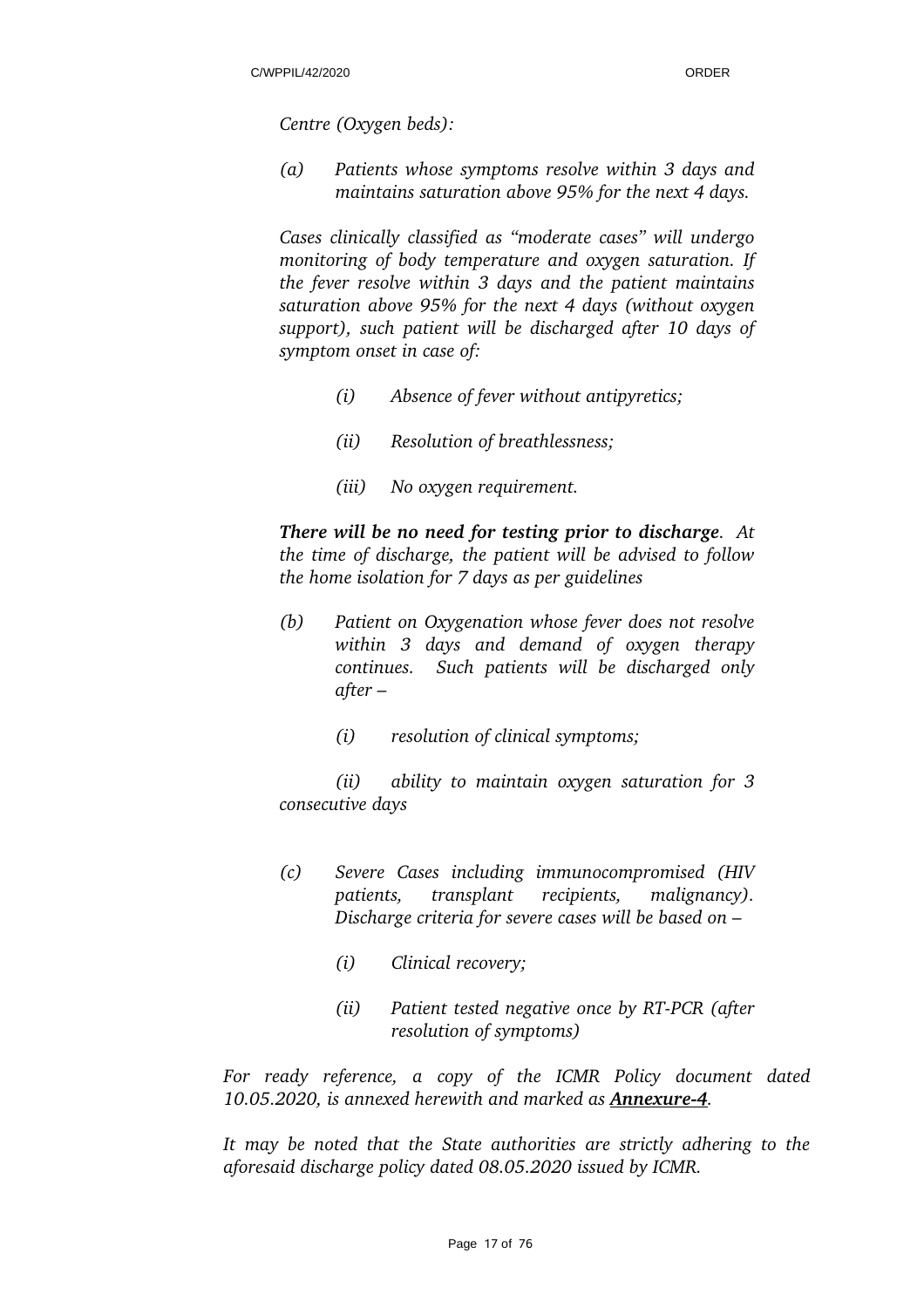## *IV. Re: Various directions contained in para 60 of the order dated 22.05.2020:*

*As regards the twenty directions given by this Hon'ble Court in para 60 of the order, it is stated that the same have already stood complied with as demonstrated hereinbelow while dealing with each of the said directions vis-a-vis compliance thereof in seriatim* 

*1. Direction No.1 reads as under:*

*"[1] One ambulance with all facilities should be parked/stationed permanently at the Hotel quarantine centre so that if there is an emergency in the quarantine centre, the patient can immediately be rushed to the nearest hospital."*

*In this behalf it is stated that the State Government has made available two 108 ambulances which are exclusively reserved for attending to the patients in the quarantine centre/hotel to be able to rush any of the said patients therein to the nearest hospital, should there be an escalation in the severity of their medical condition. A copy of the Order issued by Additional Director, Medical Services dated 24th May 2020, is herein annexed and marked as Annexure5.* 

*2. Direction No.2 reads as under:*

*"[2] The expression of interest can be called from such local physicians area wise in the state, and accordingly, a list be prepared. Such physicians can serve in the wards and hospitals and also at the quarantine centres which are overcrowded and falling within the containment zones."*

*In this behalf, it is stated that as early as 9th April, 2020, a special video conference was held with office bearers of the Indian Medical Association at the State Level, as well as, leading doctors of the medical fraternity across all the Districts of the State, which was chaired by the Hon'ble Chief Minister. The same was attended by the Hon'ble Health Minister and Senior Officers of the Health Department of the State. Consequent to this, on a daily basis, there has been an audio call of about twenty minute duration being held with the Senior Members of the Medical fraternity, which includes (i) Dr. Chandresh Zardos, State President of IMA, Gujarat; (ii) Dr. Ketan Desai; (iii) Dr. Atul Patel (leading infectious disease expert); (iv) Dr. R.K. Patel (Director of U.N. Mehta Institute of Cardiology; (v) Dr. Atul Pandya (Former office bearer of National IMA); (vi) Dr. Anil Nayak (ViceChancellor of the North Gujarat University; (vii) Dr. Mona Desai (President of Ahmedabad Medical Association). It is with*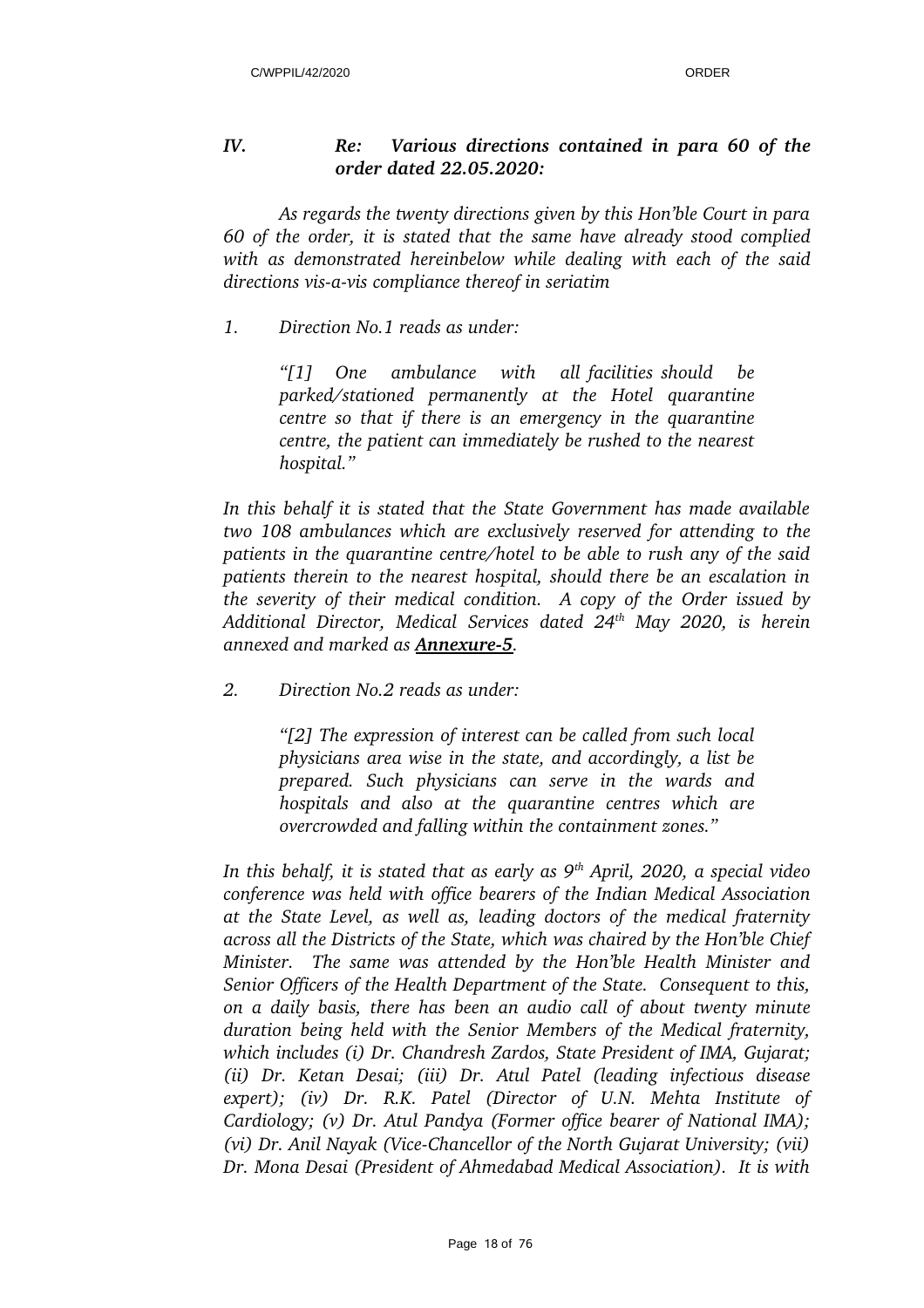*the efforts and inputs of the aforesaid individuals that the State Government has been able to enlist over twenty top pulmonologist, critical care specialists, intensivist and such specialist from leading private hospitals of the City to come to the dedicated COVID Hospital at the Civil Hospital campus on a daily basis since 5th May, 2020, and offer their consultation on an average of 23 hours taking rounds of the wards and attending to the critical care patients. It is stated that the aforesaid doctors and experts assisted the Hospital in the following manner:*

- *Setting Up protocol of rounds*
- *Liaison with Medicine department about treatment lines*
- *Setting up of Acute Hypoxia in COVID algorithm*
- *Taking fixed rounds daily with Anesthesia Department in Critical Zone*
- *All the three ICUs' O3,O4 and O5 managed by one Intensivist each*
- *Senior specialist form all major Hospitals gave active inputs from vast experience in managing Critical patients*
- *Assessing the demand and supply issues of all logistics in ICU*
- *Setting daily management on ventilatory care patients*
- *Ensuring ICU admission and Discharge protocols*
- *Ensuring feeding, fluids, analgesia and sugar control in sick patients*
- *Active management of all the comorbidities in COVID patient*
- *Setting up Triage, Nursing and patient care assistant needs*
- *6 Teams set up to cover Critical Care for 3 weeks*
- *Did this work as Volunteer and denied any monetary help*
- *Daily huddle meeting in Control room with Dr J P Modi, Dr Rajesh Solanki and Dr Shailesh Shah Sir*
- *Proper Handover between shifts*
- *Guiding residents on regular basis*
- *Guiding Biomedical for regular supply of ancillary items*
- *Liaison with nursing heads for Critical Care needs.*

*A list of the said doctors, their short resume, as well as, their roster is annexed hereto and collectively marked as Annexure6 (colly.).*

*3. Direction No.3 reads as under:* 

*"[3] As per the press reports, in the State of Maharashtra, all general physicians have been asked to run their own clinics or serve in the Government COVID hospitals. The same policy should be adopted in the State of Gujarat."*

*In this behalf it is stated that pursuant to the daily phone calls with the representatives of IMA and the senior representatives of the medical fraternity, the State Government has impressed upon the Medical Association and Private practitioners including general physicians to immediately start operating their own clinics/serve in the government*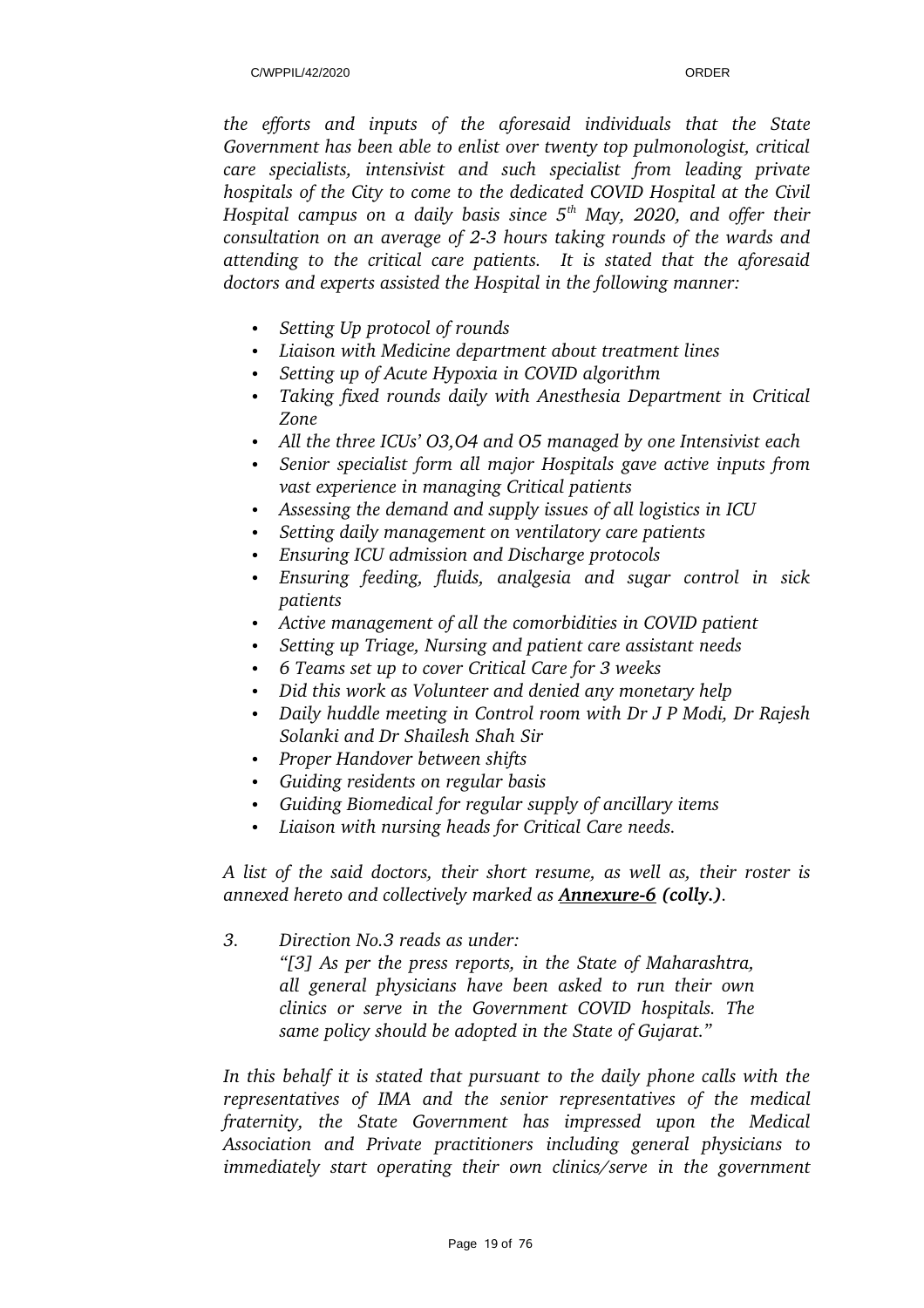*hospitals as well. The State Government has vide its letter dated 28th April, 2020, addressed to the President, IMA, urging all private doctors start their OPD operations forthwith and also engage in medical services at the COVID hospital. In response to the said request, several hospitals and clinics have commenced OPD operations. It is stated that almost several physicians have volunteered to provide medical services across the State. Moreover, in the districts where there is shortage of doctors, the State Government is in the process of invoking the provisions of the Epidemic Diseases Act, 1897, to requisition services of doctors in the said districts. A copy of the letter dated 28th April, 2020, is annexed hereto and marked as Annexure7. A copy of the statement indicating the number of hospitals/clinics that have commenced OPD operations, is annexed hereto and marked as Annexure-8.* 

*It is stated that the State Government has also been acted with great alacrity and as early as on 16th April, 2020, issued a Government Resolution bearing No.FPW1020201021B1 enlisting as many as 28 private/grant-in-aid hospitals across various districts of the State. This was to facilitate free treatment for those patients who contract COVID infection across any of the said districts. A copy of the Government Resolution dated 16th April, 2020, is annexed hereto and marked as Annexure9. A statement indicating the total number of dedicated COVID hospitals in the State is annexed hereto and marked as Annexure10.* 

*4. Direction No.4 reads as under:*

*"[4] The Private hospitals should not demand fees in advance from the patients and the patients be asked to only give details of their Aadhar card and PAN card and if later found from the PAN card details that the patient was capable of making payments then the amount can be accordingly recovered."*

*It is stated that the hospitals listed herein have been directed to provide COVID treatment on a free of cost basis to the patients. The costs towards the treatment is covered by the State Government as provided in the aforesaid Government Resolution dated 16th April, 2020. Additionally, the Ahmedabad Municipal Corporation has requisitioned services of 42 Hospitals and has categorically directed that the said hospitals to charge fees within the ceiling provided by the Corporation in its Requisition Order dated 16th May, 2020, which is herein annexed and marked as Annexure-11. Moreover, as many as 50% of the beds of these hospitals would be provided on free of cost basis to those patients who belong to the financially weaker sections.* 

*5. Direction No.5 reads as under: "[5] The State Government is directed to immediately procure maximum testing kits so as to enable even the*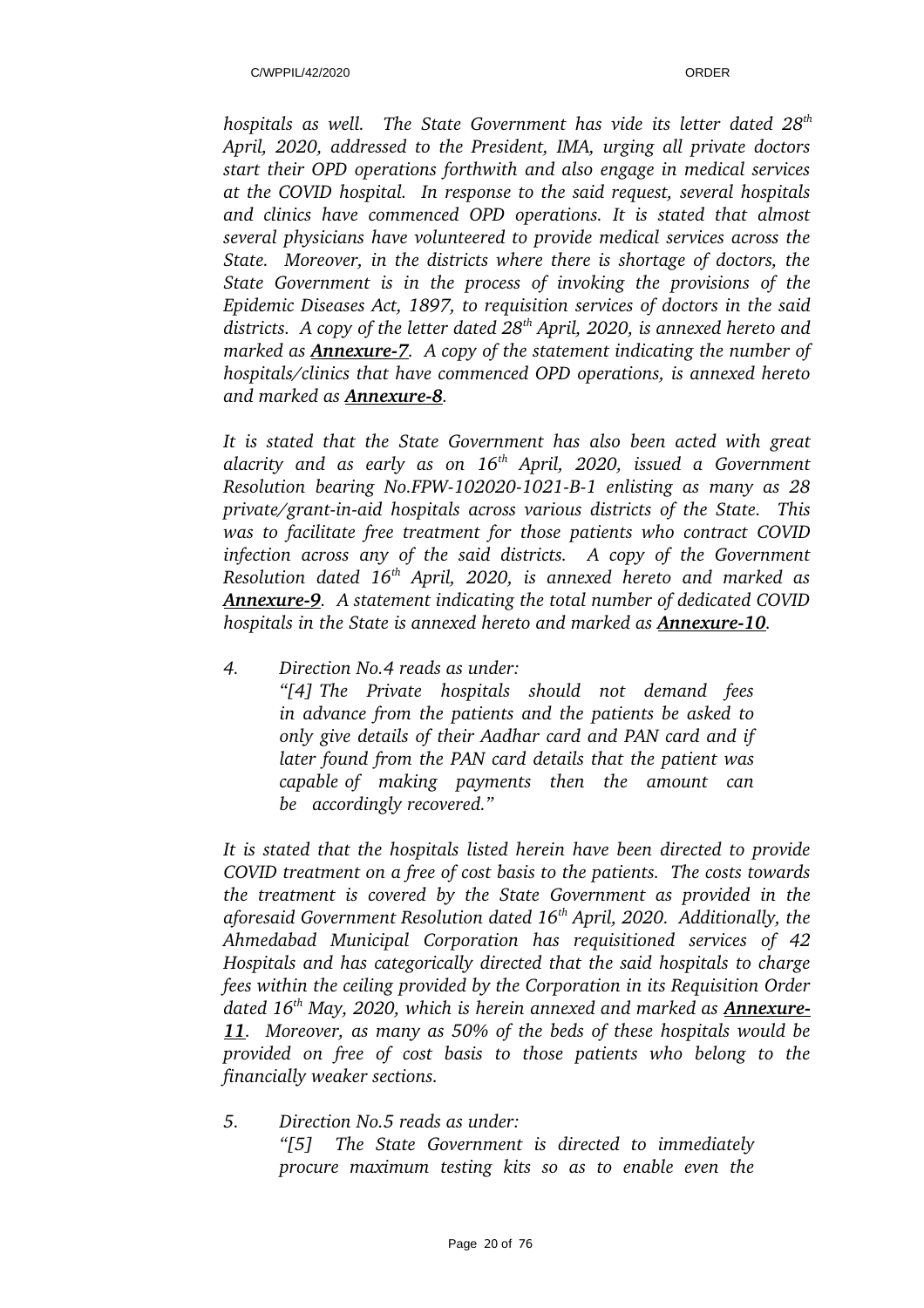*private laboratories in the private hospitals to carry out the Coronavirus testing at the Government rates."*

*In this behalf it is stated that the State Government laboratories have sufficient COVID testing apparatus/kits, wherein COVID testing is provided free of cost. Furthermore, as per the prevalent regulations, the private laboratory are at liberty to procure testing kits from the market, in as much as, the same are easily accessible by the laboratories and the State Government is not required to procure and provide the same to private laboratories.* 

- *6. Direction No.6 reads as under: "[6] COVID Care Centre A (CCC A) – This is required to quarantine high risk suspects who cannot maintain social distancing at home. This facility may not be available in the hospital. Once result of the test is available they may be discharged or kept for repeat test if required."*
- *7. Direction No.7 reads as under: "[7] COVID Care Centre B (CCC B) – Here asymptomatic positive cases and cases with mild symptoms should be admitted. Stable patients with history of fever, sore throat, loss of smell etc. fall into this category."*

*In this behalf it is stated that there is no categorisation such as "CCC A" and "CCC B", as provided by the Indian Council of Medical Research regulations and the Guidelines of Ministry of Health and Family Welfare, Government of India, the COVID Care Centre are being provided for those patients which are tested as COVID Positive but are asymptomatic. For the high risk suspects, quarantine facilities are provided by the district/municipal administration. A copy of the guidelines issued by the Ministry of Health & Family Welfare in respect of 'Setting up the three-tier facility of managing COVID patients', is annexed hereto and marked as Annexure12. It is humbly stated that the symptoms such as sore throat and loss of smell are not medically recognized symptoms of COVID by the*  $ICMR$ 

*8. Direction No.8 reads as under: "[8] Day and night, regular ambulances and ICU on wheels must be made available in adequate numbers for quick and safe transfer. Same will apply to the dead body vans."*

*In this behalf it is stated that adequate fleet of ambulances, as well as, hearse vans are available across the State. A fleet of ambulances, i.e. total 632 is there in the State, out of which 82 ambulances are in Ahmedabad.*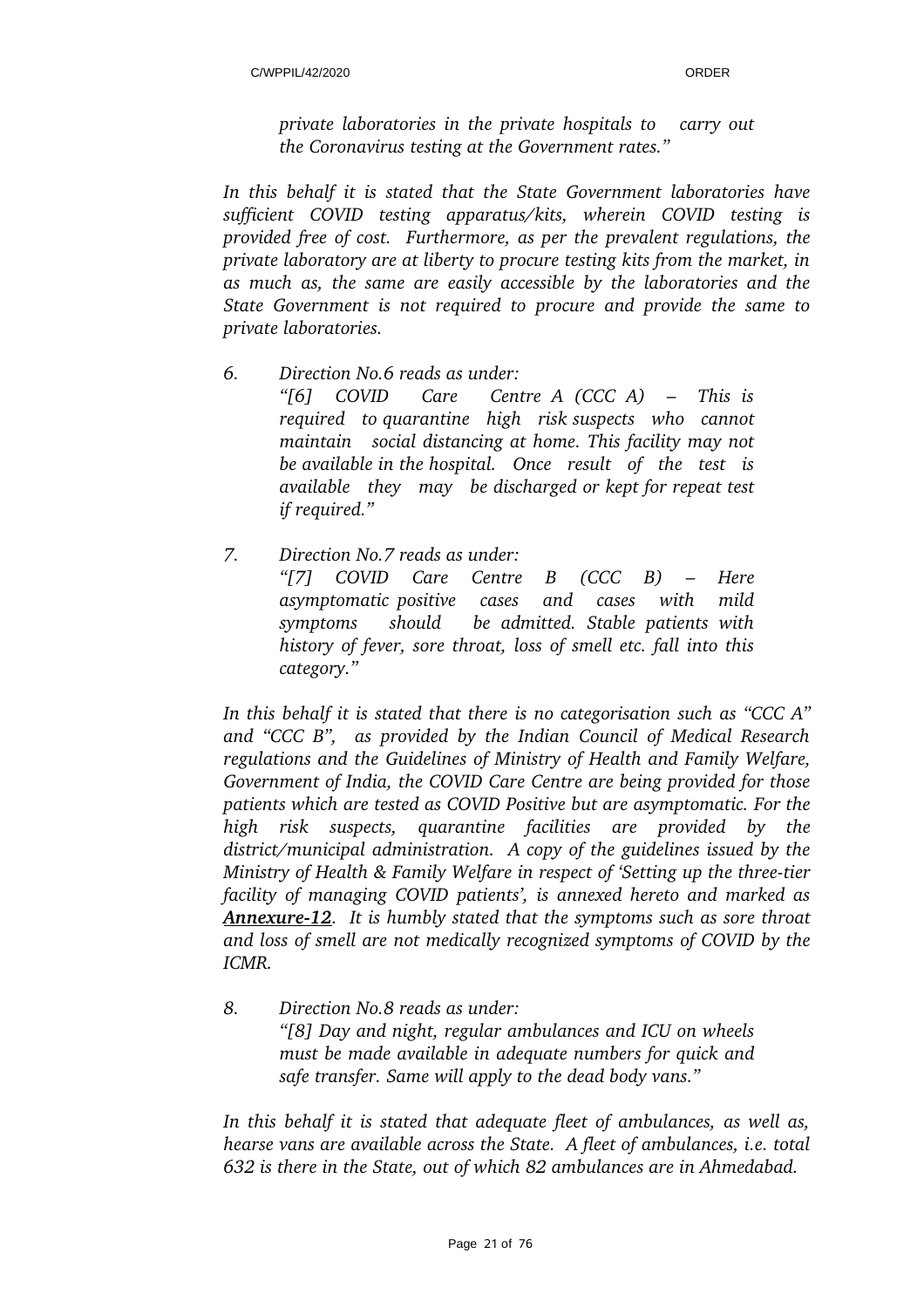*9. Direction No.9 reads as under: "[9] The Government is directed to raise a computarised COVID Control Center at a place convenient to it. It must have complete real – time information of each facility. It should be accessible to everyone including the public. It should be connected to each facility on computers as well as phones. All ambulances too should be connected to it. The Control Centre must be erected on war footing. All complaints and grievances must be directed to the Control Centre."* 

*In this regard, it is stated that the Government has already established COVID Control Centre at Gandhinagar. It is integrated with hospital management information system. Controlled information is shared on real time basis. This centre receives feedback and complaints. A web application for public access is also under development, which will give status of the patients to their relatives on OTP base access.*

*10. Direction No.10 reads as under: "[10] No patient should be made to run from one hospital to the other begging for admission. Unfortunately this has happened in the past and still continues. He can contact the control center, and procure the necessary information he needs."* 

*In this regard, it is stated that position of occupied and vacant beds of government hospitals and agreed private hospitals is shared with the control centre. With this position, the control centre guides ambulances to particular hospital having vacant beds.* 

*11. Direction No.11 reads as under: "[11] A website Control Centre should be created for everyone to know about various actions that may be taken."*

*In this behalf it is stated that the State Government already has a dedicated website for providing all COVID information to its citizens, which is available at www.gujhealth.gujarat.gov.in. Additionally, a portal has been created being https://gujcovid19.gujarat.gov.in which provides real time information on various aspects relating to COVID pandemic in the State.* 

*12. Direction No.12 reads as under: "[12] CCC A and CCC B may be kept under treatment of required number of medical officers but supervised by a competent Physician. They should work under the guidance of specialists at the DCHC and DCH. Timely and healthy*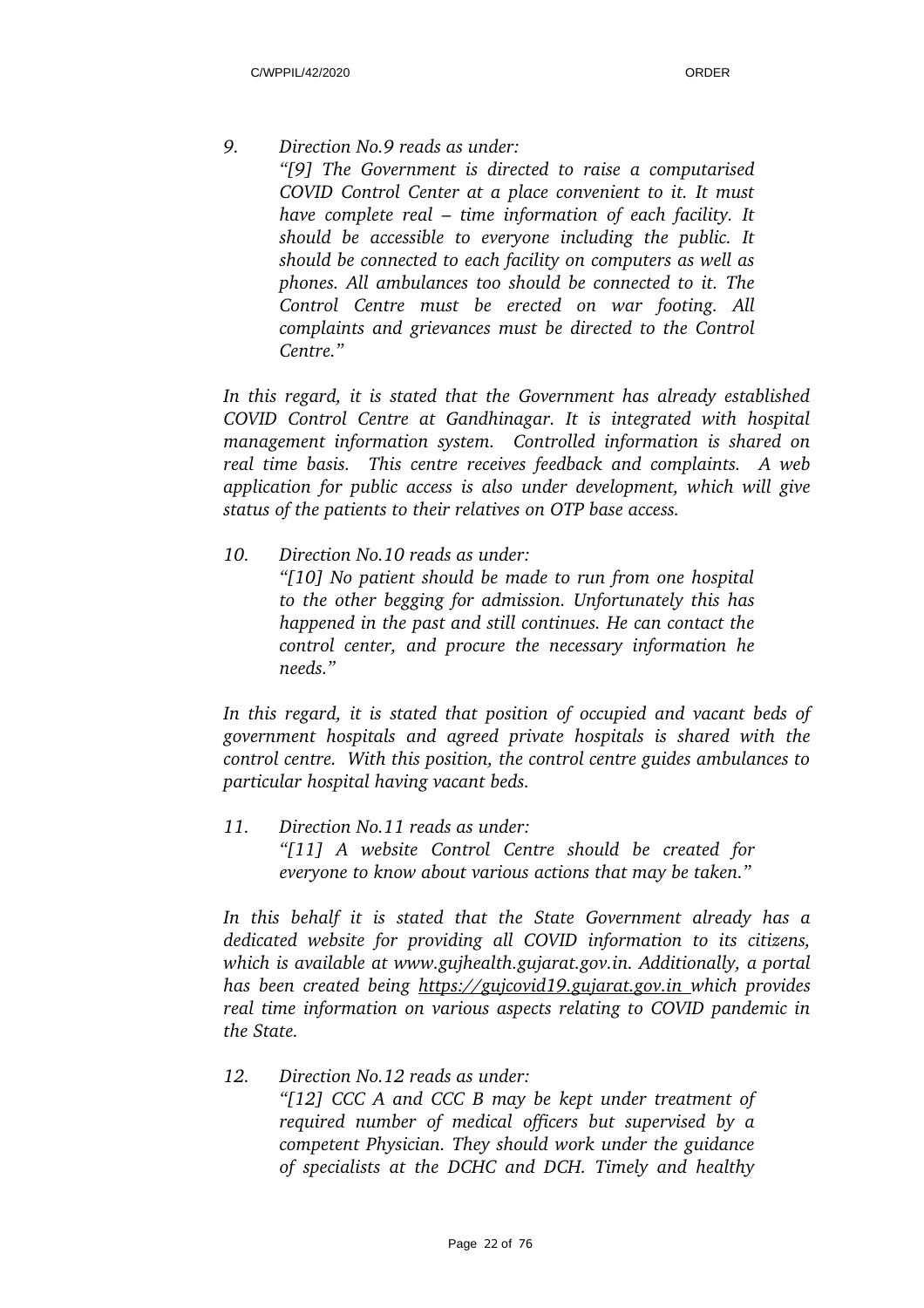*communication will save many lives."*

*In this behalf it is stated that the said direction of this Hon'ble Court is already complied with, as stated hereinabove. Moreover, a team of 7 medical officers, 3 consultants and 9 paramedics are available to address any medical needs in the COVID Care Centre's (CCC) on a round the clock basis.* 

*13. Direction No.13 reads as under: "[13] Critical Care Specialists, anesthetists, infectious disease specialists and pulmonologists are the backbone of every DCHC and DCH. Their dedication and efforts will make a difference between life and death."*

*In this behalf it is stated as demonstrated hereinabove, the State Government has invited top experts and specialties of various fields, who have volunteered to provide their services to this humanitarian cause on a free of cost basis.* 

*14. Direction No.14 reads as under: "[14] Treatment protocol, evolved by the local specialists based on the guidelines from the center and ICMR, local conditions and available resources and past experiences must be followed in all facilities. They should be oriented and sent to each unit."*

*In this behalf it is stated that as early as last week of March, 2020, a team of local specialists such as (i) Dr. Atul Patel; (ii) Dr. R.K. Patel; (iii) Dr. Bipin Amin; (iv) Dr. Kamlesh Upadhayaya; and (v) Dr. Kadri under the convenorship of the Additional Director Medical Education Dr. R. Dikshit had prescribed the detailed treatment protocol for Covid-19. It is worth stating that the said protocol had been subsequently approved by All India Institute of Medical Sciences to be followed in the entire country. Furthermore, vide letter dated 6th May, 2020, addressed to the Hon'ble Union Home Minister, experts of national imminence were invited to visit the facilities in the State and to provide their inputs. It is stated that a team of experts comprising of Dr. Randeep Guleria (Director, AIIMS) and Dr. Manish Suneja (Covid19 specialist, AIIMS) visited the Covid Civil Hospital on 9th May, 2020, and were completely satisfied with the treatment protocols and procedures followed by the Hospital. A copy of the letter dated 6th May, 2020, is annexed hereto and marked as Annexure13.* 

*15. Direction No.15 reads as under:*

*"[15] A representative of Government must be available at each center for coordination. He should be in constant touch with the Control Center. Strict discharge policy must be*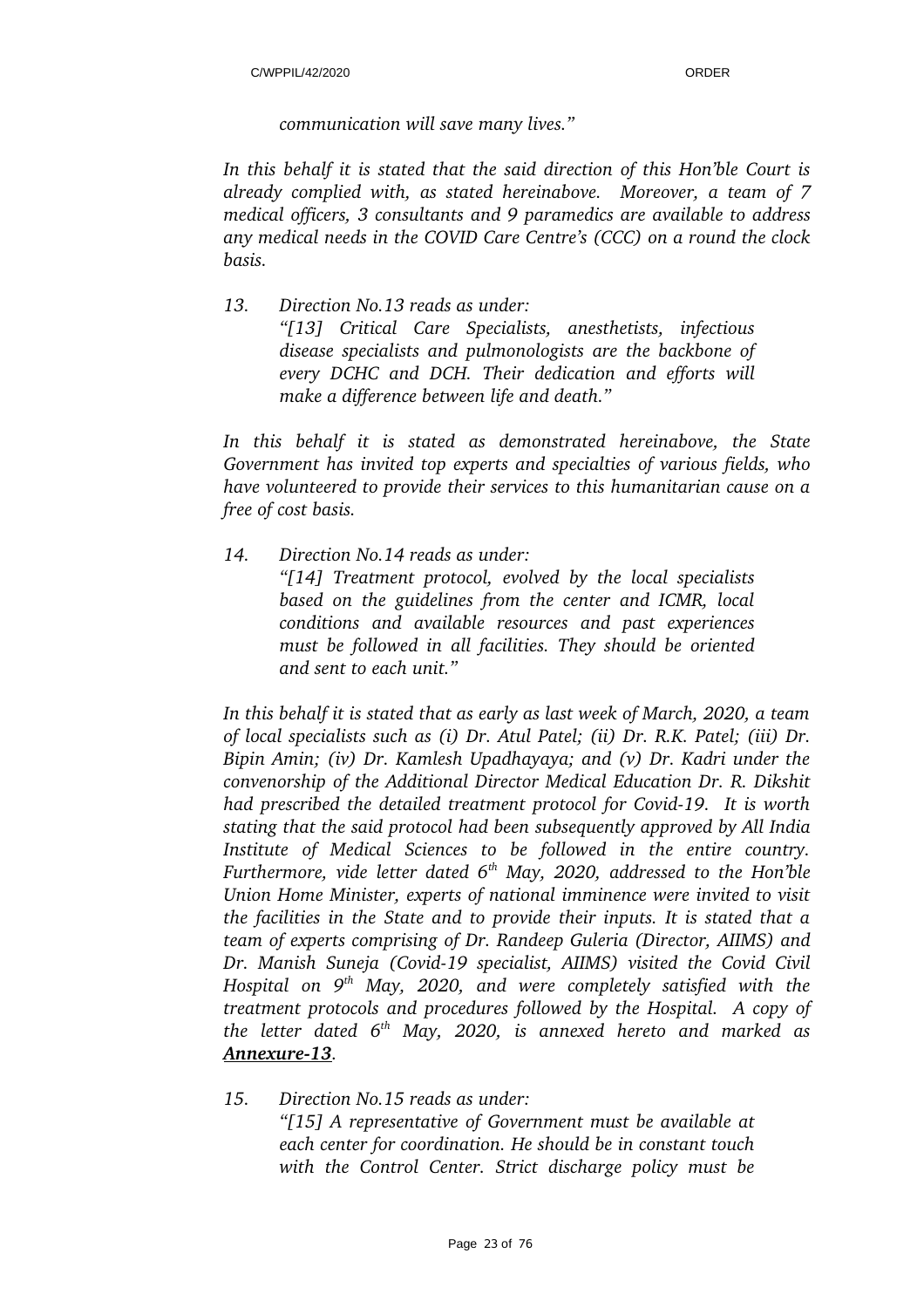*created and followed to avoid unnecessary stay for wrong reasons."*

*In this behalf, it is stated that the said direction of this Hon'ble Court is complied with since March, 2020.* 

*16. Direction No.16 reads as under:*

*"[16] All the Government hospitals with more than 50 beds and ICU need to be immediately converted into DCHC and DCH. The Government must implement this conversion immediately. They may keep 20% of their beds for emergency work. If any of the 80% beds remain unutilized for the COVID patients, they may use them for routine cases with the permission of the Control Center and the safety of nonCOVID patients should not be compromised."*

*In this behalf it is stated that adequate number of beds are being created for COVID patients and the State Government, as well as, the private sector has specifically created COVID hospitals. It is stated that for the purpose of attending to nonCOVID emergencies such as deliveries, dialysis, heart procedures, etc. the regular hospitals beds and facilities need to be kept available and functioning. The same is apparent from the statements indicating the details of the OPD and IPD numbers of non-COVID patients, which are annexed hereto and collectively marked as Annexure14 (colly.).* 

*17. Direction No.17 reads as under: "[17] The present Head of each of these Government hospitals will be responsible for his hospital turned into COVID facility. It will be his duty to ensure smooth functioning and liasion with the control centre."*

*In this behalf, it is stated that the said direction of this Hon'ble Court is already complied with.* 

*18. Direction No.18 reads as under: "[18] Excess staff from one hospital may be transferred to the other required by the Control Centre."*

*In this behalf, it is stated that the said direction of this Hon'ble Court is already complied with.*

*19. Direction No.19 reads as under: "[19] The Government should provide high quality N95 mask, senitizer, sterile and non sterile gloves, PPE kits, ventury and high flow oxygen mask, ventilator tubings, filters and similar items to all the COVID facilities at its own*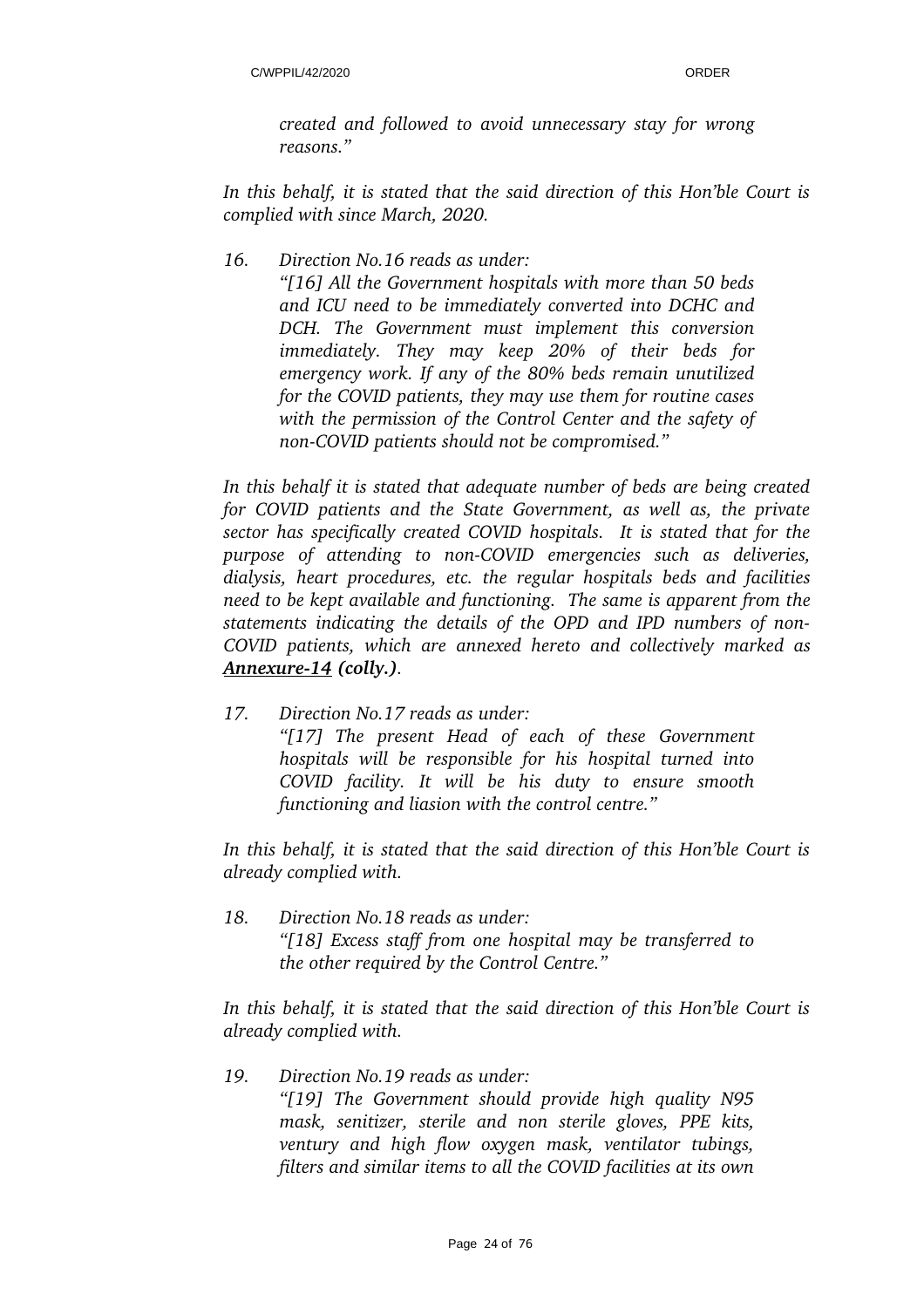*expense."*

*In this behalf, it is stated that aforesaid medical equipment is being procured by the State Government from Government e-Market (GeM) and as of date there are sufficient stock of the aforesaid medical equipment available with the State Government. Furthermore, the quality and benchmarks of the same is strictly adhered to.*

*20. Direction No.20 reads as under: "[20] All the healthcare workers must be tested at regular intervals as deemed fit by the experts. The society is safe only if they are safe."*

*In this behalf it is stated that the ICMR has issued guidelines for testing of health care workers and the same is being followed in letter and spirit. A copy of the said testing guidelines for healthcare workers is annexed hereto and marked as Annexure15.*

## *V. Re: Directions contained in para 61 of the order dated 22.05.2020:*

- *"[1] One COVID Control Room should be set up in each of the wards across the city and should be kept functional for 24 hours.*
- *[2] One Command Room should be set up for the city link with all the control rooms of COVID facility. We are saying so because no patient should be made to run from one hospital to the other seeking admission. The Command Room should be able to guide him. In other words, the Command Room should explain in which hospital, he can get himself admitted."*

*By way of compliance with the above directions, it is submitted that the State Government has created a dedicated medical helpline which is now functioning as COVID Fever Helpline on the toll-free number 104. Any citizen who needs any information related to COVID or has symptoms can report on the said number with his/her address and contact number. A team from the local Primary Health Centre or the Urban Health Centre in municipal corporation areas would reach the citizen and undertake a basic health check-up and screening with respect to the reported symptoms. In Ahmedabad Municipal Corporation, this system is being further streamlined and is being supplemented with a fleet of 84 Mobile Medical Units, including "Dhanvantri Raths". These are covering as many as 90 wards and 632 sites which have covered a cumulative set of 71,115 citizens who have either reported on the 104 number or directly been screened during door to door surveillance.*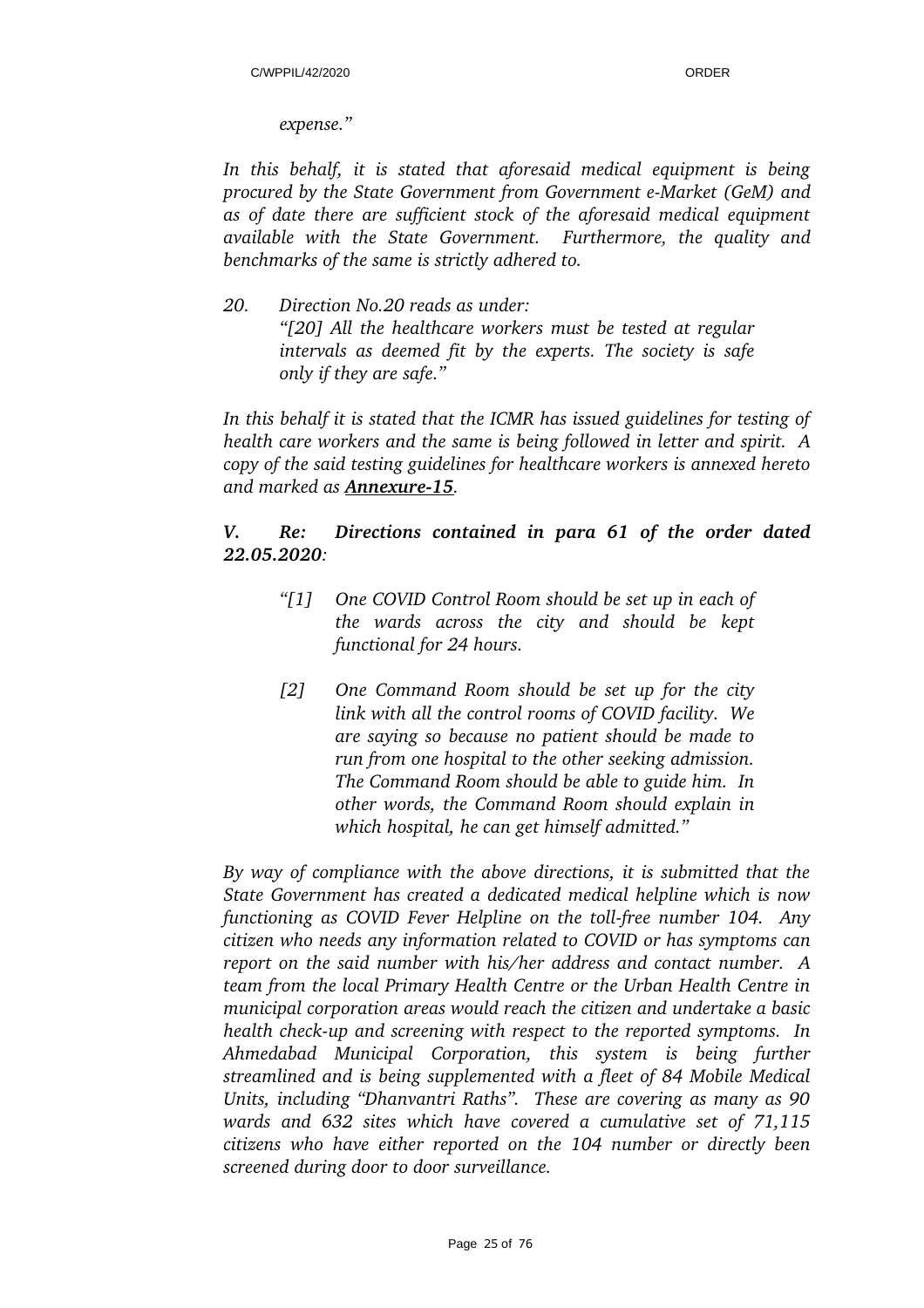## *VI. Re: Directions contained in para 48 of the order dated 22.05.2020 and reiterated in para 27 of the order dated 25.05.2020:*

*The said directions read as under:*

- *"(i) The doctors, who are not performing in the Civil Hospital, should be immediately transferred to other districts. There are large number of senior and experienced Doctors who are ready and willing to render better services in the Civil Hospitals from the other districts.*
- *(ii) The Class III & IV Union should be dealt with strictly.*
- *(iii) The working conditions of the resident doctors should be improved.*
- *(iv) The accountability of senior officers who have failed to improve the health care in the Civil Hospital leading to massive loss of human lives should be fixed at the earliest.*
- *(v) Number of ventilators and oxygen beds should be increased.*
- *(vi) Punitive action should be taken against the Ward Boys who just leave the patients unattended (One oxygen support patient recently died on a toilet seat and the same was noticed after an hour simply because no ward boy followed him up.)"*

*1. With regard to the above-mentioned direction nos.(i) and (ii), it is stated that all the doctors of the medicine department at the Civil Hospital have been performing well and consists of very competent individuals which have been tirelessly working since the 20.03.2020, till date (i.e. for almost 70 days) and have attended to more than 6,538 patients. The said individuals are extremely bright doctors, who could have chosen to practice abroad or in the private sector, however, have chosen to work in the Civil Hospital and serve the poor and needy patients who come for treatment. A case in point is that of one Dr. Kartik Parmar,* who abandoned his comfortable well-paying job in the United Kingdom, to *return back and serve at his alma mater. The said individual has been working relentlessly from 20.03.2020 till date from 8:00 am to 8:00 pm. It is worth appreciating that the team at the Civil Hospital provides treatment to a large number of patients from the most marginalized*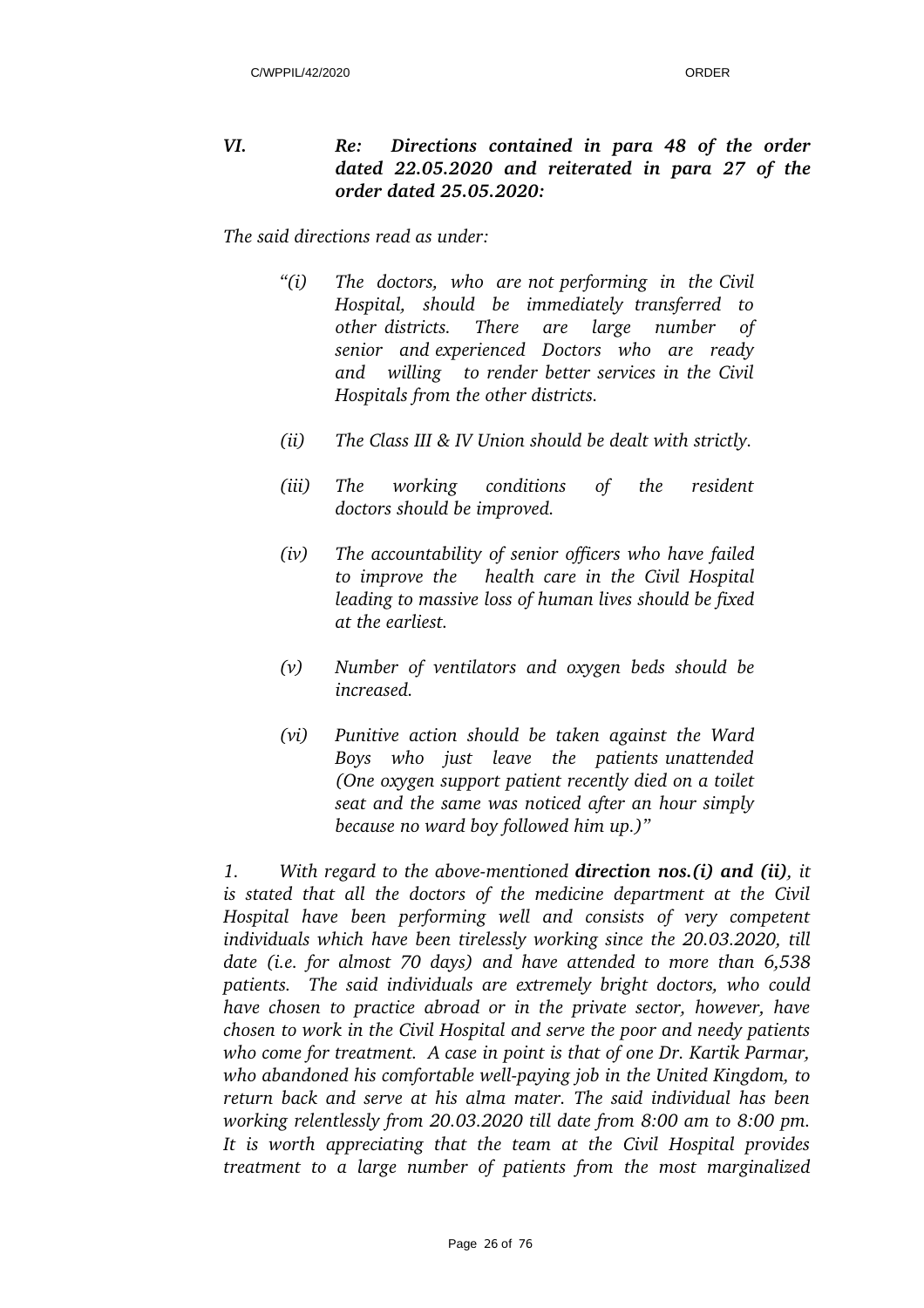*section of the society and that too having the most critical conditions. The said is in the face of a lot of odds and criticism from all the corners, on a daily basis, more particularly when in the present situation, the said individuals are in need of moral support and appreciation, to boost their moral, especially considering that they have to be away from their families whilst on duty and are quarantined thereafter. One case in point is that of a doctor who was unable to be present for the delivery of his first born child. The said is the level of commitment and motivation amongst the team at the Civil Hospital. Further, all these doctors are being regularly given counseling sessions by Dr. Minakshi Parikh, Senior Faculty Member in the Psychiatry Department for them to be able to cope with the pressures and stress of the current situation. Pertinently, only two doctors, one who is immunecompromised being a cancer survivor and another* who is physically disabled, have been attending to the non-COVID duties, *as well as, formulation of protocols, respectively. Whereas, all the remaining doctors are performing their duties to the best of their abilities by taking rounds, attending to the patients, etc. The senior and experienced doctors, at the district level, are in fact required in the respective districts, but at the same time, the said senior and experienced doctors, residents, interns, etc. are being regularly brought on rotation basis to the Civil Hospital, Ahmedabad.* 

*With regard to Class III and Class IV union, it may be noted that majority employees of Class III and IV have been outsourced and that there is no particular union of Class IV employees whereas, there is no issue with regard to the Class III nursing staff union. Nevertheless, administration has been dealing with the said employees very carefully and at the same time the said employees also have been cooperating in the crusade of combating Covid-19.* 

*2. With regard to direction no.(iii) above, it is required to be noted that for ensuring the setting up, running and better administration of Covid hospitals in the State, the State Government posted high ranking senior officers in-charge of such hospitals, as early as, in the month of March, 2020, vide order dated 20.03.2020, no sooner the first positive case of Covid19 was detected on 19.03.2020 in the State. A copy of the said order dated 20.03.2020 is annexed herewith and marked as Annexure16. So far as Civil Hospital, Ahmedabad, is concerned, the team of officers in-charge thereof consist of (i) Mr. Pankaj Kumar, IAS, Additional Chief Secretary; and (ii) Mr. Milind Toravane, IAS; Secretary, Economic Affairs. In addition to the above, Mr. Jai Prakash Shivhare, Commissioner (Health) was also camping at the Civil Hospital from the first week of April, 2020. This apart, Dr. Jayanti Ravi, Principal Secretary (Health), was coordinating and handling all the policy related issues, including implementation of guidelines and protocols related to surveillance, quarantine, treatment and other aspects related to COVID at the State level.*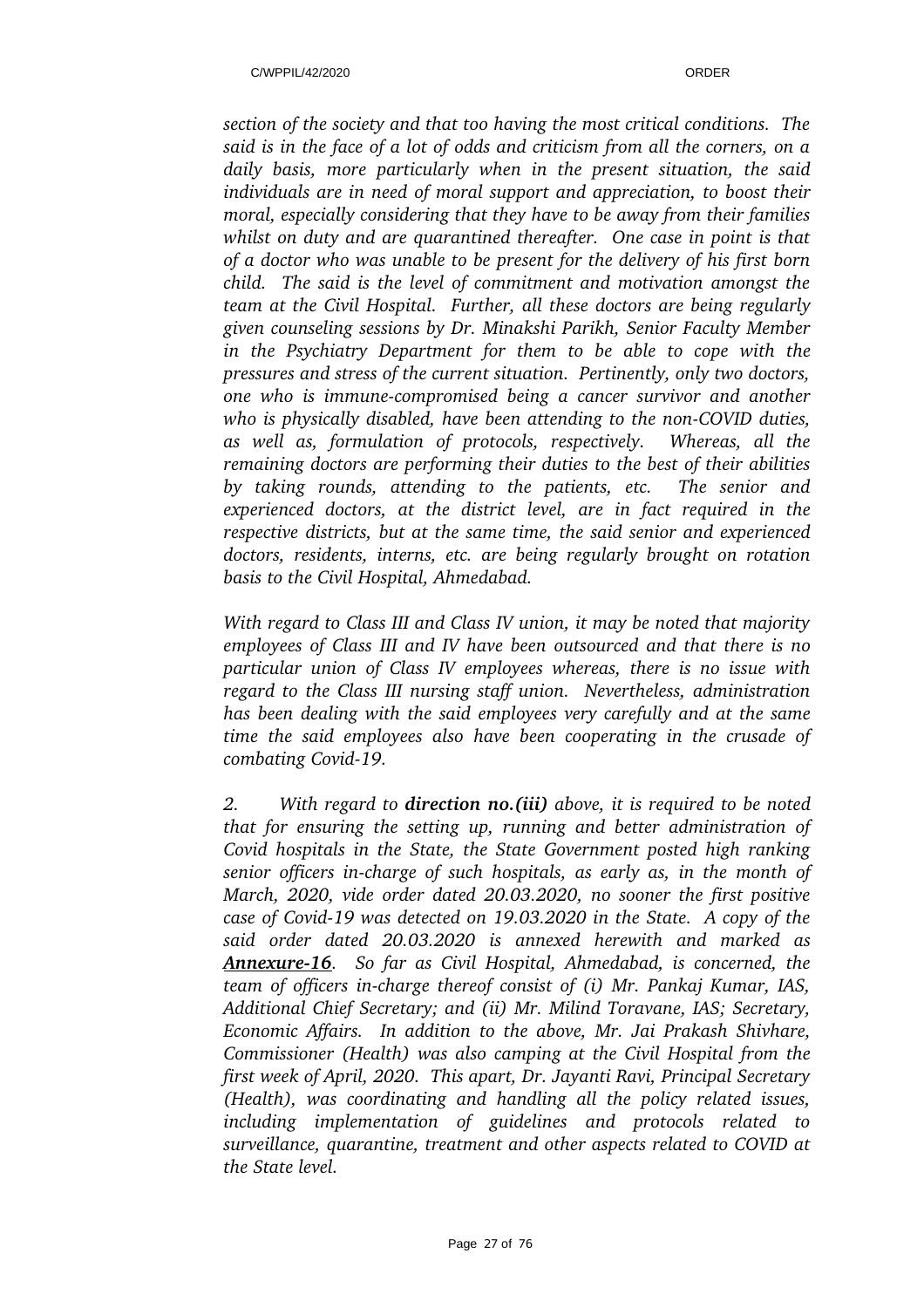*2.1 In the record period of two weeks, the 1,200 bed Civil Hospital was made into a dedicated Covid hospital, was set up in total adherence to the Covid guidelines. The said hospital has all the facilities such as OPD, triage, donning and doffing areas, 221 ICU beds, 180 ventilators, oxygen beds and 96 dialysis beds. It is equipped with the facilities of eco*cardiograph, sonography, CT scan and CR and mobile X-ray systems. Neo*natal Intensive Care Unit (NICU), Pediatric Intensive Care Unit (PICU) and Labour Room facility has also been established.* 

*2.2 With regard to the facilities provided to the resident doctors, nursing and para-medical staff by the State Government, it is stated as under:*

## *i. Accommodation facility:*

*Special attention is given towards their convenience such as providing single occupancy accommodation to the resident doctors, while they are on duty* and are given off-duty break for self-quarantine purpose. *Accommodation facility is extended for the off-duty self-quarantine period, in case so desired. In all 771 rooms have been acquired from good hotels for the accommodation, the details of which are as follows:* 

| Hotel                        | Total<br><b>Rooms</b> | Allotted<br>rooms | Designation |
|------------------------------|-----------------------|-------------------|-------------|
| Hotel Fairfield Marriott Inn | 80                    | 64                | Doctor      |
| Hotel Regenta inn            | 95                    | 72                | Doctor      |
| Hotel Naeeka                 | 32                    | 25                | Doctor      |
| Hotel Silver Cloud           | 70                    | 68                | Doctor      |
| Hotel Eulogia Inn            | 44                    | 31                | Doctor      |
| Hotel comfort Inn sunset     | 57                    | 54                | Doctor      |
| Hotel Narayani heights       | 96                    | 69                | Doctor      |
| <b>Hotel Riverview</b>       | 31                    | 16                | Doctor      |
| Hotel pride plaza            | 240                   | 132               | Doctor      |
| E-1 Ward                     | 13                    | $\overline{2}$    | Doctor      |
| E -3 Ward                    | 13                    | 8                 | Doctor      |
| Total                        | 771                   | 541               |             |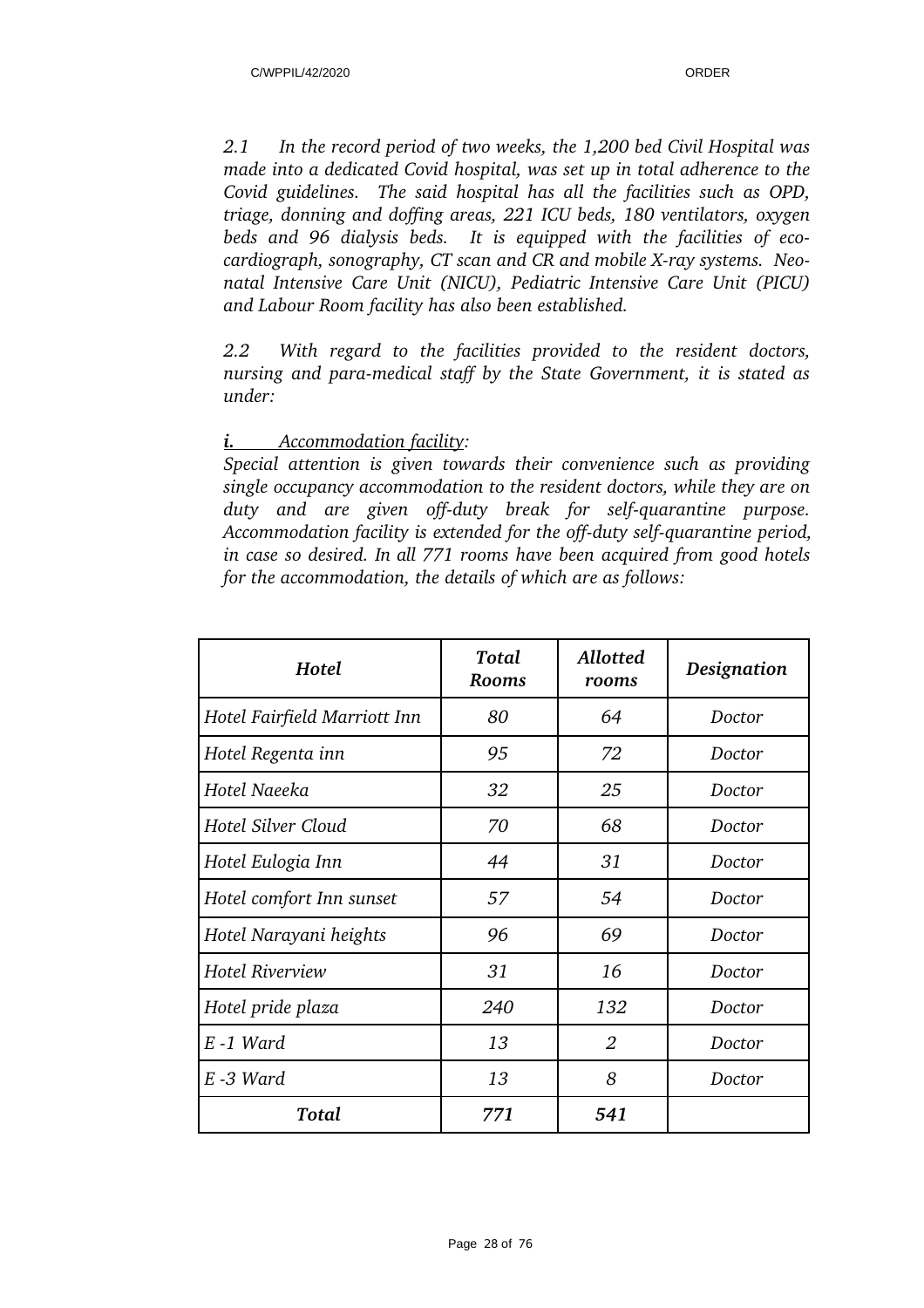## *ii. Food facility:*

*Resident doctors are provided full food facility at the place of their stay. Services of the respective hotels are sought in order to provide healthy and hygienic food to the resident doctors engaged in COVID duty.* 

## *iii. Other facilities:*

*Dedicated point to point transportation arrangement has been provided to all resident doctors. Services of free laundry has been extended to the resident doctors staying in the hotel accommodation. Separate administrative staff has been deployed for monitoring the accommodation facilities.*

*2.3 Pertinently, from the first week of May, 2020, a series of interactions between the aforesaid officers and the Resident Doctors, nursing staff, Class-IV employees, including ward boys, faculty members and senior doctors including medical superintendent was held on numerous occasions. These interactions were aimed at boosting the moral of the team, sorting of issues of coordination, resolving their grievances and overall improving the working conditions of the Resident Doctors. Incidentally when Dr. Randeep Guleria, Director, AIIMS, and Dr. Manish Soneja, Professor AIIMS, visited Civil Hospital, Ahmedabad, on 09.05.2020, they spent, as many as, two hours interacting in a similar manner with the Resident Doctors and other stakeholders and addressing their suggestions and concerns. Furthermore, as suggested by the Director, AIIMS, during his visit, interactions and capacity building sessions with all the stakeholders are now being done regularly, as is the practice in AIIMS, Delhi. Copies of the photographs reflecting the said aspect are herein annexed and collectively marked as Annexure17 (colly.). Further, the present state of affairs discussed hereinbelow with reference to the prevalent working conditions of the Resident Doctors, is self-explanatory.* 

*2.4 With regular meetings held at the level of Additional Chief Secretary (COVID) and Principal Secretary (Health), issues of coordination and leadership at the level of Medicine Department have been completely addressed. Such meetings are happening on a regular basis to iron out any such issues of coordination that may arise from time to time, so as to make the working coordination of the entire team even more effective and harmonious. As has been witnessed during the visit of the Principal Secretary and Commissioner (Health) to the COVID wards including ICU wards, the patients are expressing their gratitude and clearly articulating that the whole team at the Civil Hospital is working with care and compassion. With these efforts, it is being noticed that the entire team from the senior-most faculty members to the Resident Doctors to Interns, Nurses and Ward Staff are working with commitment and a cheerful disposition even in these very trying times.* 

*The aforesaid discussion takes care of the compliance of direction no.(iii)*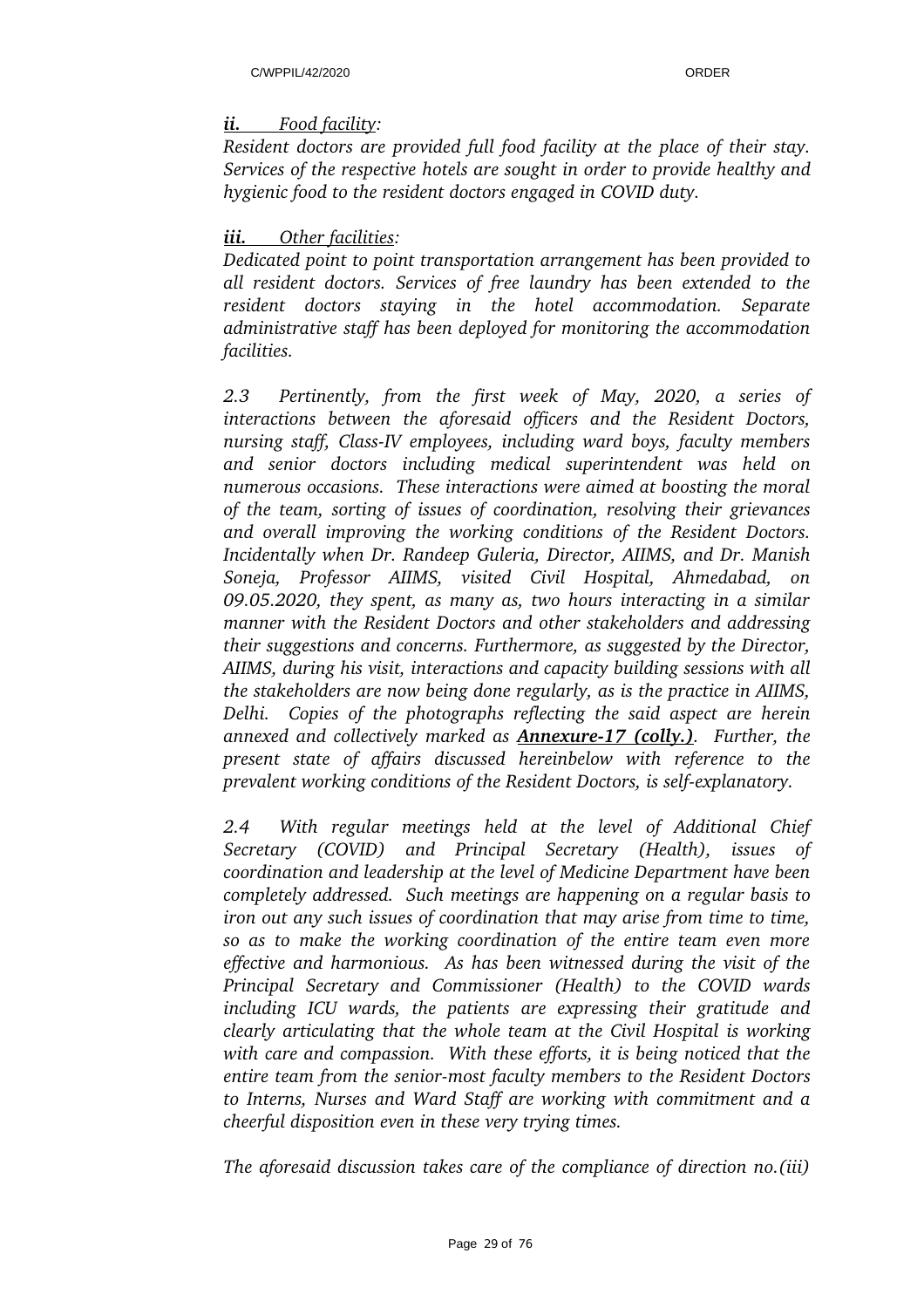### *referred to above.*

*3. While issuing the aforesaid directions, what perhaps appeared to have weighed with this Hon'ble Court, was to see that a serious effort is put by the State Government to streamline its administration. However, whilst doing so, what has been observed in direction no.(iv), referred to above, is regarding the alleged lack of accountability of senior officers, having failed to improve the health care in the Civil Hospital leading to the massive loss of human lives. It is respectfully stated that the said direction requires a relook, in as much as, the occurrence of death of COVID patients in Civil Hospital is discernable from the contents of para V of the Civil Application No.14 of 2020, filed before this Hon'ble Court, which is reproduced hereinbelow:*

- *"V. Re: Number of Death and Mortality Rate:* 
	- *(i) Following comparative statement of deaths in Civil Hospital, Ahmedabad clearly suggests that number of deaths due to COVID and other disease in the year 2020, is less than the number of deaths having taken place in the year 2019, when there was no COVID:*

| Month | Year |                     |  |
|-------|------|---------------------|--|
|       | 2019 | 2020                |  |
|       |      | (Including COVID    |  |
|       |      | Deaths)             |  |
|       |      |                     |  |
| March | 854  | 725                 |  |
| April | 767  | 573                 |  |
| May   | 787  | 459 (upto 20th May) |  |
| Total | 2408 | 1757                |  |

*(ii) While comparing the State of Gujarat with countries like Italy and France, the population of which is similar and where the available medical facilities are very much superior to that available in the State, yet the rise in number of COVID19 cases has been substantially slow in the State as compared to the said countries. Similarly, the number of deaths has been substantially less in Gujarat as compared to Italy and France. A copy of graphs depicting the aforesaid trend in the matter of number of COVID19 cases as well as number of deaths in the State on one hand and in the countries like Italy and France, on the other, is annexed hereto and collectively marked as Annexure-H (colly.).*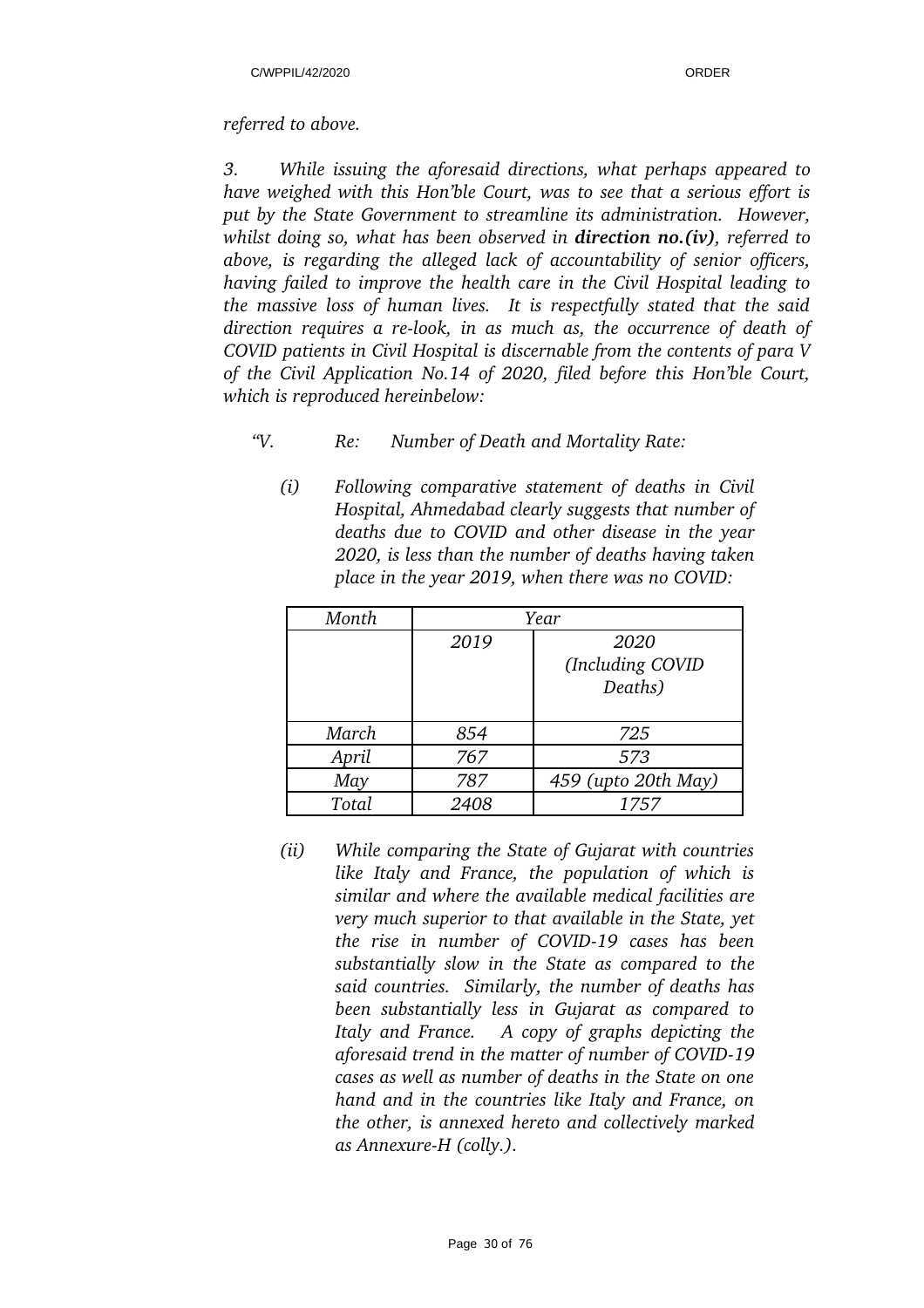- *(iii) For commenting upon the aforesaid aspect with reference to Civil Hospital, the comparison thereof with SVP Hospital is totally uncalled for owing to the following reasons:* 
	- *(a) On an average in a week, 62% of critical patients are given admission and treated in the Civil Hospital, Ahmedabad, as against 6% being admitted in SVP Hospital, Paldi.*
	- *(b) Patients to Civil Hospital mainly come from 11 containment zones, majority of which are within the walled city, where the viral load is very high as compared to the patients coming from middle income group residing in the eastern part of the City, i.e. in or around Paldi (outside the walled city).*

*The aforesaid distinguishing features between Civil Hospital, Ahmedabad, on one hand and SVP Hospital, Paldi, are very clearly borne out from the statement titled "Cumulative Report-12 MN 16/05/20 to 12 MN of 2222/05/20", which is annexed hereto and marked as AnnexureI.*

- *(c) It is interesting to note that in SVP Hospital, there are only 153 critical beds, out of 850 COVID beds, whereas in Civil Hospital, Ahmedabad, there are as many as 496 critical beds, out of, in all, 1,200 COVID beds. This shows that the Civil Hospital, Ahmedabad admits proportionally more number of critical patients, out of total admitted patients, as compared to SVP Hospital, automatically further increasing the fatality.*
- *(iv) With reference to prima facie observation of this Hon'ble Court at the top of page 92 of the order that 'the patients in Civil Hospital are dying after 4 days or more of the treatment', it is required to be appreciated that this phenomenon can be noticed in the graph in the bottom of page 91 of the order. This is explained by a leading Infectious Diseases Expert of Ahmedabad, Dr. Atul Patel as under:*
	- *" The clinical spectrum of COVID19 varies*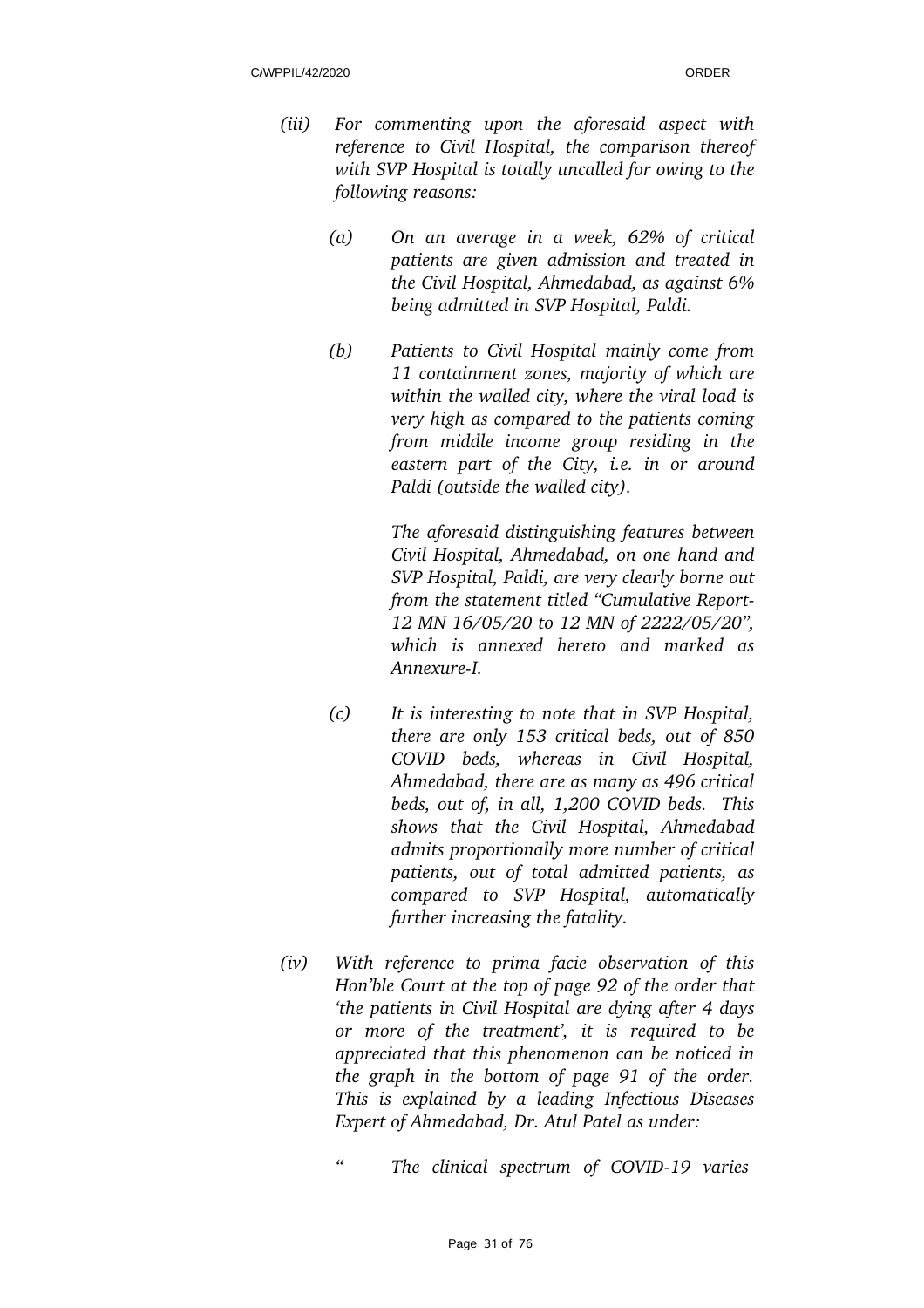*from asymptomatic or pauci symptomatic forms to clinical conditions characterized by respiratory failure that necessitates mechanical ventilation and support in an intensive care unit, to multiorgan and systemic manifestations in terms of sepsis, septic shock, and multiple organ dysfunction syndromes (MODS).*

*Acute respiratory distress syndrome (ARDS) is the major complication in patients with severe disease and can manifest shortly after the onset of dyspnea. Some patients with severe COVID19 have laboratory evidence of an exuberant inflammatory response, similar to cytokine release syndrome, with persistent fevers, elevated inflammatory markers and elevated proinflammatory cytokines; these laboratory abnormalities have been associated with critical and fatal illness.*

*Among patients who developed severe disease, the medium time to dyspnea ranged from 5 to 8 days, the median time to acute respiratory distress syndrome (ARDS) ranged from 8 to 12 days, and the median time to ICU admission ranged from 10 to 12 days. These time periods are from the day of symptom to disease progression. Those cases who get admitted late may be already in the second week of their symptoms. Clinicians should be aware of the potential for some patients to rapidly deteriorate one week after illness onset."*

*Pertinently, an article from Washington Post and another article from healthline.com, copies whereof are annexed hereto and collectively marked as AnnexureJ (colly.), corroborate the factum of sudden worsening of COVID patient's condition after 4 days or more of the treatment."*

*In furtherance of the above, reliance is also placed upon the analysis of the deaths due to COVID19 at Civil Hospital Ahmedabad prepared by the Community Medicine Department, B.J. Medical College, Ahmedabad. According to this analysis, as many as, 83.24% of the deceased patients in Civil Hospital suffered from severe comorbidities. This is shown in the graphs below:*

*Co morbid conditions*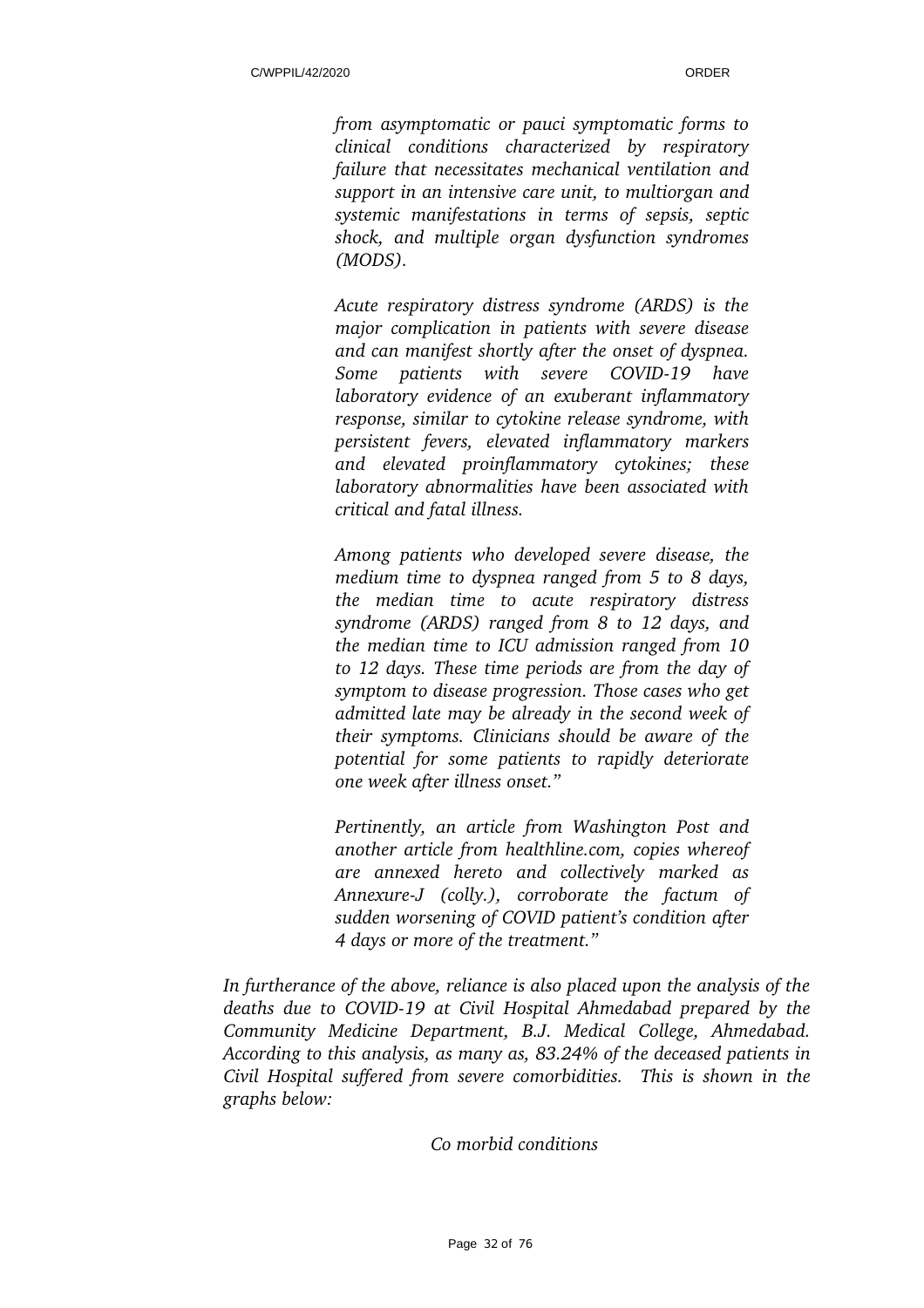

*Comorbidity wise distribution of deaths (N=352)*



*Therefore, what is being responsible for the death of Covid patients in the Civil Hospital is the status of comorbidity of the patient. This addresses direction no.(iv) referred to above.* 

*4. Similarly, direction no.(v) above has already stood complied with, in as much as, there are sufficient number of ventilators and oxygen beds as referred to in the aforesaid Civil Application filed on behalf of the State*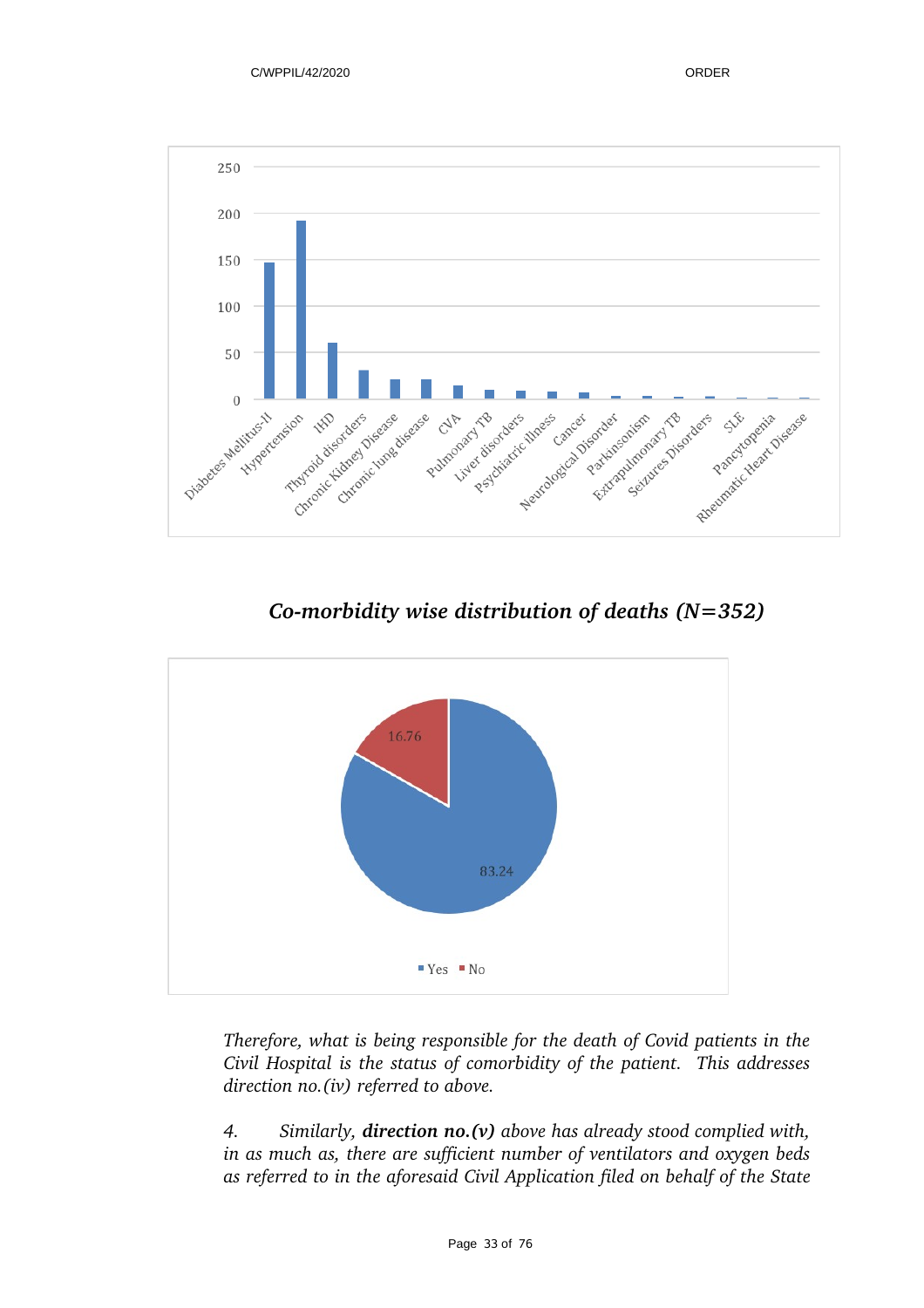*Government and therefore, there is no question of effecting any increase thereof.* 

*5. With regard to the above-mentioned direction no.(vi), it is stated that the Civil Hospital, Ahmedabad, has not faced any complaints with regard to the Ward Boys leaving the patients unattended. The incident stated in the order of this Hon'ble Court pertaining to a patient passing away on the toilet seat has never taken place at the Civil Hospital, Ahmedabad.* 

# *VII. Re: Direction contained in paras 26 and 32 of the order dated 25.05.2020:*

*The said para 32 of the order dated 25.05.2020 reads as under:*

*"32. We expect the State Government to place on record an appropriate report of the committee that may be constituted for the purpose of looking into the contents of the anonymous letter of the resident doctor of the Civil Hospital. …"* 

*For complying with the aforesaid direction of this Hon'ble Court, the State has already appointed a committee of the following 4 eminent doctors as independent members vide order dated 27.05.2020:*

- *(i) Dr. Tejas Patel;*
- *(ii) Dr. Pankaj Shah;*
- *(iii) Dr. Atul Patel;*

*(iv) Dr. Haresh Doshi (Professor Gynaecology, GCS Medical College)* 

*Noticeably, the aforesaid committee has already started functioning and its report is awaited, whereupon consequential measures would be undertaken.* 

# *VIII. Re: Preparation for oncoming monsoon:*

*1. The Hon'ble Court in para 68 of the order dated 22.05.2020, has made the following observations regarding the fast approaching monsoon:*

*"The Commissioner of the Ahmedabad Municipal Corporation should keep in mind that the monsoon is fast approaching. According to the Meteorological Department, the monsoon is likely to set in Gujarat by 21st June 2020. In such circumstances, the Corporation should not ignore or fail to undertake the premonsoon measures very much necessary so that the people at large may not have to suffer*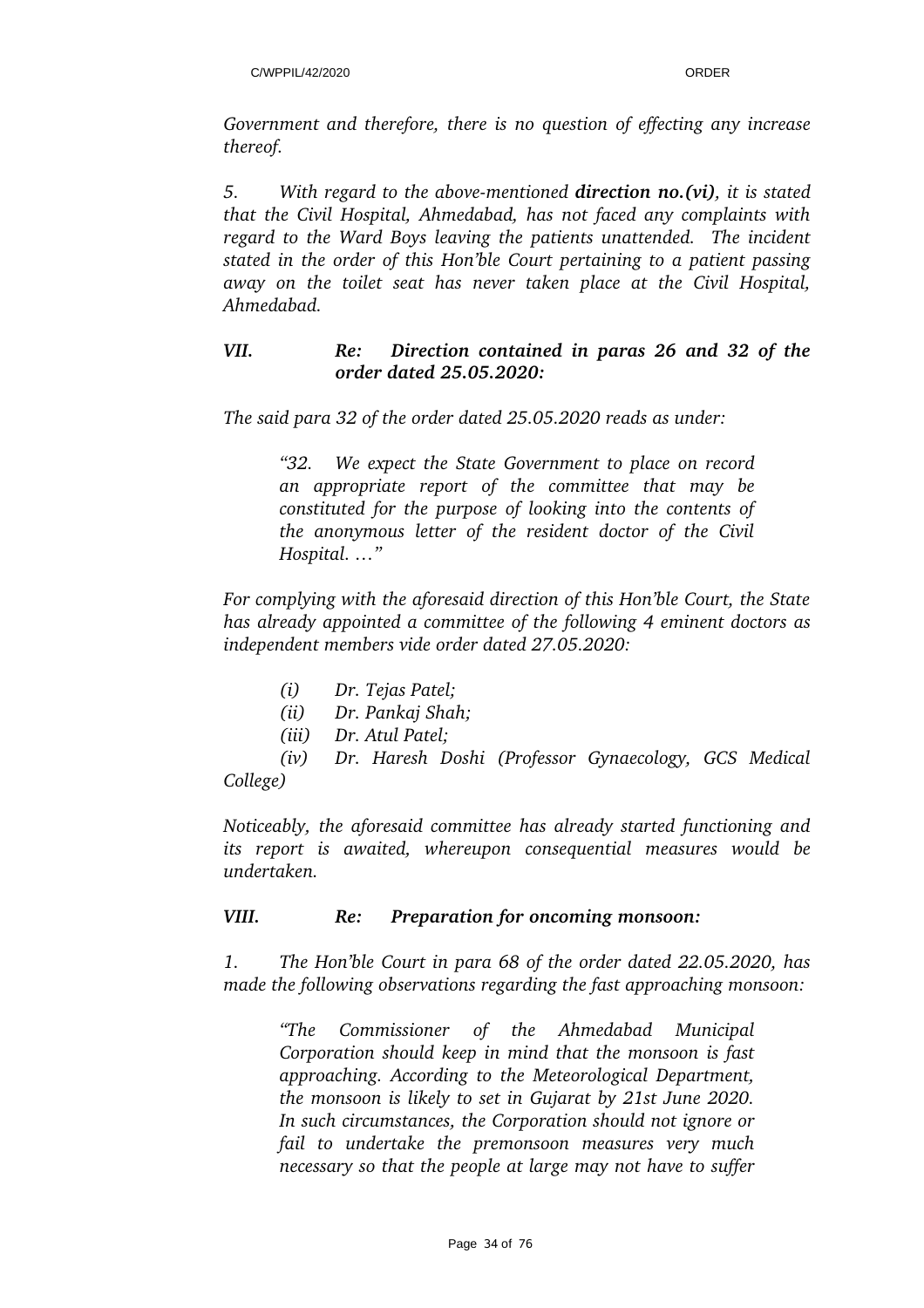*on account of other problems like water logging, Dengue, Malaria, etc.* 

*69. Steps to be taken to ease the difficulties experienced by the people residing at Island villages and the tribal belt. In this regard, the learned Government Pleader has assured that adequate steps shall be taken and appropriate reliefs shall be provided to the people residing at the Island villages and also in the tribal belt. Adequate steps shall be taken in this direction at the earliest."*

*2. With respect to the said observations, it is imperative to bring to the attention of the Hon'ble Court that in Ahmedabad city, Zone wise Control Room/Rain Gauge/Wireless facilities have been set up for better monitoring and control of rains during monsoon season2020, wherein automatic rain gauge system, wireless system, under pass cameras are being setup and connected through internet and to the main Command Control Room.*

*3. As a part of the premonsoon action plan of the Corporation, the engineering department of AMC carries out following activities to ensure the safety of citizens of the city:*

- *(a) Catch pit and Manhole Cleaning;*
- *(b) Strom water drainage line desilting;*
- *(c) Maintenance, upgradation of pumps/ panels and building.*

*4. Till date, out of total 46501 catch pits in total 7 zones, 100% have been cleaned in the first round. In some areas, second phase of cleaning* has also been initiated. The said data is exclusive of hot-spots and *quarantine areas.*

*5. In 7 different zones of AMC, there are 29 storm water pumping stations with 63 pumps in total and parallel to Kharikat Canal, there are 49 water pumping stations with 83 pumps in total.*

*6. Also, a total of 1290 cameras at 150 different spots have been installed which includes police cameras, Smartcity cameras and underpass cameras which are monitored from Paldi Main control Room.*

*7. For the purpose of operating any rescue service, AMC has 1 airboat, 5 rescue vehicles and 8 boats.*

*8. At present the engineering & road department of the corporation, has opened 12 infrared tenders amounting to Rs. 597.66 lacs for repairing of potholes through Mobile Infrared recycle technique and 24 Jet Patcher Tenders amounting to Rs. 2,398.34 lacs for the repairing of potholes*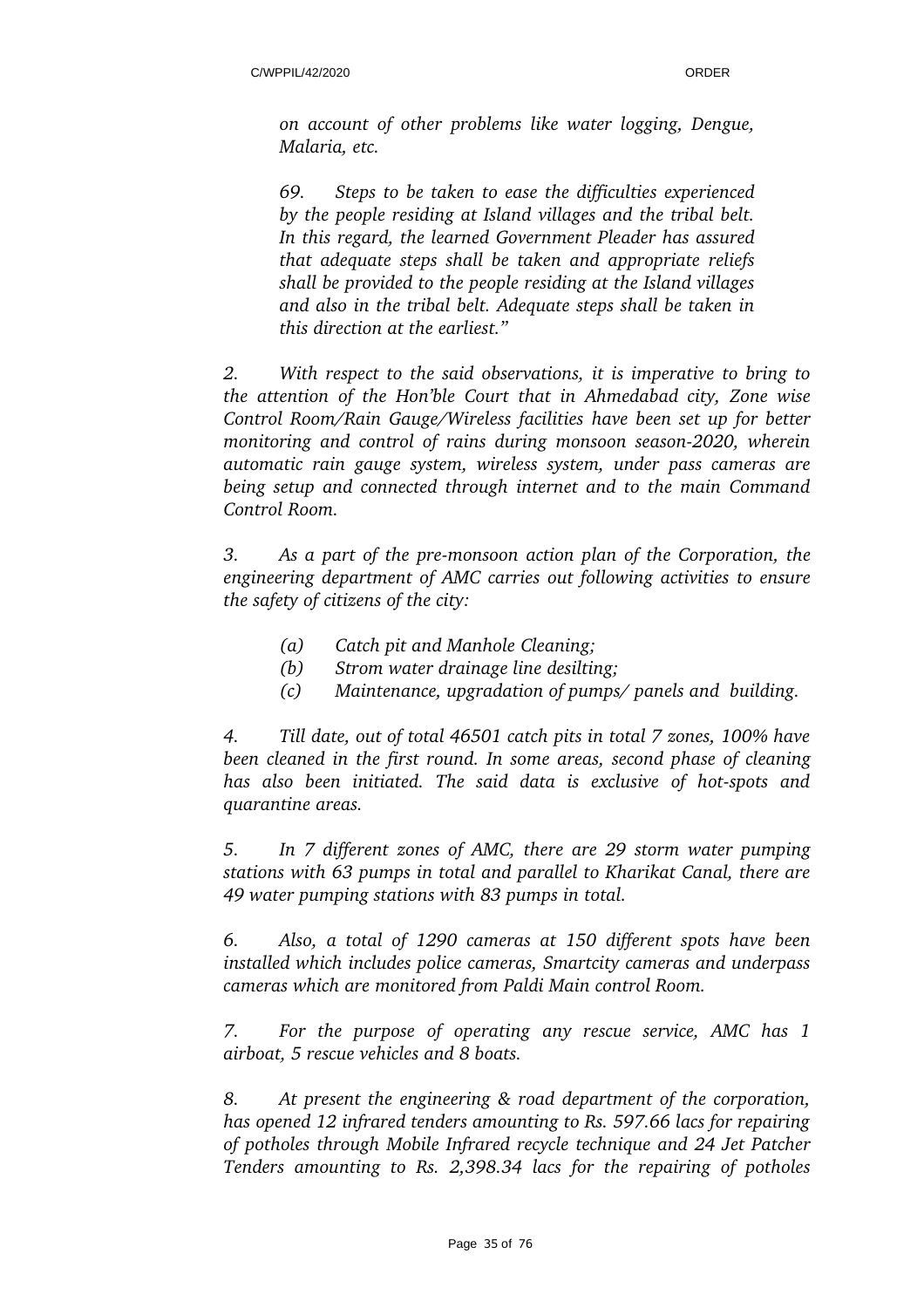*through Cold emulsion Injection technique. Out of these, 5 infrared tenders are under evaluation and 5 Jet Patcher Tenders are under process of being sanctioned while 3 Jet Patcher Tenders have been sanctioned. AMC has purchased 5 new Infrared machines for repairing of potholes and has invited tenders for new 10 Cold Mix emulsion machines for potholes repairing.*

*9. Under the NUHM (National Urban Health Mission) scheme, through link workers of the Urban Health Centres in different wards, door*to-door treatment and other facilities are to be provided for Malaria *disease and thus, to cover the total population of the city:*

- *(a) Link workers have been increased from 1050 to 1550 by way of recruiting at present.*
- *(b) Each Multipurpose Health Worker is given the responsibility of covering 9,000-10,000 persons and through door-to-door visit, information about radical treatment, awareness about Malarial Parasite is to be given by them.*
- *(c) At present 1400 link workers are working and through them in the allotted areas, after identification of breeding places, work of parasite destroying and fever surveillance would be done on weekly basis.*
- *(d) It has been decided that All the Urban Health Centres of 48 wards in 7 zones, AMC hospitals OPDs will work irrespective of COVID* related functions. All Multi-purpose Health Workers are allotted *Rapid Diagnostic test kits for immediate diagnosis and treatment of Malaria within 15 minutes.*
- *(e) For intensive indoor and outdoor fogging, the Health Malaria Department has purchased 60 hand operated thermal fogging machines last year and for 50 new machines the process is in progress. Apart from that, to adopt new technology, AMC is also in process of purchasing Cold Fogging Machines which destroys adult mosquitoes without any use of chemical solution.*
- *(f)* The slum areas of all the 7 zones and 48 wards in the high-risk *areas which are prone to spread of such diseases, Indoor Residual Spray work is to implemented which is in process.*
- *(g) To make aware and control the possible spread of such diseases, intensive and comprehensive advertisement program is under process.*
- *IX. Re: Charges Levied on Migrant Workers*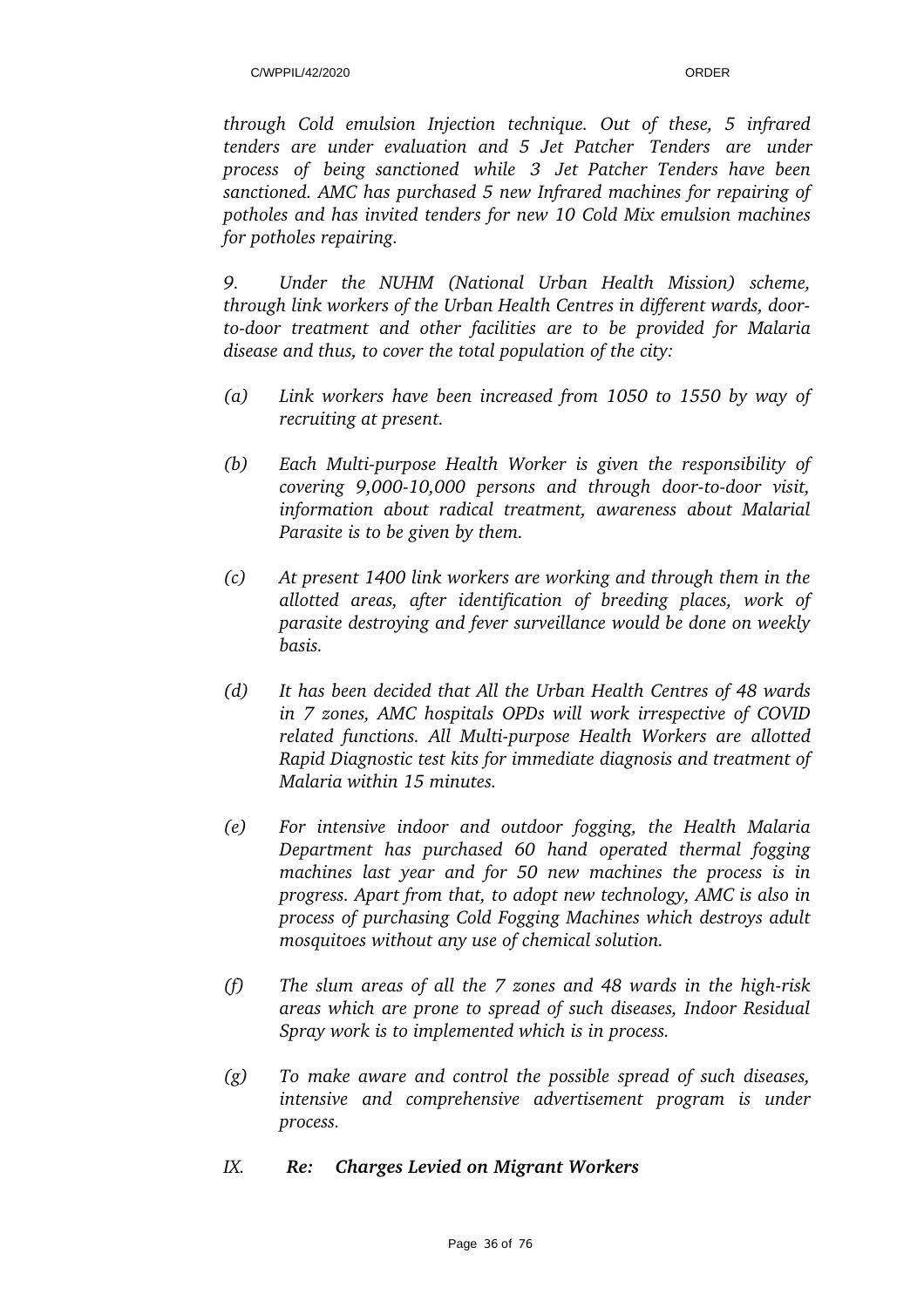*The Hon'ble Court in para 67 has made the following observation regarding the charges to be levied on migrant workers:*

*"The report filed today and taken on record reflects that the travel charges levied for the transportation of the migrant workers, by the Railway authorities is borne by a few host States, NGOs, employers, voluntary associations. This is not done. We direct the Railway authorities to waive of one way charges of these migrant labourers or in the alternative, for the State Government to bear such charges.* 

*We may only observe that the work relating to the migrant workers should continue with all its vigour. The State Government shall ensure that the migrant workers do not have to face further difficulties for the purpose of travelling to their native. The work in this regard shall continue in the right direction."*

*(i) In this regard, it is submitted that the States of UP, Chhattisgarh, Odisha and Tamil Nadu are paying travelling charges for their workers coming from Gujarat to the Railways directly. On and from the 24th of May 2020, the Government of Gujarat decided to pay the travelling charges for the workers of the rest of the states.*

*(ii) Furthermore, it is imperative to bring to the attention of the Hon'ble Court that as on 27.05.2020, a total of 13,84,023 interstate migrant workers have left for their native states from Gujarat in 953 trains. Out of this, 6,21,000 interstate migrant workers have left from Surat in 423 trains. A copy of the said* data, *i.e.* movement of inter-state migrant workers in trains to *different states, district wise, in a tabular form is annexed hereto and marked as Annexure19."*

## 2 The report takes care of the following issues:

[1] The private / corporate hospitals designated for treating the COVID-19 patients.

[2] The testing policy being enforced and adopted as on date.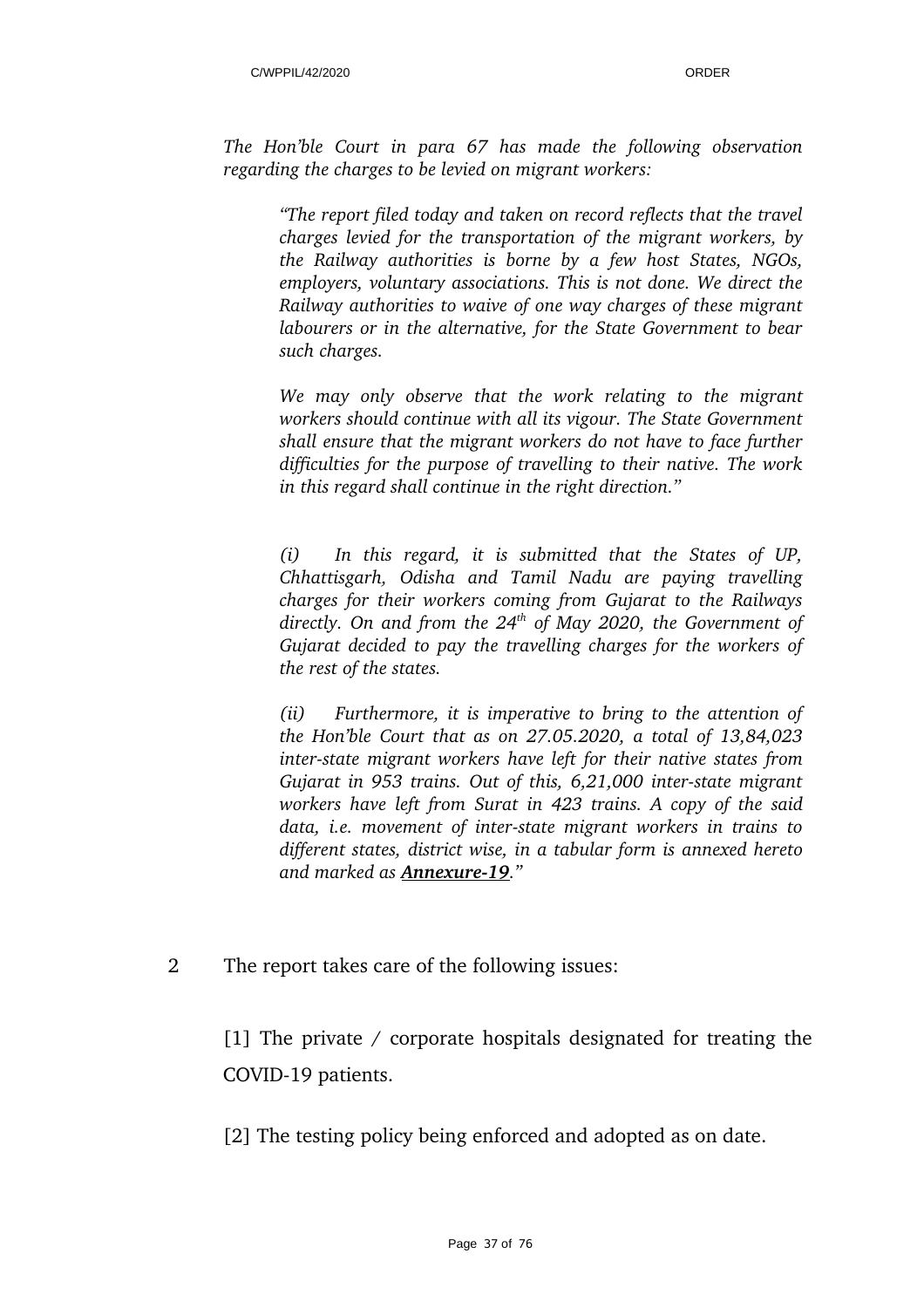[3] The discharge policy of the COVID-19 patients.

[4] Compliance of the various directions issued by this Court, as contained in para – 60 of the order dated  $22<sup>nd</sup>$  May 2020.

[5] Compliance of the directions contained in para – 61 of the order dated 22nd May 2020.

[6] Compliance of the directions contained in para – 48 of the order dated  $22<sup>nd</sup>$  May 2020 and reiterated in para – 27 of the order dated 25<sup>th</sup> May 2020.

[7] Compliance of the directions in paras – 26 and 32 respectively of the order dated 25<sup>th</sup> May 2020.

[8] Preparation for the on coming monsoon.

[9] The issue relating to the migrant workers.

3 We took up the issue of 'migrant workers' first in point of time. We brought to the notice of the learned counsel assisting us in this Public Interest Litigation that the issue relating to the migrant workers has now been taken up by the Supreme Court. The Supreme Court has issued various directions to take care of the problems of the migrant. The Central Government has been called upon by the Supreme Court to file an appropriate report in this regard and appropriate report has also been called for by the Supreme Court from all the respective States across the country. Thus, in the wake of such development, we need not now issue any fresh directions or suggest anything more to the State Government. We take notice of the fact that as on  $27<sup>th</sup>$  May 2020, a total of 13,84,023 inter-State migrant workers left for their native States from Gujarat. In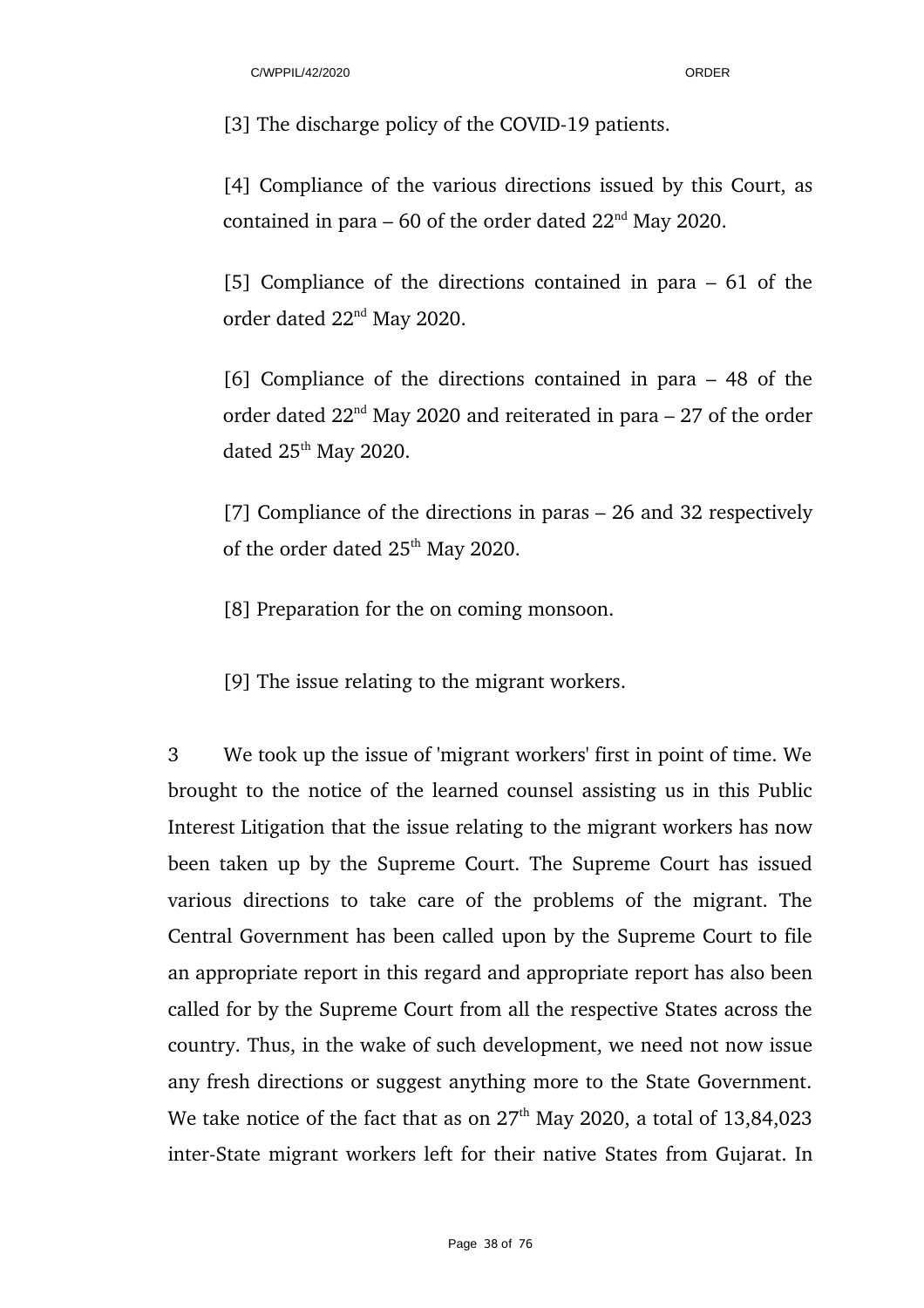all 953 trains were deployed for this operation. Almost 6,21,000 inter-State migrant workers left from Surat in 423 trains. We appreciate the efforts put in by the State Government in this regard. We may only observe that if there are any other migrant workers in the State of Gujarat, who are desirous to go back their native States, then they may come forward so that necessary arrangements can be made for their departure. The State Government shall ensure that necessary arrangements are made for such migrants inclusive of providing food, water and other basic amenities.

# ●  **PRIVATE / CORPORATE HOSPITALS DESIGNATED BY THE STATE GOVERNMENT:**

4 We now proceed to the issue of private / corporate hospitals. In this regard, we take notice of the Civil Application No.16 of 2020 filed by the Ahmedabad Hospitals and Nursing Homes Association, through its President Dr. Bharat Gadhavi, praying for the following reliefs:

*"(a) Recall oral orders dated 14.05.2020 & 22.05.2020 passed in Writ Petition (P.I.L.) No.42 of 2020 qua the applicant and its members;*

*(b) Pending admission, hearing and final disposal of the present civil application, stay the operation, implementation and execution of the oral orders dated 14.05.2020 & 22.05.2020 passed in Writ Petition (P.I.L.) No.42 of 2020 qua the applicant and its members."*

5 Mr. Soparkar, the learned senior counsel assisted by Mr. Amit Panchal, the learned counsel for the Association raised three issues by way of this Civil Application No.16 of 2020. Mr. Soparkar submitted that the Association is duty bound to abide by all the terms and conditions of the Memorandum of Understanding entered into with the State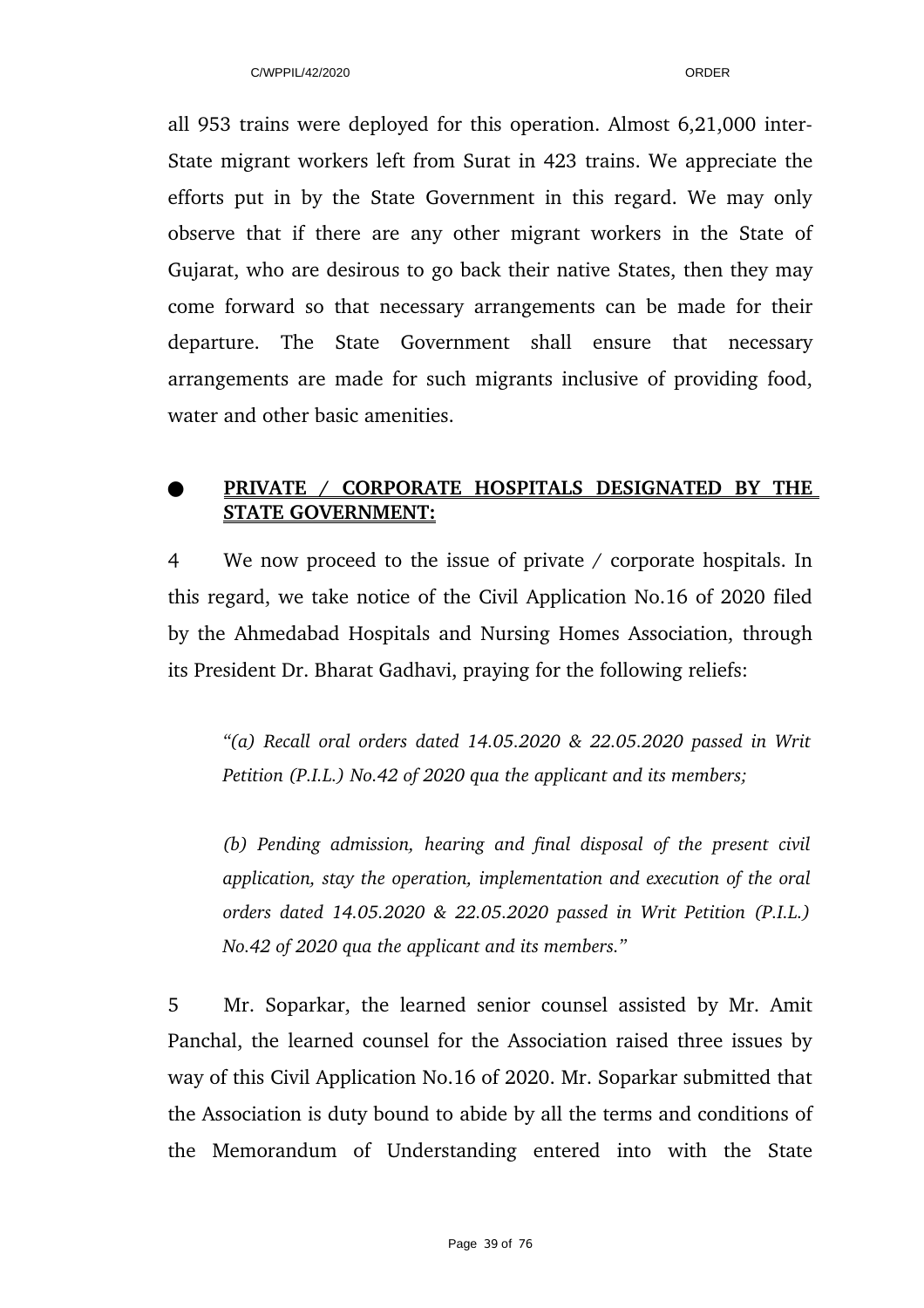Government. According to Mr. Soparkar, the Association has extended its full cooperation and shall continue to extend the same till the conditions in the city attain normalcy. However, according to Mr. Soparkar, the Association is bit disturbed with the words "exorbitant fees" used by this Court in its earlier order. According to Mr. Soparkar, the fees charged, as on date, in accordance with the terms and conditions of the MoU, cannot be termed as exorbitant. Mr. Soparkar would submit that although there is a direction from this Court to the State Government to renegotiate with all the hospitals as regards the fees, yet the Association makes a fervent appeal that there may not be any further reduction in the fees levied as on date. Mr. Soparkar, in the last, pointed out that the private hospitals have to bear a lot of expenses for running the hospital and also for the purpose of providing best of the treatment to its patients. It is pointed out by Mr. Soparkar that when any patient is referred to in the private hospital by the Civil Hospital or the S.V.P. Hospital, then not a single penny is being demanded at the time of the admission of such patient. However, when COVID-19 positive patient comes directly to the private hospital, then the hospital may be permitted to ask from such a patient a pre-deposit of a reasonable amount. This submission of Mr. Soparkar came in the wake of a direction issued by this Court that at the time of admission the Hospital should not ask the patient to make any pre-deposit, but, rather should collect the Aadhar card and other relevant documents and decide whether the patient is in a position to pay the fees or not.

6 At this stage, we once again reproduce the relevant portion of the report as regards the fees being levied by the private  $/$  corporate hospitals:

*"It is submitted that the matter of renegotiation of the ceiling rates, as per*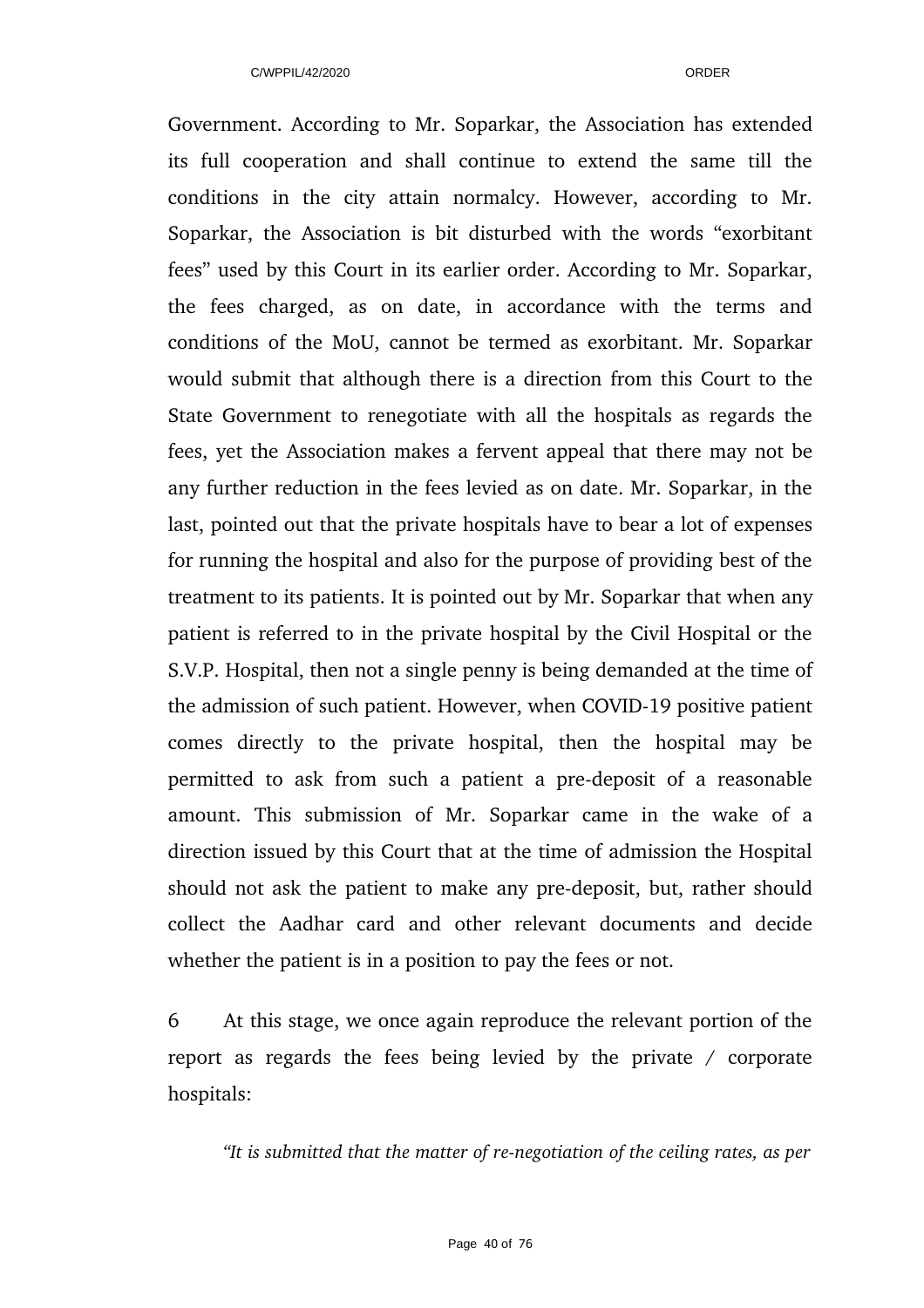*the directions of the Hon'ble High Court was taken up multiple times with office bearers of the Ahmedabad Medical Association. They anyhow expressed their inability to come to any conclusion in this regard. Therefore, considering the fact that large scales admission have already started in private hospitals and patients referred to by the Ahmedabad Municipal Corporation and also the fact that substantial number of patients are already under treatment by these hospitals on private basis, it has been decided to effect a reduction of 10% in ceiling rates per day for private beds (B category) for Ward & HDU and 5% for 2 categories (1) Isolation + ICU and (2) Ventilation + Isolation + ICU. The reduced rates are as follows:*

| S.<br>No. | Particulars                          | Old Ceiling<br>rates (Rs.) | New Ceiling<br>rates (Rs.) |
|-----------|--------------------------------------|----------------------------|----------------------------|
|           | Ward                                 | 10000/-                    | $9000/-$                   |
| 2         | HDU                                  | 14000/-                    | 12600/-                    |
| 3         | $Isolation + ICU$                    | 19000/-                    | 18150/-                    |
| 4         | Ventilation $+$ Isolation<br>$+ ICU$ | 23000/-                    | 21850/-                    |

7 We take notice of the fact that the private / corporate hospitals agreed to reduce their rates by 30% and now they further agree to reduce by 10% for the private beds (B category) for Ward and HDU and 5% for : (1) isolation + ICU and (2) ventilation + isolation + ICU.

8 Mr. Amit Panchal, the learned counsel brought to our notice that the President of the Association namely Dr. Gadhavi is very much watching the proceedings of the Court. We have been assured by Dr. Gadhavi, the President of the Association that they would not raise any objection with regard to the further reduction of 10% and 5% respectively, as discussed above.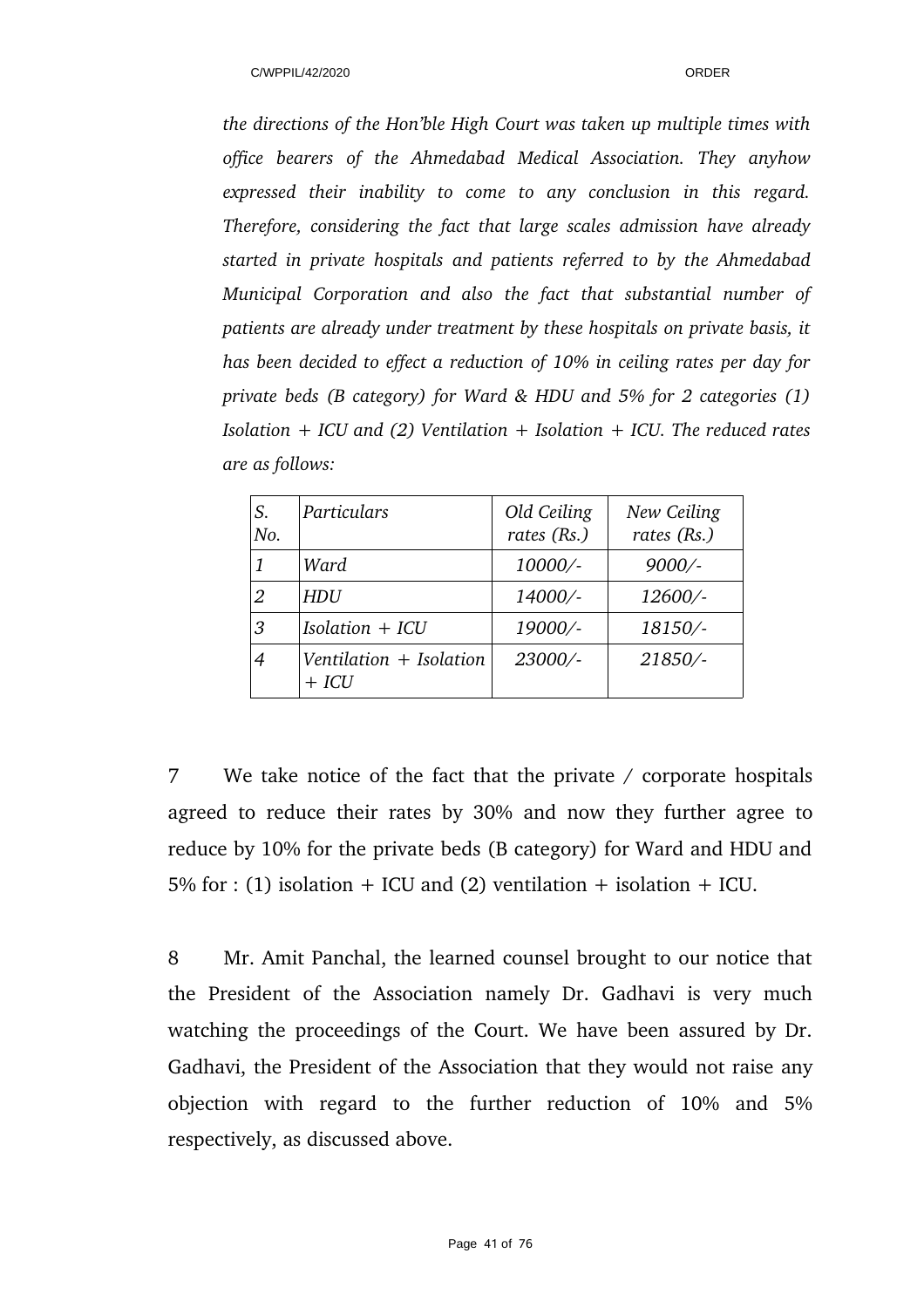9 It appears from the stance of the State Government that it made an attempt to renegotiate with the private  $\ell$  corporate hospitals as regards further reduction of the fees, but, it did not yield any substantial result. However, in the wake of the fact that the Association has readily accepted to reduce the rates by further 10% and 5% respectively, the State Government now need not renegotiate further in this regard.

10 With regard to the words "exorbitant fees", we would like to clarify that what the Court wanted to convey is that all the citizens of this city may not be able to afford the fees of the private / corporate hospitals. If the Civil Hospital and the S.V.P. Hospital is not able to accommodate any particular patient, then there is no other option for such patient, but to go a private hospital, and at that point of time, his financial constraints should not come in his way for the purpose of getting himself medically treated. The right to health is a fundamental right and it is for the State to ensure that such right of its citizen is not infringed in any manner. It is, in such circumstances, we had to observe that the private / corporate hospitals cannot charge exorbitant fees from a helpless individual who has no means to get himself treated in a private / corporate hospitals.

11 We requested Mr. Soparkar, the learned senior counsel that as a very senior officer of this Court, he should impress upon his client to rise to the occasion and serve the people at large who are in trouble. We pointed out to Mr. Soparkar that but for the crisis, we are facing as on date, we would not have interfered with the functioning and administration of any private  $/$  corporate hospitals. However, the situation, as on date, is such that the State Government had no other option, but to designate all private / corporate hospitals for the purpose of treating the COVID19 patients. Mr. Soparkar, as a true officer of the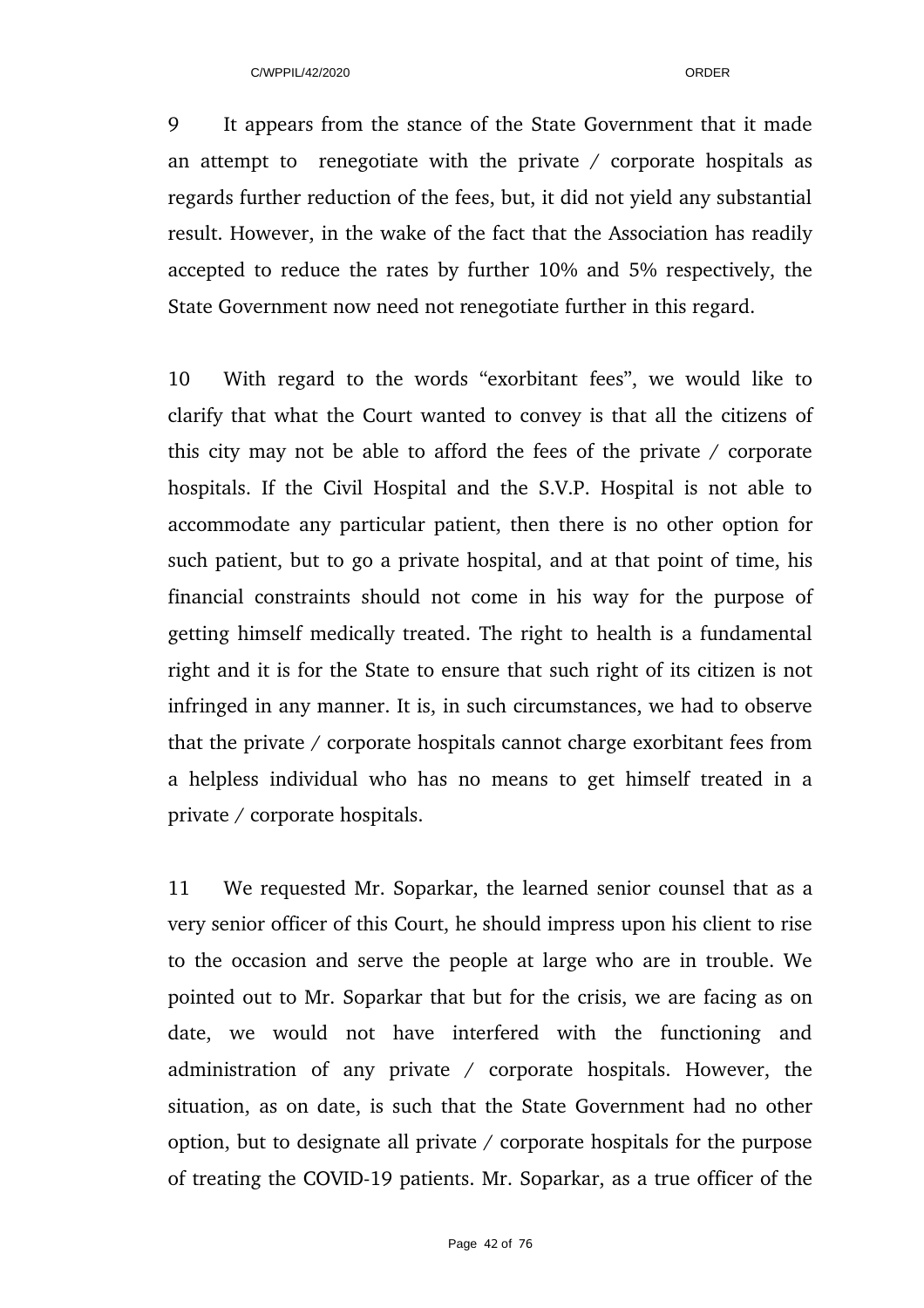Court, has assured us that he will definitely speak and impress upon his client to ensure that all the designated hospitals strictly adhere to the terms and conditions of the Memorandum of Understanding and would not create any trouble or hardship in future for any patient who is in need of treatment. Dr. Gadhavi, the President of the Association has also assured us that none of the private / corporate hospitals would give any reason to this Court to complain. We make it once again clear that in future, if it is brought to our notice that a particular private / corporate hospital is exploiting the situation and is not adhering to the terms and conditions of the Memorandum of Understanding or is engaged in the act of profiteering, then we shall come down very heavily on such hospitals and we will not hesitate to ask the State Government to institute appropriate legal proceedings against such hospitals in accordance with law.

12 At this stage, many learned counsel including Mr. Yatin Oza, Mr. Anshin Desai and Mr. Brijesh Trivedi appearing in this litigation raised serious objections that the private / corporate hospitals are just making a show, otherwise, they are, as on date, exploiting the situation and are harassing the patients who come to their hospitals for the purpose of treatment. It is also argued before us very vociferously that even as on date bills of lacs of rupees are being raised and a poor patient and family may find it extremely difficult to raise the necessary funds.

13 In the aforesaid context, we inquired with all the the learned counsel whether they have any particular instance of any particular hospital exploiting the situation or not adhering to the rules and regulations so that we can take action against such hospital here and now. The learned counsel submitted that there are many instances and they would collect the materials in this regard and place it on record of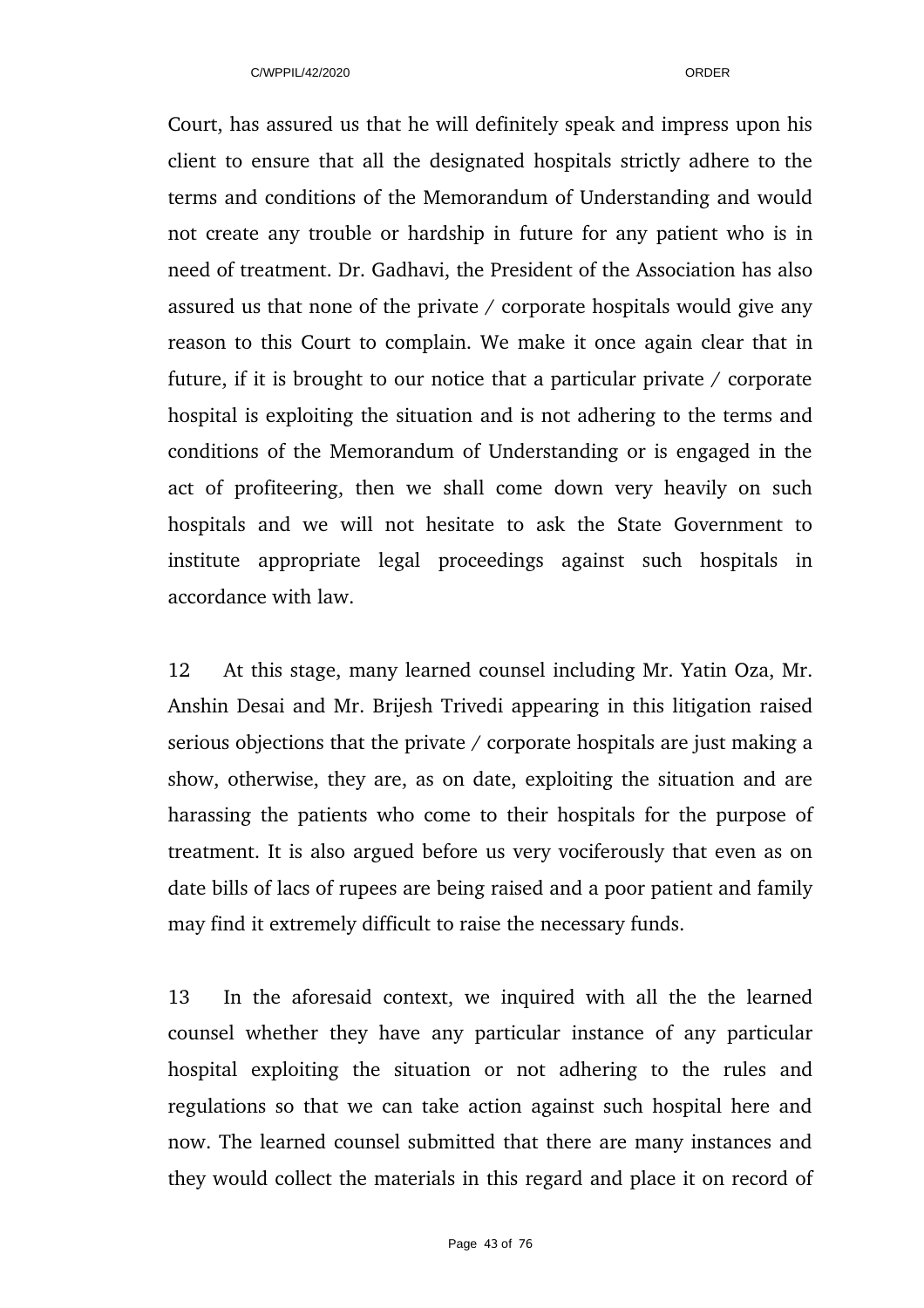this case and also hand over one set of such materials to the learned Advocate General so that necessary instructions can be taken in that regard. All the learned counsel appearing in this litigation are permitted to place such materials on record without any hesitation. We may only say that the materials should be cogent, convincing and trustworthy. If we find such materials to be cogent, convincing and trustworthy, then we assure that we would take stern action against such private  $/$ corporate hospitals.

14 Before we close the aforesaid issue, we once again record that the Association has agreed to further reduction of the rates by 10% and 5% respectively. The State Government shall now proceed in this direction and enter into further agreement in writing.

15 We direct the State Government to keep a close watch on all the designated private / corporate hospitals who have been directed to reserve 50% beds so that a common man may not have to suffer. We once again reiterate that the State Government should not hesitate in any manner to take appropriate action at the earliest if it comes to its notice that the private / corporate hospitals are exploiting the situation.

16 We would like to modify our earlier condition with regard to predeposit to a certain extent. We are inclined to do so in light of the difficulties pointed out by the Association in this regard. We make it clear that if any patient is referred by the Civil Hospital or the S.V.P. Hospital to any private / corporate hospital, then there shall be no predeposit, but, if any patient directly comes to the private / corporate hospital for being treated for COVID-19, then in such circumstances, it shall be open for the concerned hospital to demand for a reasonable predeposit and thereafter, raise the demand in phases as and when need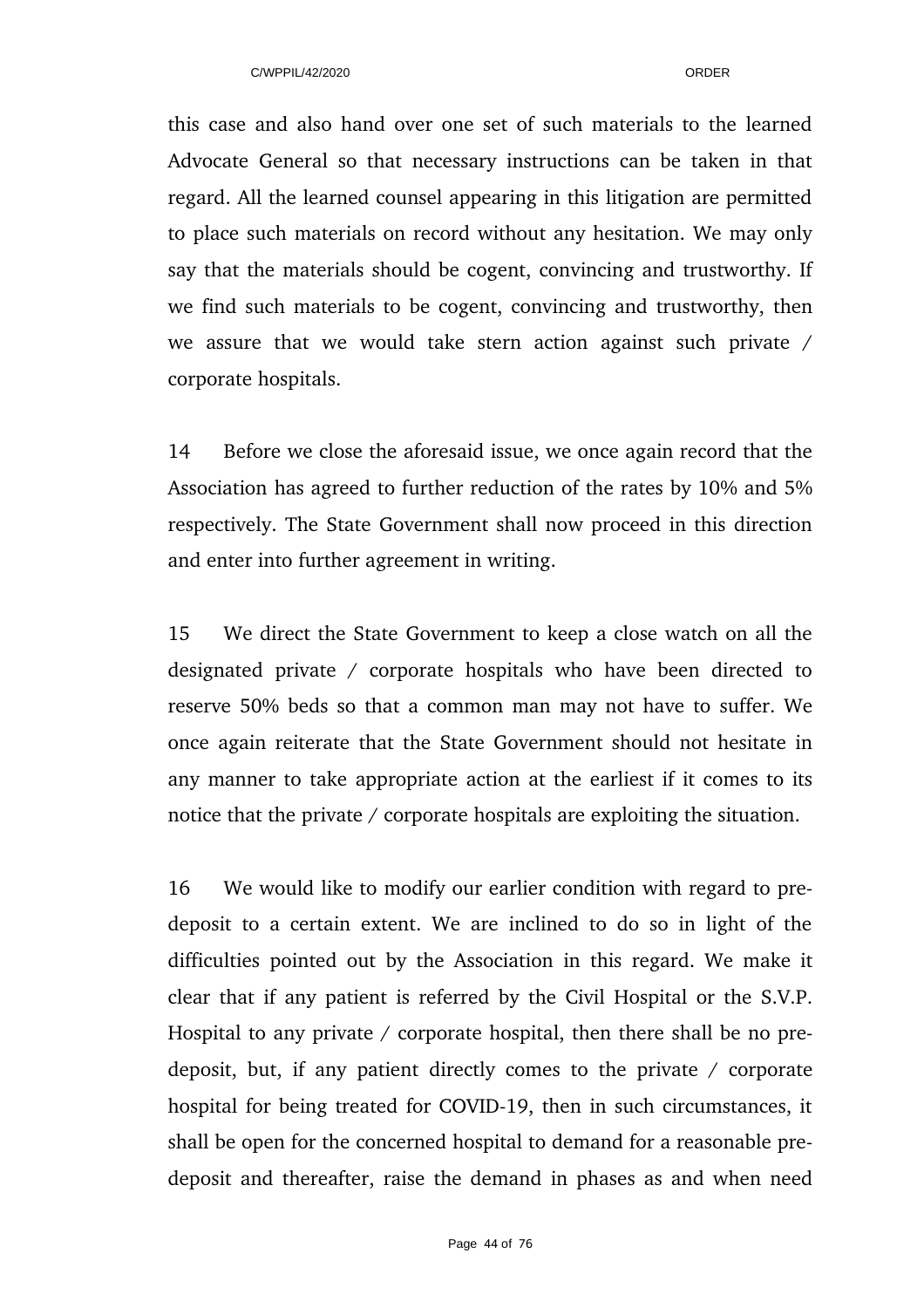arises. It should not happen that because of the financial constraint, the patient remains without any adequate medical treatment. If such a thing occurs, then that would be the worst scenario. As we said the medical fraternity in these times of crisis is expected to rise to the occasion. Medicine is a humanitarian profession. The hospitals and other health care facilities play a critical role in national and legal response to the emergencies such as the one we are facing today. We have observed in our order dated  $22<sup>nd</sup>$  May 2020 that bound by a sense of duty, responsibility and empathy, it is now salient that the private hospitals step in to deliver adequate health care to their people. In times of crisis when people are dying, the Association should not think of even making profit of one rupee. The private hospitals have the adequate infrastructure and materials and financial resources required to fight this pandemic. All the hospitals whether private or public are considered moral agent and hence have a moral responsibility. The responsibility to act in certain ways falls upon those who may make up these hospitals. We may only say that the Creator is watching us. The good deeds performed today in these critical times will never go unnoticed at the end by the ALMIGHTY.

17 In view of the aforesaid, the Civil Application No.16 of 2020 preferred by the Association stands disposed of.

# ●  **TESTING POLICY:**

18 The issue with regard to the testing policy in operation as on date has been debated at length.

19 As regards the testing policy, we take notice of the Civil Application No.15 of 2020 filed by the Ahmedabad Medical Association through its President Dr. Mona Parimal Desai. In the Civil Application,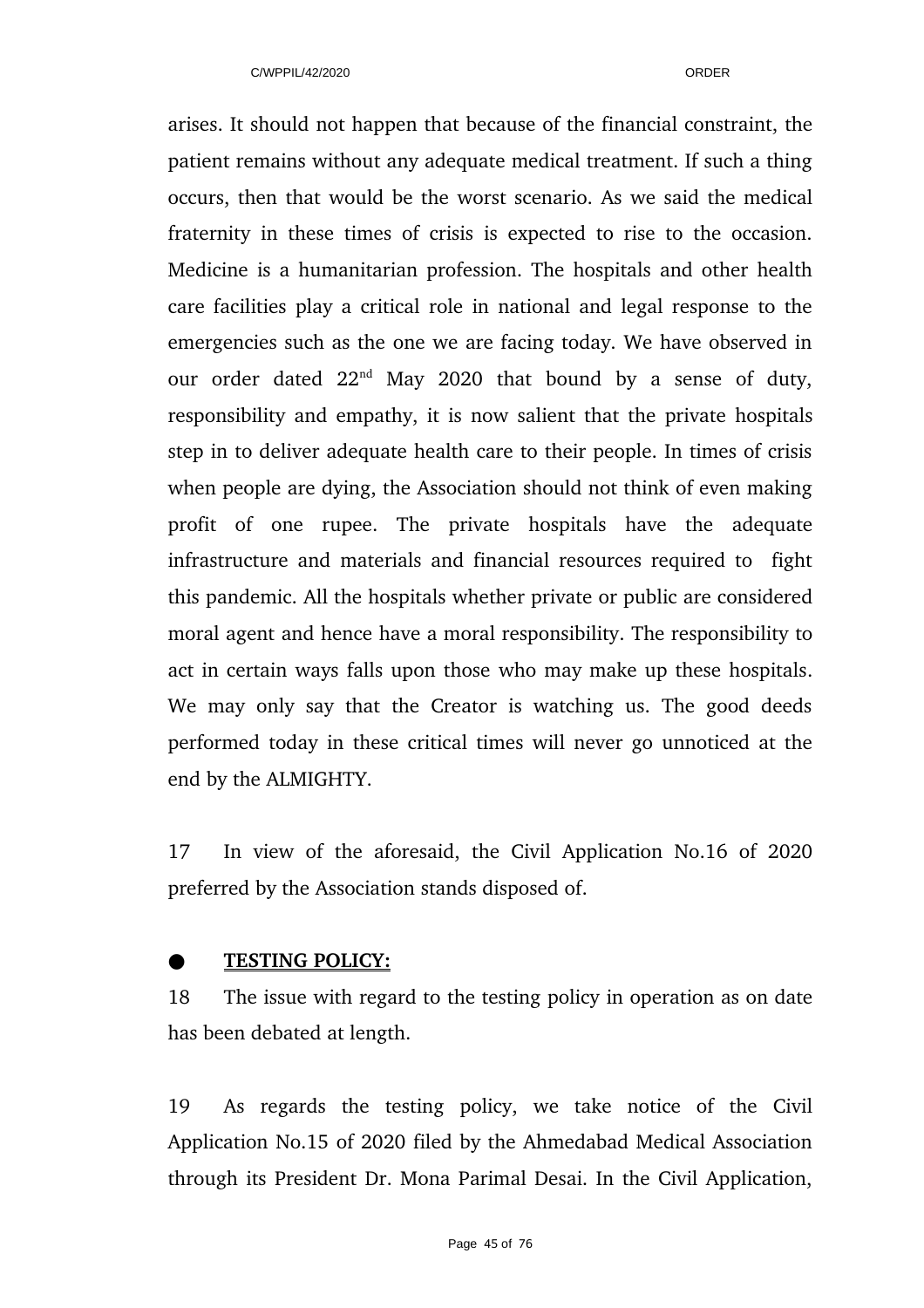the following reliefs have been prayed for:

*"A. That this Hon'ble Court may be pleased to admit and allow the present application.*

*B. That this Hon'ble Court may be pleased to join the applicant Association as a party respondent in the WPPIL No.42 of 2020*

*C. That this Hon'ble Court may be pleased to issue an appropriate writ, order or direction quashing and setting aside the policy of the respondents which mandates private laboratories to seek prior approval from the Sola Civil Hospital before conducting a RT-PCR test for Covid-19* 

*D. That this Hon'ble Court may be pleased to permit all private laboratories and hospitals which have the requisite infrastructure to conduct the RT-PCR tests for Covid-19, without any interference from the respondents.*

*E. For interim and andinterim reliefs, in relation to the prayers hereinabove.*

*F. For such other and further reliefs that this Hon'ble Court may, in the facts of the present case, deem fit."*

20 Mr. Mitul Shelat, the learned counsel appearing for the Ahmedabad Medical Association invited our attention to a letter addressed by the President, AMA to the Chief Secretary, Health Department, Government of Gujarat. The letter reads thus:

*"Dr. Jayanti S. Ravi, IAS Secretary Health*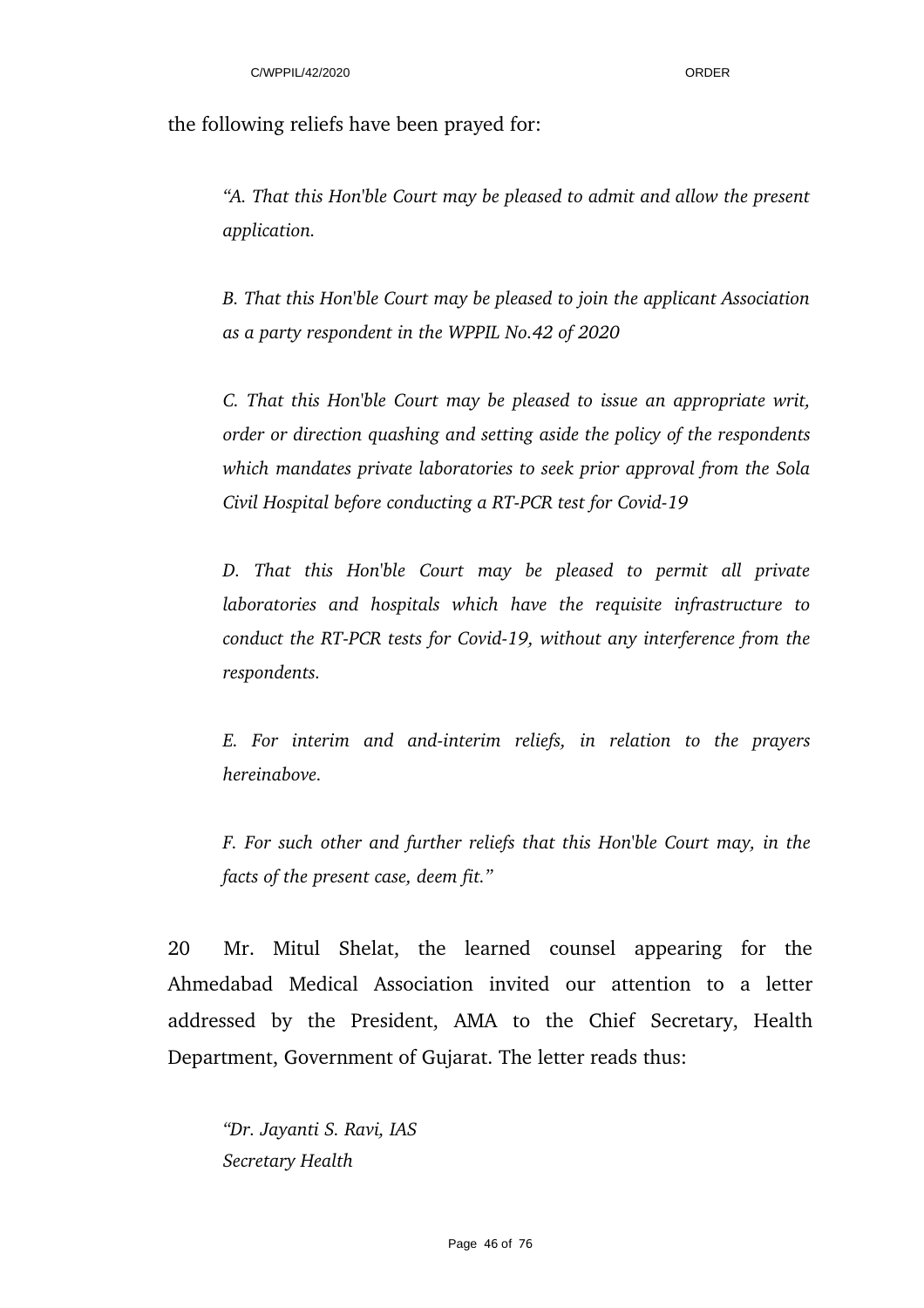*Govt. of Gujarat Respected Madam,* 

Greetings from Dr. Mona Desai, President-Ahmedabad Medical *Association.*

*Madam there is one very serious problem arising so after lot of discussion thought that you are the only person to solve this. COVID testing of patients have been stopped directly that is before few days the Doctor Physician, Surgeon or Gynecologist am directly ask for test for their suspective patient but now that has changed and we are supposed to take permission from DHO or CDHO and then after that the test are done bit the problem is we are not getting any response from them for 23 days and It becomes very difficult t to treat the patient and in Emergency this would lead to fatal results. Madam you need to look into this matter otherwise opening clinics will not serve the purpose and this system will prove CATASTROPHIC;* 

*My request to you on behalf of my whole Medical fraternity that make testmg possible directly by the treating Doctor m the Private Laboratories. Kindly look into the matter at the earliest and hoping for a POSITIVE response.* 

*With Regards,*

*Dr. Mona Desai, MD. (PED) President – AMA."*

21 We also find a similar Civil Application filed by Dr. Malay Devendra Patel i.e. Civil Application No.17 of 2020. In the said Civil Application, the following reliefs have been prayed for:

*"A. That this Hon'ble Court may be pleased to admit and allow the present Application;* 

*B. That this Hon'ble Court may be pleased to join the 'Applicant as & party Respondent in the WPPIL No. 42 of 2020;* 

*C. That this Hon'ble Court may be pleased to set aside the policy of the Respondents which mandates private laboratories to seek prior approval from the Sola Civil Hospital before conducting a RT-PCR test. for Covid19;*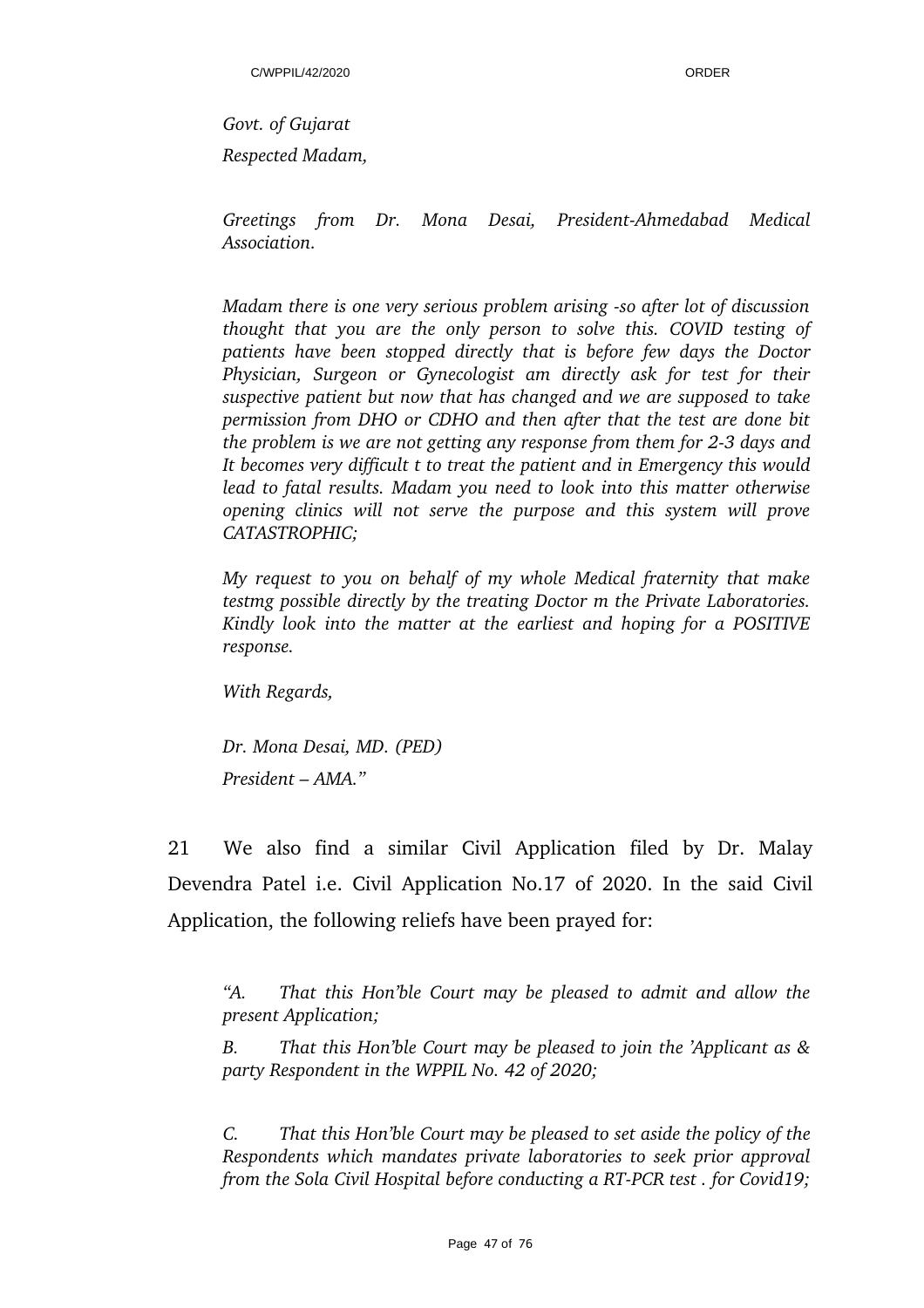*D. That this Hon'ble Court may be pleased to permit all private laboratories and hospitals which have been granted approval by the ICMR* to conduct the RT-PCR tests for Covid-19, without any interference from *the Respondents;*

*E. That this Hon'ble Court may be pleased to direct the Respondents to set up a committee of experts to advise on the methods to tackle Covid-19, which includes experts in field of preventive and social medicine, expert in the field of infectious disease and micro-biology or in the field of critical care;*

*F. For interim and adinterim reliefs, in relation to the prayers hereinabove;*

*G. For such other and further reliefs that this Hon'ble Court may, in the facts of the present case, deem fit."*

22 Applicants of both the Civil Applications Nos.15 of 2020 and 17 of 2020 are allowed to be impleaded as party respondents.

23 It is argued before us that if any patient is to be treated for any other disease or ailment or take a case where any surgery is to be performed, the Doctor would advise to get the COVID-19 test report. It is necessary because the treating doctor needs to be aware of all the conditions, infection which the patient may be suffering. The doctor would not like to take any chance before he performs the surgery. This is exactly what has been stated by the President of the Association in her letter addressed to the Secretary of the Health Department. We fail to understand that in the circumstances highlighted above, why the concerned doctor has to seek the permission of the DHO or CDHO. Once the doctor prescribes the COVID-19 test for the purpose of taking due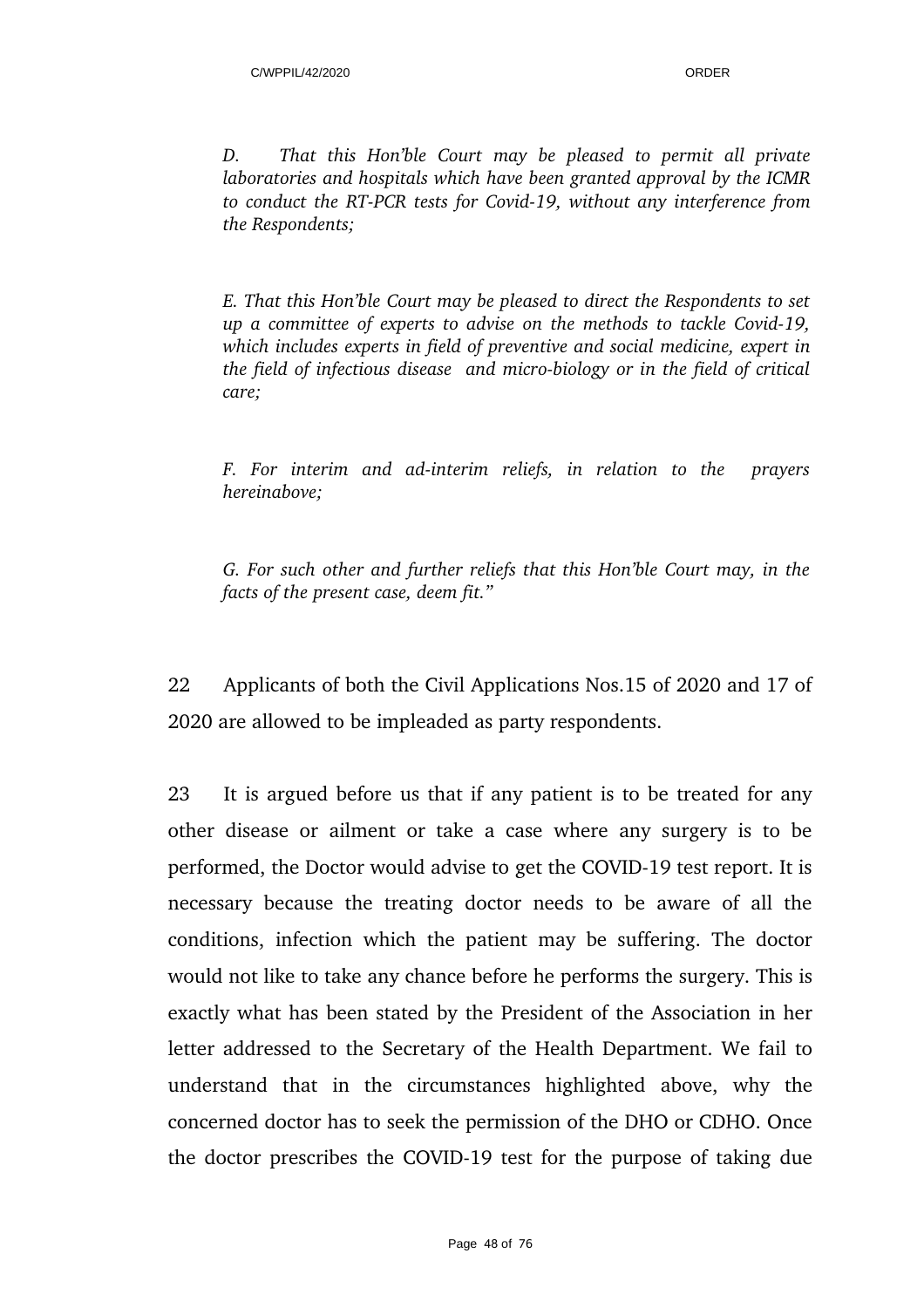care before the surgery is performed or before any particular treatment commences, then why permission is to be obtained from the DHO / CDHO. In this regard, we seriously called upon the learned Advocate General to explain us the rationale behind such a policy. The disturbing feature of this policy is that the DHO or the CDHO hardly finds time to grant the necessary permission. It takes two to four days before the permission is accorded and the test is performed. In a given case, this delay may prove to be fatal. In a given case, if such delay proves to be fatal, then who would be responsible. In this regard, the following has also been pointed out:

*[1] The treating doctors need to be aware of all conditions, infections or disease which the patient may be suffering. The further course of action can only be determined thereafter. Sometimes, a particular medication may work counter-productive to a particular infection or condition.* 

*[2] Aerosols are used in operation theatres inter alia for the purposes of disinfecting and sterilising the area. Aerosols can ease the spread of Covid-19 virus in the operation theatre, thereby putting doctors as well as other medical staff at risk;* 

*[3] Admitting a patient suffering from Covid19, without knowing the same, will put the life of other patients at risk, more particularly when it is known that the condition aggrava tes with co-morbidities;* 

*[4] Last, but not the least, it is for the benefit of the patient being treated.*

*[5] The Indian Council of Medical Research is responsible for issuing the guidelines regulating the scope of COVID TESTING across the Country. The guidelines issued by the institute do not provide for sanction from the*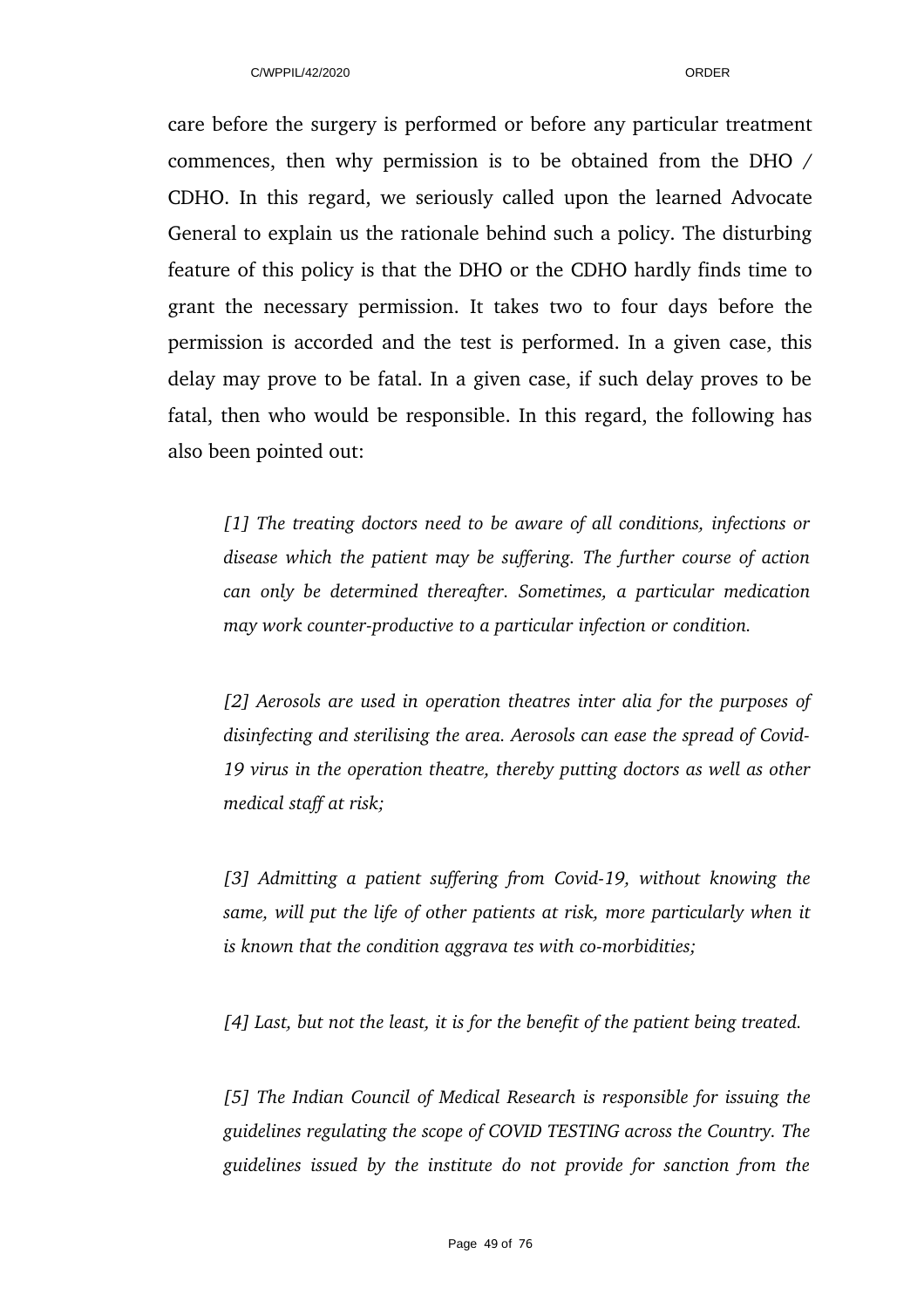*State Government Medical Agency for the purpose of conduct of COVID TESTING in private laboratories. The only requirement for conduct of COVID TESTING in private laboratories is that the Laboratory test should be only offered when prescribed by a qualified physician as per ICMR guidance for testing.*

*[6] In terms of the said guideline the following procedure has to be followed for the purpose of securing a COVID Testing within the State of Gujarat:* 

- *(i) For the private hospitals in Ahmedabad District and/or Corporation area, the permission is to be obtained from the Medical Superintendent, GMRC Medical College, Sola, Ahmedabad*
- *(ii)For the private hospitals in other Districts, the permission is to be obtained from the Chief Health Officer of the concerned District Panchayat*
- *(iii) For Private Hospitals in other Corporation, the permission is to be obtained from Health Officer of the Municipal Corporation.*

*[7] The applicant states that to the best of its knowledge, there is no prohibition on COVID TESTING , across the country and the guidelines issued by the ICMR requiring prescription by Physician is being accepted across all private laboratories. The mandate of the Guideline is unreasonable and adversely affects the treatment of both COVID and NON COVID patients.*

24 A lot was argued as regards the guidelines issued by the ICMR for the purpose of testing. The guidelines issued by the ICMR is being seriously criticized. In this regard, the learned counsel made the following submissions: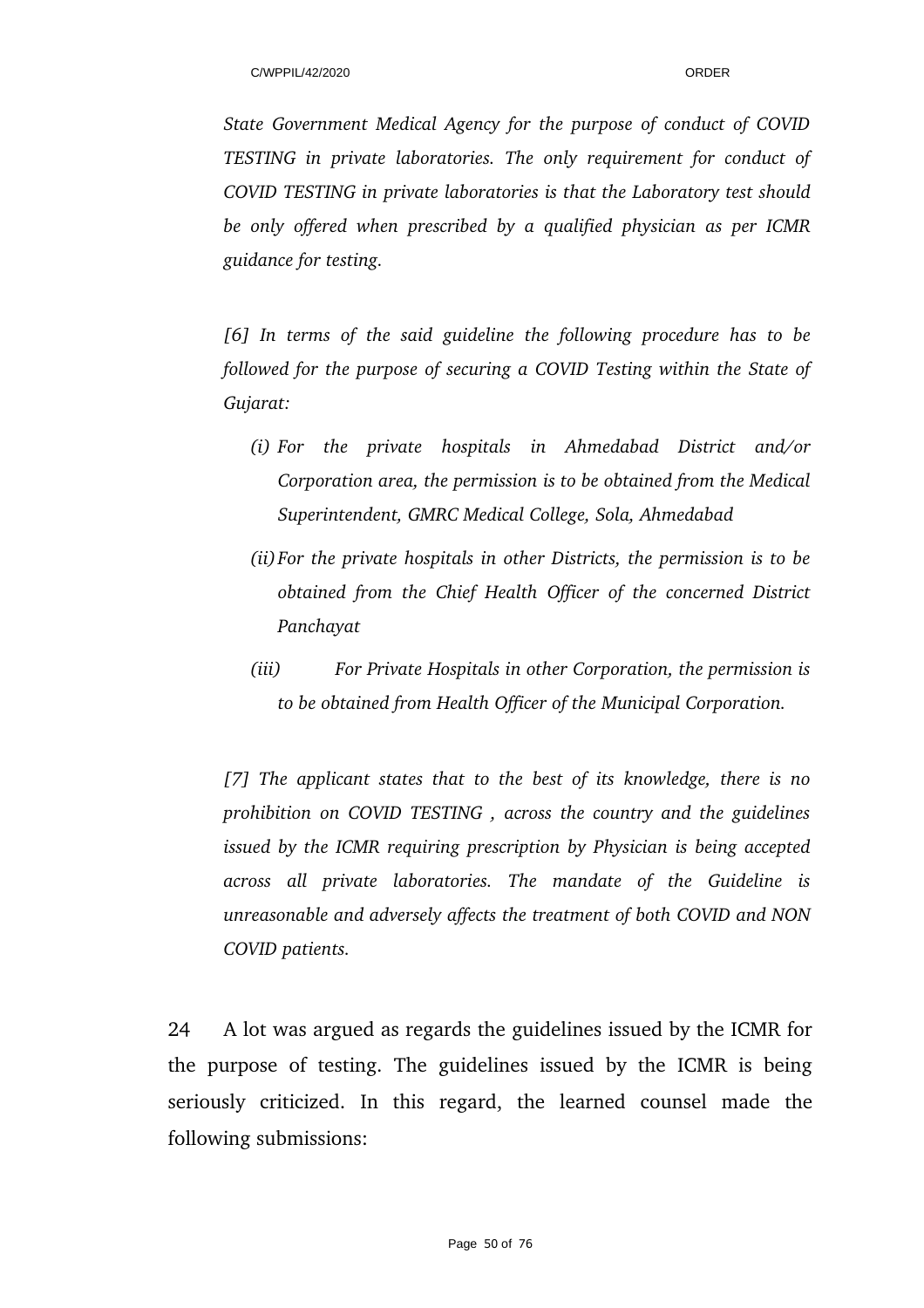[1] If a citizen of this country wants to get himself tested  $/$ diagnosed for COVID-19, then it is his fundamental right and such a fundamental right cannot be infringed by the State Government.

[2] The ICMR guidelines have no statutory force. They are just guidelines issued by the Ministry of Home Affairs, Union of India. It is always open for the State Government to evolve its own policy with regard to testing.

[3] The testing should not be restricted because, as on date, there is no shortage of the testing kits.

[4] The report of the committee constituted by the State Government as regards the policy of testing is nothing, but an eyewash.

25 The issue with regard to the testing policy has been discussed by the Court in detail in our order dated  $22<sup>nd</sup>$  May 2020. While discussing the said issue, the Court referred to and relied upon a decision rendered by the Telangana High Court wherein the Telangana High Court held that all the private hospitals should be permitted to conduct the COVID-19 test. It has been held by the Telangana High Court that such tests should not be restricted by the State Government only to be performed by the Government Laboratories or the laboratories which are designated by the State Government. In the aforesaid context, the learned Advocate General submitted that the report of the three experts makes it abundantly clear as regards what should be the testing policy. According to the learned Advocate General, the State Government is bound to comply with the guidelines issued by the ICMR. The learned Advocate General submitted that according to the three experts, the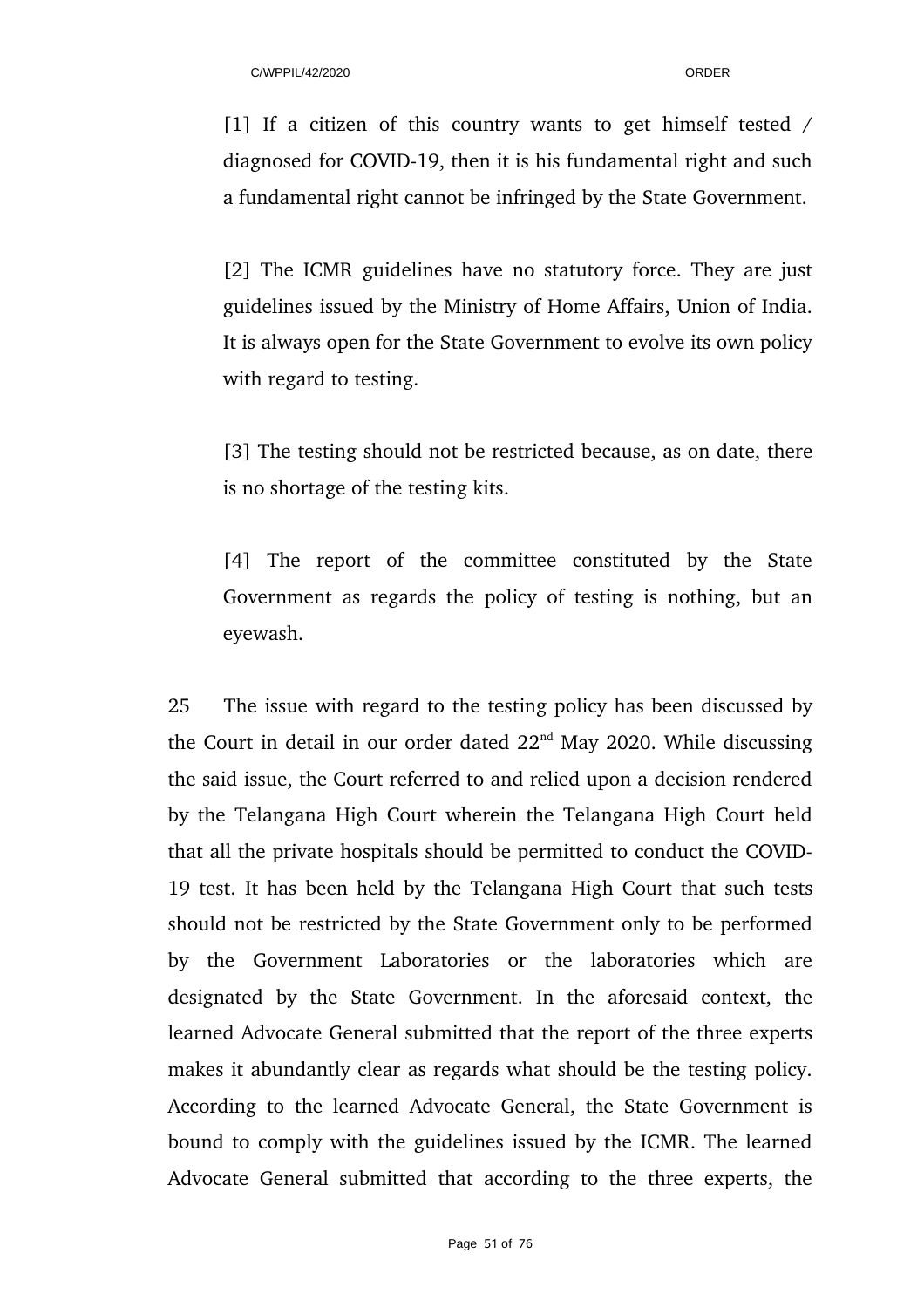## policy of testing should be as under:

## *"1. COVID19 testing (RTPCR) SHOULD NOT BE DONE for :*

*a. Asymptomatic individuals* 

*b. Contacts of a COVID19 case who remain asymptomatic*

*c. Asymptomatic contacts of contacts i.e. family of those following quarantine recs.*

*d. Those who were previously diagnosed and want to know if it was C19*

*e. Community survey with COVID19 RTPCR should not be done. Instead* appropriate sero-prevalence studies may be carried out as and when they *are available.* 

## *2. COVID19 testing SHOULD BE DONE for :*

 *a. All the symptomatic patients with clinical suspicion of COVID19 by a treating consultant.* 

*b. Every symptomatic health care worker should be tested on recommendation of a consultant.*

*c.* Pre-operative testing for patients undergoing surgery or any other *instrumentations can be done as per the discretion of a treating consultant.*

*d. Emergency and lifesaving procedures may be carried out without waiting for COVID19 testing in the best interest of patients.* 

*e. Patients receiving cancer chemo therapy, radio therapy and planned hemodialysis should undergo testing.* 

*f. All the pregnant women admitted in the hospitals located in containment area for delivery should be tested in the best interest of new born."*

26 *Prima facie*, it appears that the opinion expressed by the three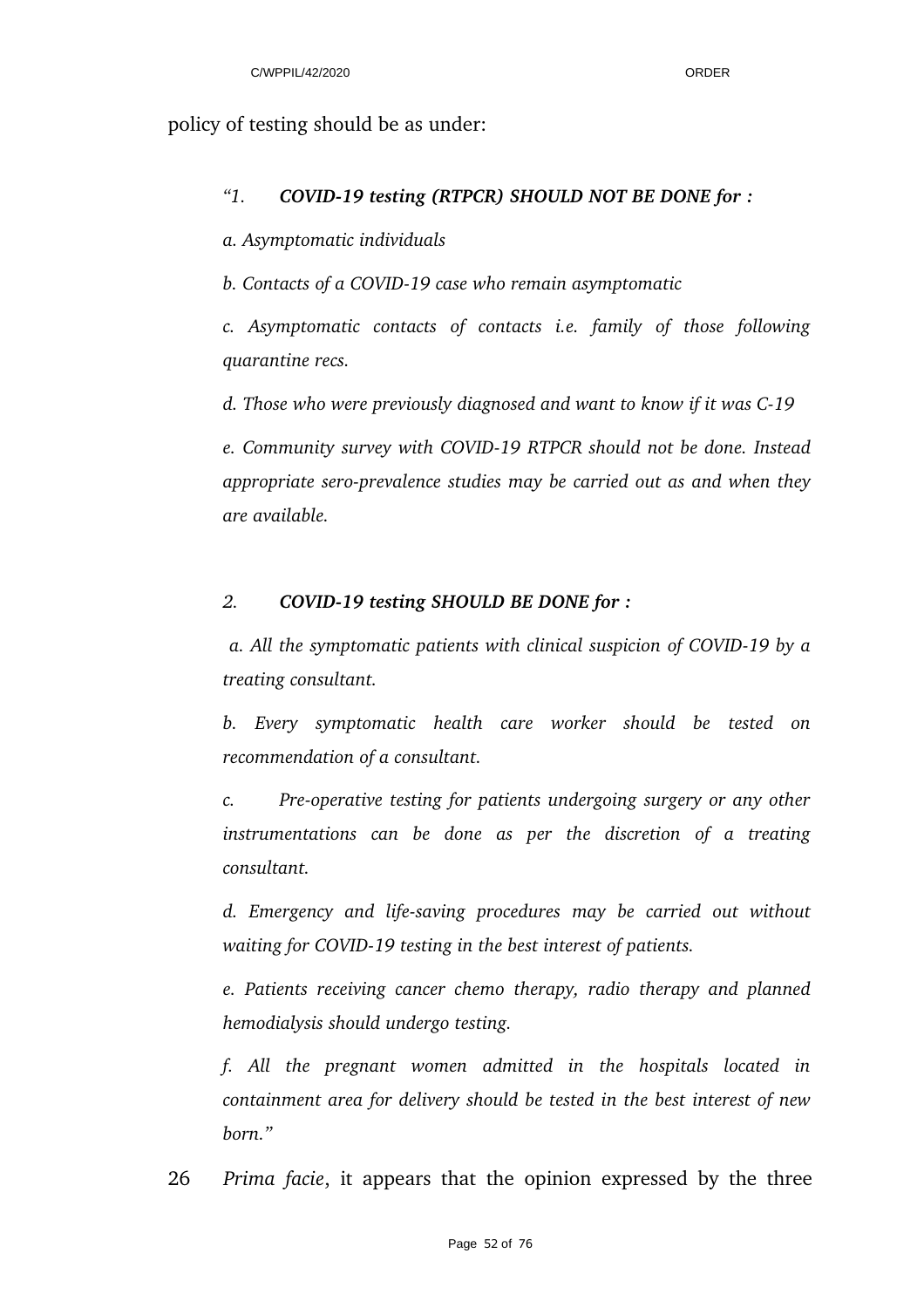learned members of the committee referred to above is based on the guidance for COVID-19 testing in MED DC and Health Units issued by the U.S. Department of State Bureau of medical services. The guidelines are as under:

*"Guidance for COVID19 Testing in MED DC and Health Units* 

*Testing for SARS-CoV-2, the virus that causes COVID-19 (C-19), has been an evolving aspect of the C19 pandemic. This guidance focuses on nucleic acid (PCR) testing and NOT serologic testing.*

*C19 testing with the BioFire FilmArray received Emergency Use Authorization (EUA) from the US Food and Drug Administration (FDA). FilmArray units are now in many Health Units and increased testing is being emphasized both for patient care and to increase health safety in the workplace.*

*This guidance is derived from COVID19 testing recommendations from the US Centers for Disease Control and Prevention (CDC). Cough, fever and dyspnea were the initial symptoms described in most patients with confirmed C19 infection. With over 3 million cases worldwide, other symptoms have been recognized in many patients and added.*

*• Symptoms found in most patients: cough, fever and dyspnea – Additional symptoms found in some patients: chills, muscle pain, new loss of taste or smell, vomiting or diarrhea, and/or sore throat*

*As testing materials (test kits, swabs and transport media) become readily available, providers should have a lower threshold for testing those who may be infected. However, CDC and MED are currently NOT recommending asymptomatic individuals for screening with PCR testing.*

*In all instances, it must be emphasized that decisions about C19 testing are determined by the HU staff and not mission leadership. C19 testing is a limited resource that should be used when medically indicated.*

- *I. C19 testing is NOT INDICATED for:*
- *• Asymptomatic individuals*
- *• Contacts of a C19 case who remain asymptomatic*
- *• Asymptomatic contacts of contacts I.e. family of those following quarantine recs*
- *• Those who were clinically diagnosed previously and want to know if it was C19*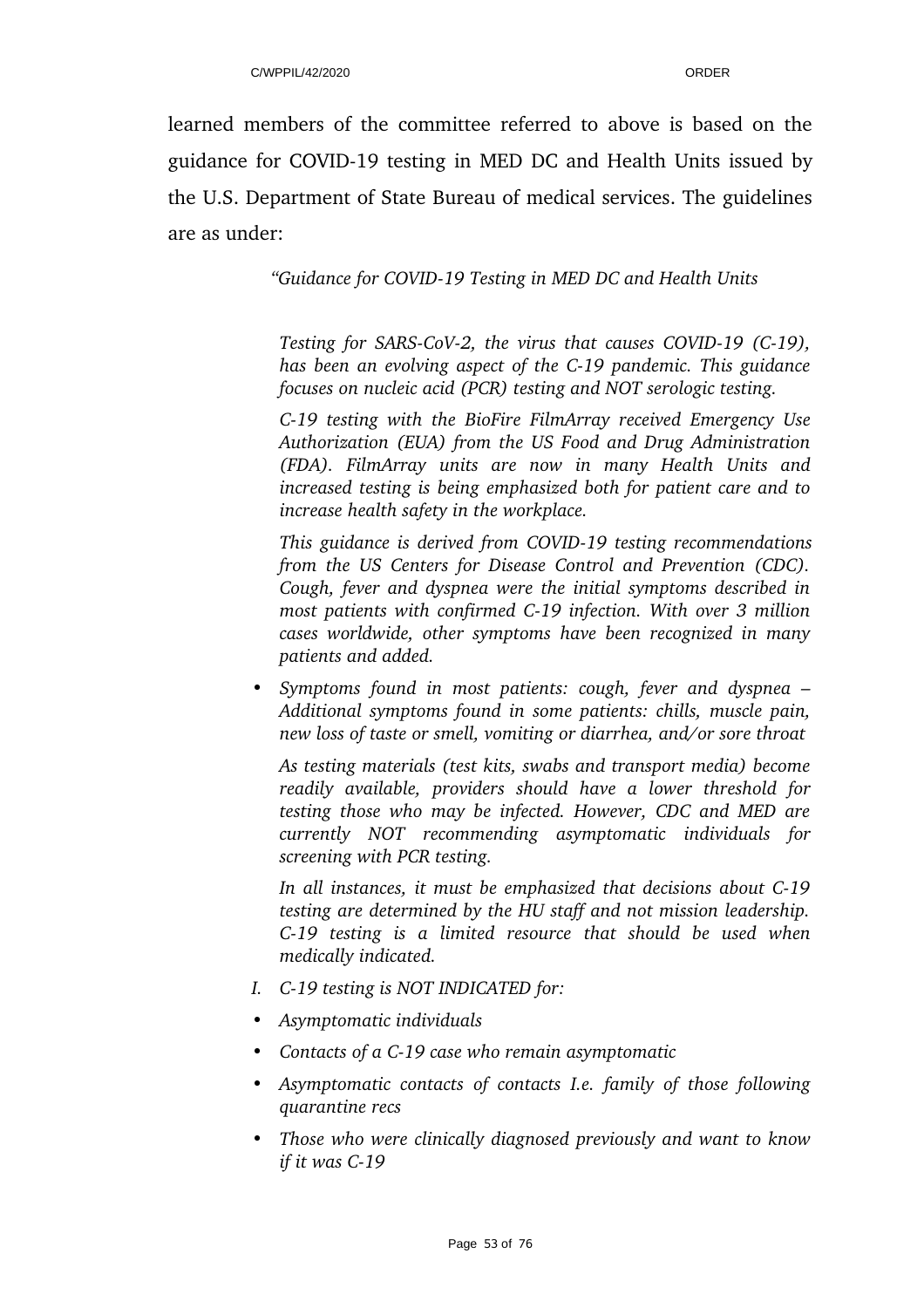*II. Considerations for testing*

*A. C19 testing should be prioritized for CLINICAL INDICATIONS:*

*• Health Unit staff with C19 symptoms. Have a low threshold for testing HU staff because:*

*o They are at higher risk of exposure due to providing patient care o If they are infected, they may expose many others during clinical duties*

- Patients with fever/cough (more likely C-19 infected than those *with just other symptoms)*
- *• Patients with symptoms who are >65 years old and/or have comorbidities:*
- *o Cardiovascular or chronic lung disease, obesity, immunocompromised, diabetes*
- Patients with symptoms who have a high-risk individual in their *household*
- *• Critical leadership or infrastructure personnel who have symptoms*
- *• Patients who become ill while at work. Confirming an alternate diagnosis may prevent numerous other contacts from needing to stay at home for 14 days.*

*O A rapid C19 testing in patients like this may stop the closure of an office or section and diminish "COVID anxiety" among other staff.*

- *• Marine Security Guards who have symptoms*
- *o MSGs are critical infrastructure personnel and live in group housing, ruling out C19 prevents the need for quarantine recs for any contacts*
- *• Patient has C19 symptoms at home but others in the household cannot be social distanced adequately, (determining C19 positive or negative dictates household need for quarantine)*
- *• Patient confirmed C19 positive but has rapidly recovered and needs to return to work earlier using the test-based strategy:*

*o Two consecutive negative C19 tests 24 hours apart after symptoms have resolved*

*▪ Strategy should not be routine as it requires a large supply of C-19 tests.*

*O Most patients should return on the symptom-based strategy:*  $\cdot$  *10 days since onset of symptoms and 72 hours with no fever while off*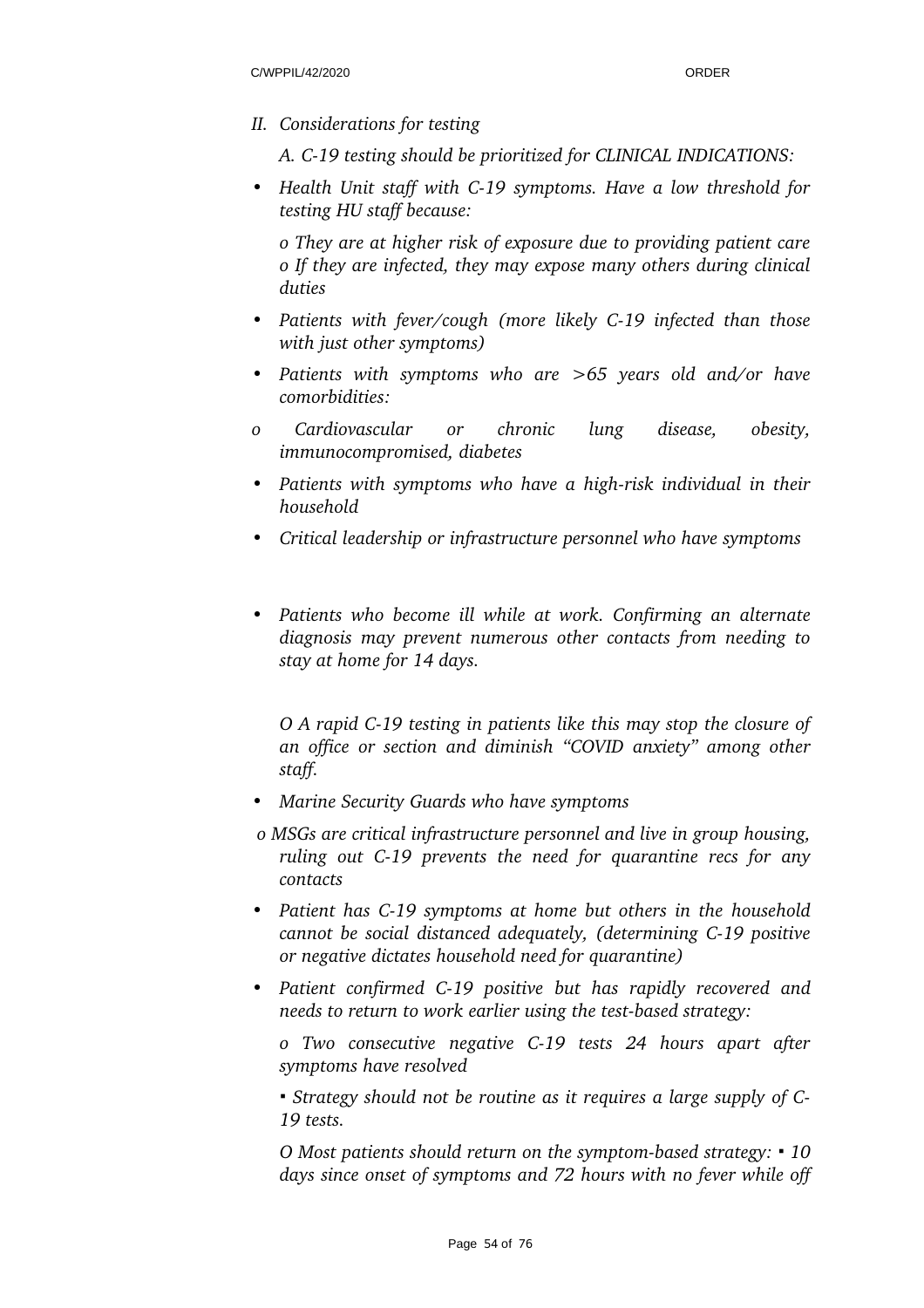*antipyretics and improvement in other symptoms B. Administrative Testing on Asymptomatic patients*

- *• Some host countries require C19 testing of all travelers either before entry or immediately after entry. Others may require it at entry and then again at the end of 14 days.*
- *• Some countries may also require asymptomatic testing of C19 case contacts.*
- *• Missions must decide if there are sufficient testing supplies to support these requirements or whether an outside laboratory can, or should, perform this testing*

*o Should not be performed if there will not be sufficient tests available for symptomatic patients*

*o Should only be performed after there is assurance that MED or HU testing will be accepted by the host country to fulfill their requirements.*

- *C. Testing of Asymptomatic Patients for other purposes*
- *• MED currently does not recommend testing as part of a return to work strategy nor for asymptomatic contacts of cases. These are discussed in ISO 6692.*
- *CDC considers some high-risk groups for asymptomatic screening but these rarely would include those under COM authority.*
- *• When testing supplies become unlimited then consideration for some asymptomatic testing may be reasonable.*
- *This is an active and controversial topic. MED's guidance will generally reflect that of the CDC and/or WHO.*
- *III. Additional Testing Considerations A. Safety. Performing sampling on patients who are potentially C19 infected puts the provider at risk of infection and should be carefully performed. See guidance in the references below regarding where testing should be performed and how to properly and safely do so.*

*B. Other Testing. BioFire Respiratory Panel, Rapid Influenza testing or Rapid Strep testing may all be used in helping to determine a diagnosis. C19 is now a common diagnosis in most of the world* and dual infections with SARS-CoV-2 and other pathogens are *quite common.*

- *• For most of the world it is preferable to perform C19 testing first to rule out coinfection.*
- If the C-19 result is negative consider one of other tests to *determine a diagnosis.*
- *• If all testing is negative, yet there is strong clinical suspicion of C-*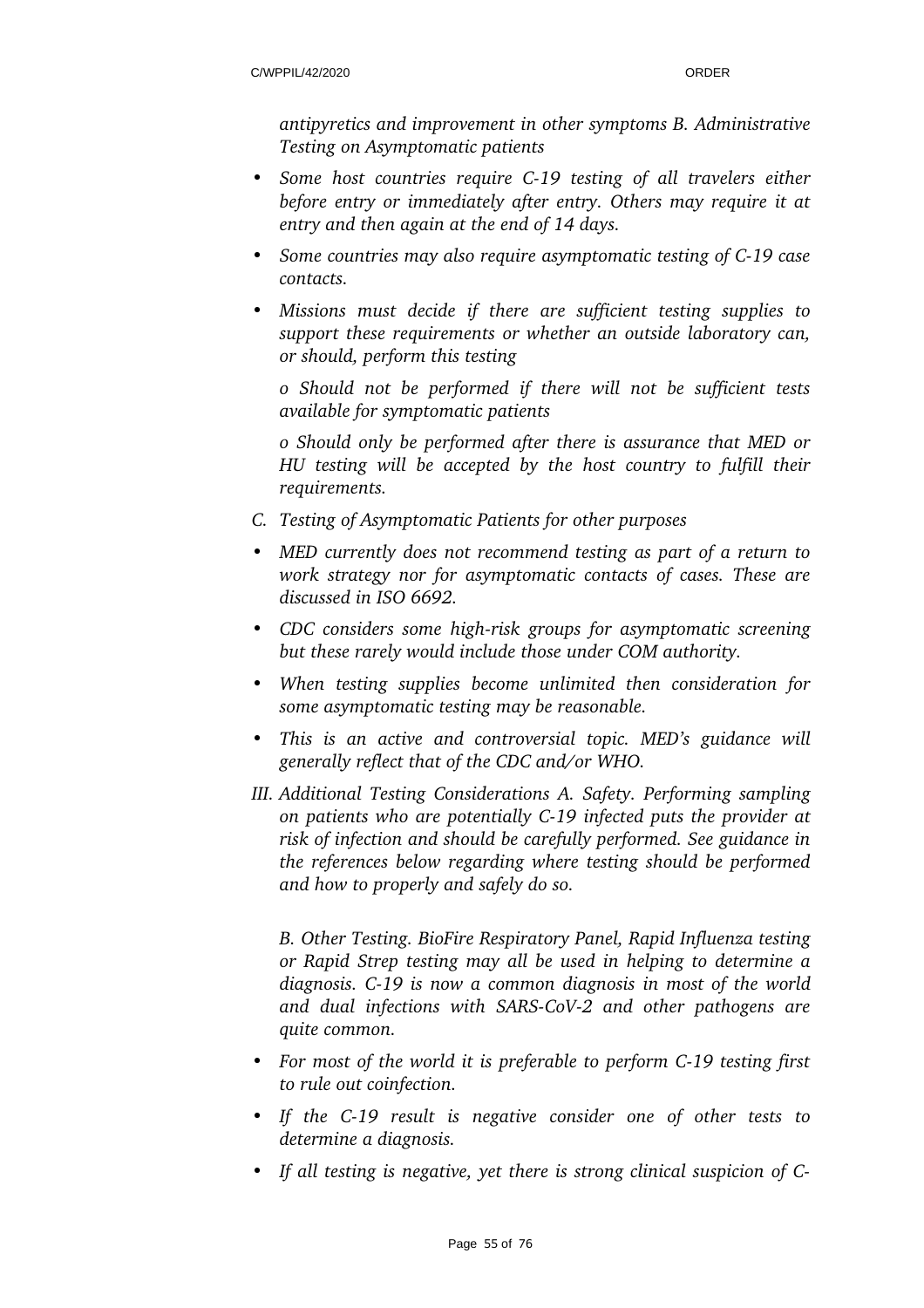#### *19, consider repeat testing in 2448 hours*

*o ~15% of PCR tests may be false negative o False negatives can be associated with poor sampling techniques, nasal or oral samples are inferior to nasopharyngeal samples.*

- *C. Supply of FilmArray COVID-19 test pouches.*
- *• Most posts received an initial 1630 C19 pouches. MED has ordered over 40,000 tests and has started receiving large numbers in Washington that will be shipped out.*
- *• BioFire plans to roll the C19 testing into the Respiratory Panel during the 3rd quarter of 2020 at which point separate C19 pouches will probably stop being produced.*
- *D. NonPCR testing for C19, such as antibody assays, are not recommended at this time. This is another area of considerable controversy. IT is likely that there will be a role defined for serologic assays but that has not yet been determined.*
- *• There are well over 100 serologic assays, including rapid lateral flow diagnostics, that are being sold worldwide.*

*O There has been significant problems with sensitivity and specificity of these assays.*

*O Government agencies are currently making comparisons of these tests to determine which are the most reliable*

*o WHO and CDC recs for serologic testing will lead to modification of MED recommendations.*

*O No serologic assays are currently approved for use in Health Units.*

- *IV. References:*
- *1. CDC. Discontinuation of Home Isolation for Persons with COVID-19 (Interim Guidance)*
- *2. CDC. Evaluating and Testing Persons for Coronavirus Disease 2019 (COVID19)*
- *3. MED. Guidance for Obtaining SARS CoV2 Samples in Health Units (ISO 6684.5)*
- *4. CDC Interim Guidelines for Collecting, Handling, and Testing Clinical Specimens from Persons for Coronavirus Disease 2019 (COVID19)*
- *5. CDC Use Personal Protective Equipment when caring for Patients with Confirmed or Suspected COVID*
- *6. How to Obtain a Nasopharyngeal Swab Specimen from the New England Journal of Medicine (Videos)*
- 7. MED. Presumptions vs Realities of Testing Asymptomatic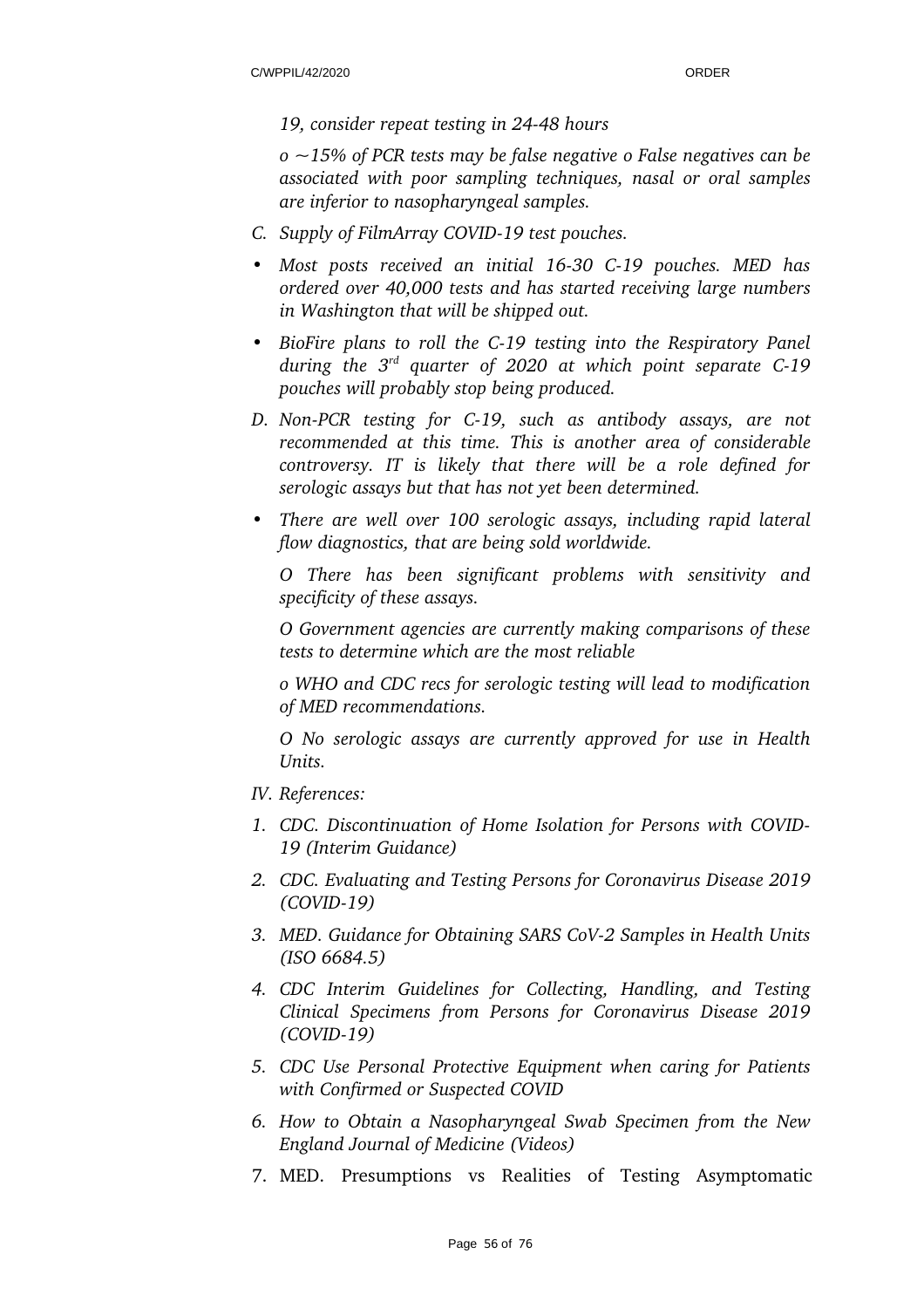#### Individuals for COVID-19 (C-19) Infection (ISO 6692)

27 Having heard the learned counsel appearing for the parties on the question of testing policy, we have reached to the conclusion that we should implead the ICMR as a party respondent in this Public Interest Litigation so that we can understand its policy in operation as on date and reach to an appropriate conclusion. We are conscious of the fact that the High Court, in exercise of its writ jurisdiction, should not enter into the domain of policy matters. However, we are dealing with a very delicate issue and that too, at a point of time when the situation is very critical. In such circumstances, we would like to go further into this issue with the assistance of the ICMR, the State Government and the applicants before us who have raised this issue.

28 In the aforesaid context, we may refer to the observations made by the Supreme Court in the case of **Navtej Singh Johar v. Union of India reported in (2018) 10 SCC 1.** Honourable Justice D.Y. Chandrachud, while expressing his opinion in para 495, observed as under:

*"The jurisprudence of this Court, in recognizing the right to health and access to medical care, demonstrates the crucial distinction between negative and positive obligations. Article 21 does not impose upon the State only negative obligations not to act in such a way as to interfere with the right to health. This Court also has the power to impose positive obligations upon the State to take measures to provide adequate resources or access to treatment facilities to secure effective enjoyment of the right to health. [Jayna Kothari, "Social Rights and the Indian Constitution", Law, Social Justice and Global Development Journal (2004)]."*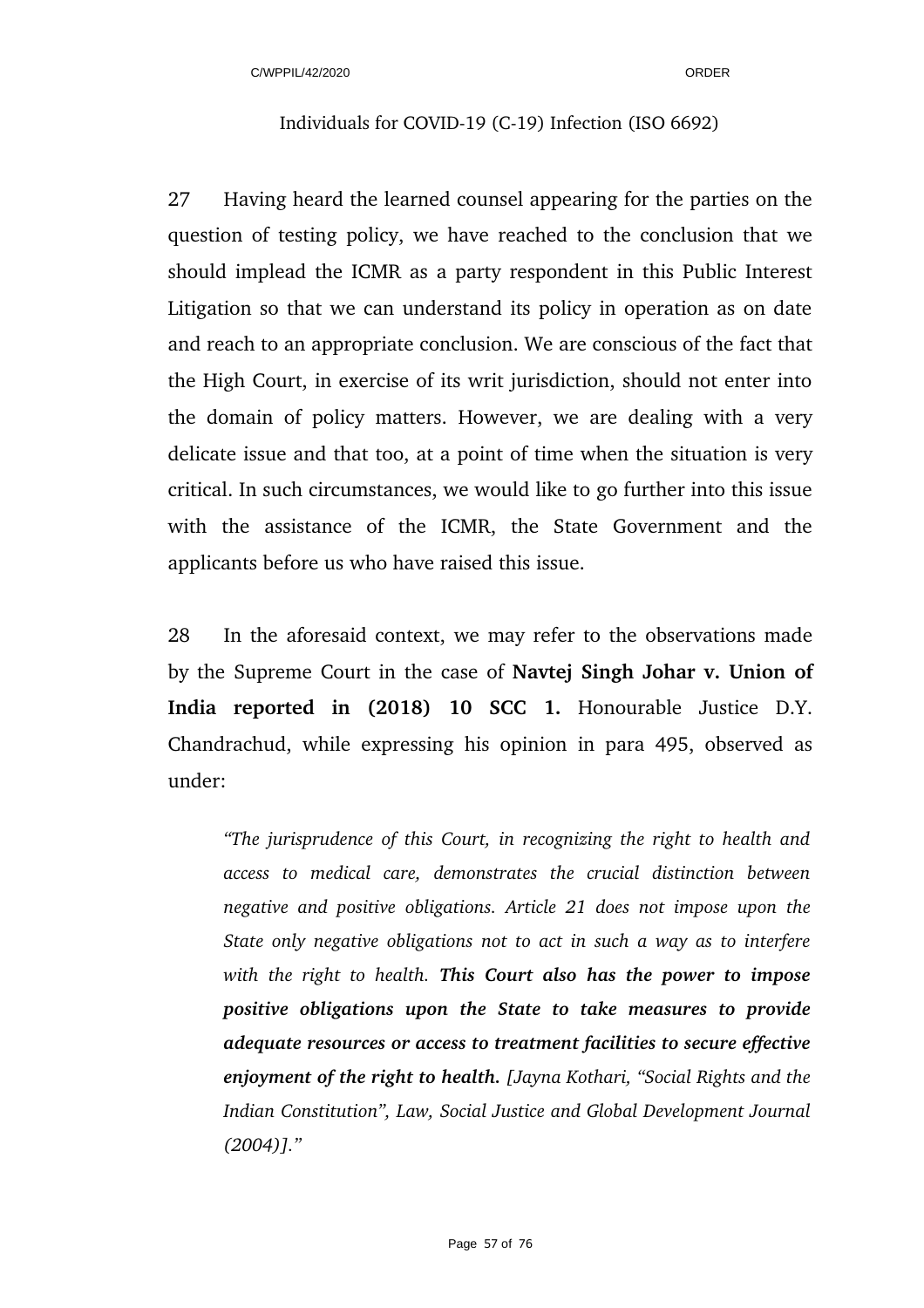29 We implead the **Indian Council of Medical Research, Ansari Nagar, New Delhi-110029, through its Director General,** as one of the party respondents in this litigation. Mr. Devang Vyas, the learned Assistant Solicitor General of India waives service of notice for and on behalf of the ICMR. Mr. Devang Vyas, the learned Assistant Solicitor General of India is requested to take up this issue very seriously with the ICMR and report to this Court on the next date of hearing.

30 We call upon the ICMR to answer the following questions:

[1] What is the rational behind its testing policy?

[2] In what manner the ICMR wants the private hospitals  $/$ laboratories to get accredited? We would like to understand from the ICMR as regards the procedure which the private hospitals / laboratories need to undertake for the purpose of conducting the COVID-19 test.

[3] What are the guidelines of the ICMR with regard to the testing through the private laboratories?

[4] Whether the guidelines issued by the ICMR are statutory in nature?

[5] Whether such ICMR guidelines are binding upon the State Government or they are only recommendatory in nature?

[6] Whether without any prescription from any Physician, an individual can go to designated private hospital / laboratory for the purpose of testing?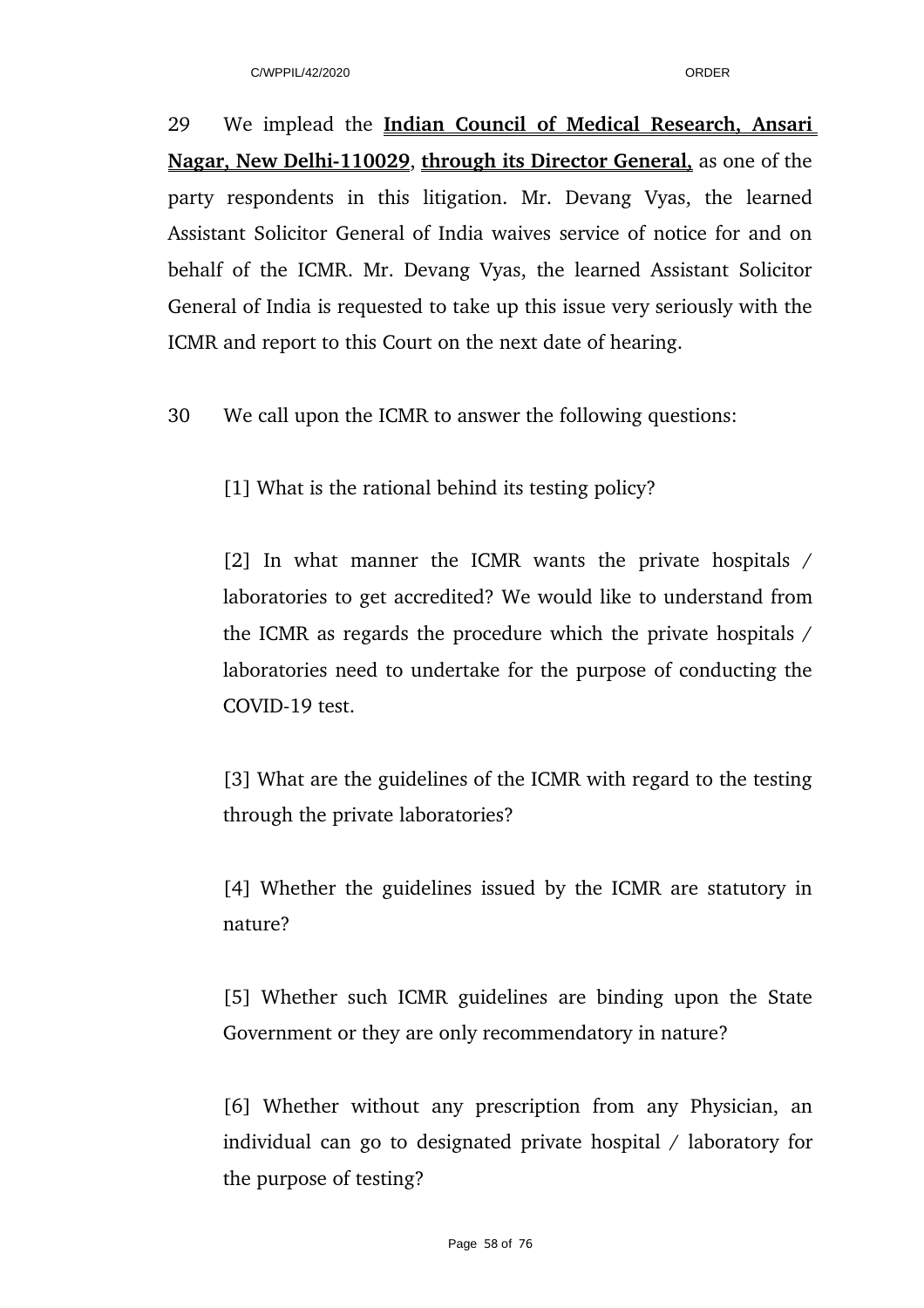31 We direct the ICMR to respond to the aforesaid questions raised by us by an appropriate reply or report. If any reply or report is prepared, then a copy of the same shall be furnished to each of the learned counsel appearing in this litigation well in advance.

32 We also call upon the State Government to furnish the following information:

[1] How many private laboratories are there in the State of Gujarat recognised by the ICMR / or COVID-19 testing?

[2] In what manner a private hospital / laboratory can apply with the ICMR if it intends to carry out the COVID-19 test?

[3] How many pathological laboratories are there in the State of Gujarat, who may not be designated for the purpose of the COVID – 19 test, but, still well-equipped to perform such test?

[4] Whether any pathological test / diagnosis is a fundamental right of the citizens of this country? To put it in other words, whether pathological testing / diagnosis is one of the facets of the right to health as embodied in Article 21 of the Constitution of India?

[5] Whether the State Government can evolve a policy of its own based on the guidance issued by the ICMR contrary to the fundamental right of its citizens with regard to the pathological test / diagnosis?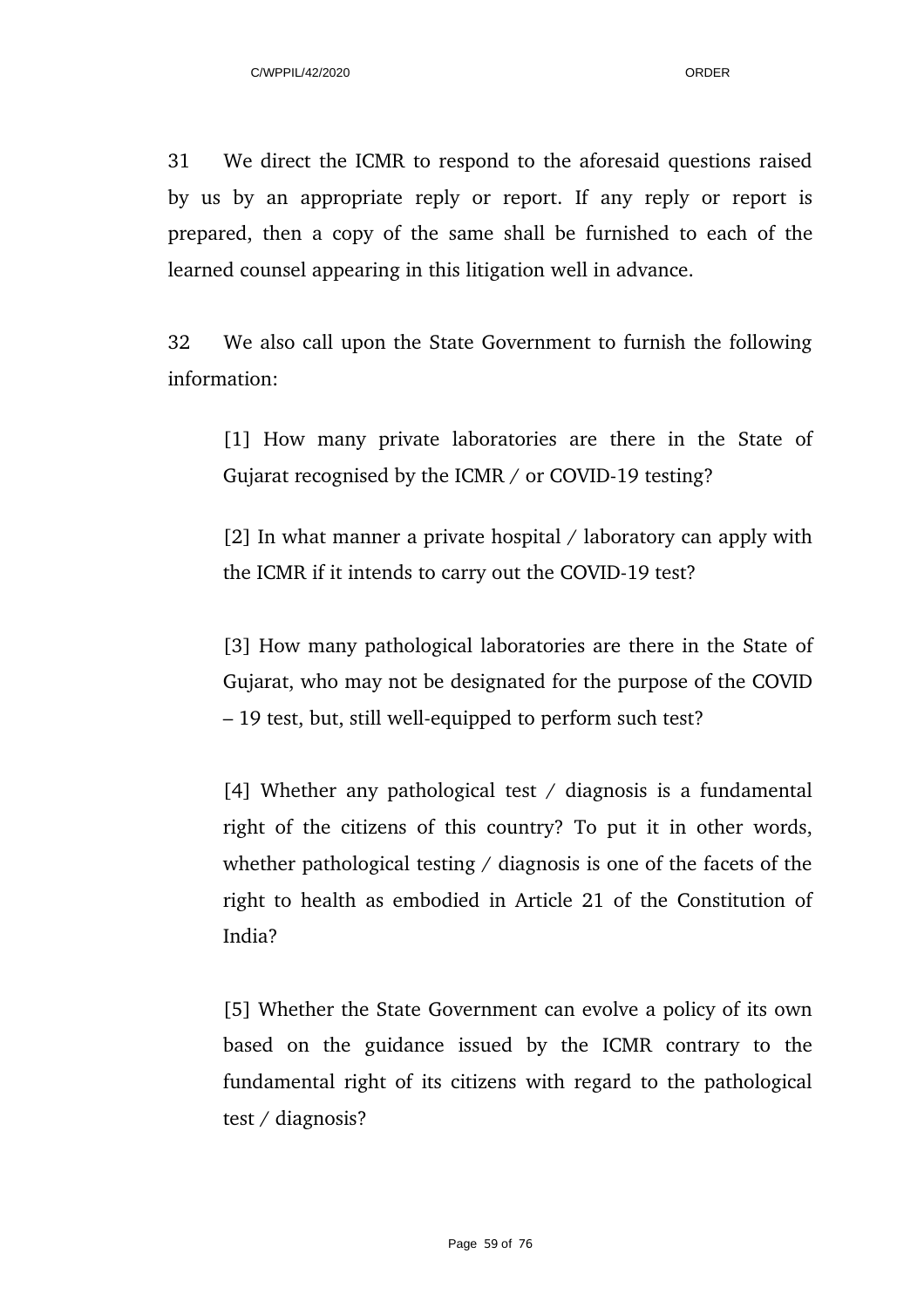33 In the aforesaid context, we may invite the attention of the learned Advocate General and also the Government Pleader to the two orders passed by the Supreme Court on the subject of the COVID-19 Test. The orders are as under:

# *"IN THE SUPREME COURT OF INDIA CIVIL ORIGINAL JURISDICTION*

## *WRIT PETITION (CIVIL) Diary No(s). 10816/2020 SHASHANK DEO SUDHI Petitioner(s)*

*VERSUS*

*UNION OF INDIA & ORS. Respondent(s)*

#### *O R D E R*

*The Court convened through Video Conferencing.*

*This Court by order dated 03.04.2020 had directed the petitioner to serve a copy of the petition to learned Solicitor General of India.*

*Notice.*

*Two weeks time is allowed to respondents to file an affidavit in reply.*

*This writ petition under Article 32 of the Constitution of India filed as Public Interest Litigation seeks a direction to the respondents for ensuring to provide free of cost testing facility of COVID19 (Coronavirus) by all testing Labs whether private or Government. The petitioner has also challenged the Advisory dated 17.03.2020 issued by Indian Council of Medical Research Department of Health Research, insofar as it fixed Rs.4500 for screening and confirming COVID19. The petitioner also prays that a direction be issued that all the tests relating to COVID-19 must be carried out under NABL accredited Labs or any agencies approved by WHO or ICMR.*

*Even before the COVID-19 was declared a pandemic by WHO on 11.03.2020, it had spread in several countries. As of now, more than 200 countries are suffering from this pandemic. The number of patients suffering from COVID19 is rapidly increasing Worldwide with death toll rising rapidly. In our country, in spite of various measures taken by the Government of India and different State Government/Union Territory the number of patients and death caused by it is increasing day by day. Our country has a very large population.*

*The Indian Council of Medical Research Department of Health Research has notified the details of operative Government Laboratories and Private Laboratories to test COVID-19.*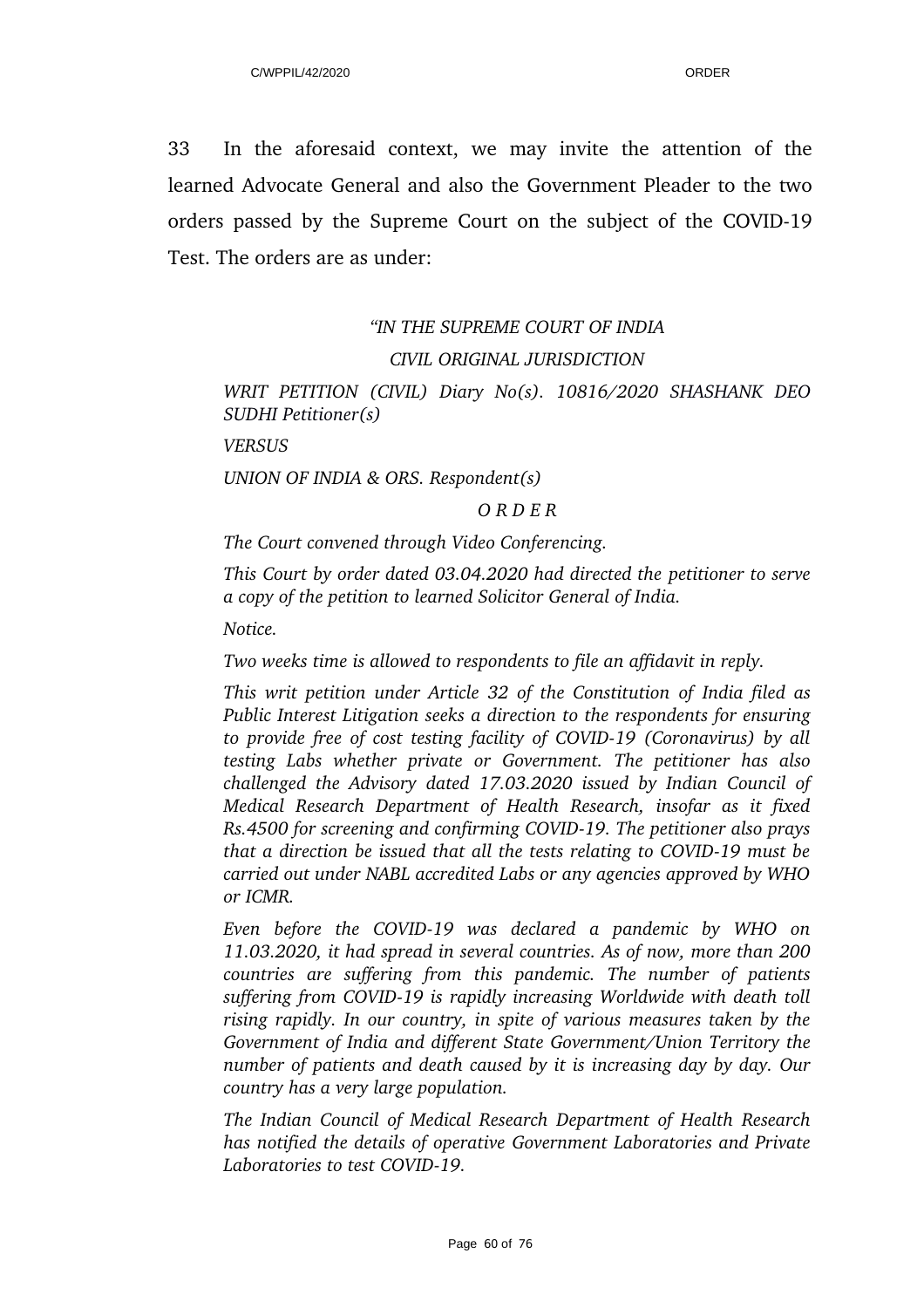*We find prima facie substance in the submission of petitioner that at this time of national calamity permitting private Labs to charge Rs.4500 for screening and confirmation test of COVID19 may not be within means of a large part of population of this country and no person be deprived to undergo the COVID19 test due to nonpayment of capped amount of Rs.4500. It is submitted before us that insofar as Government Laboratories are concerned the COVID19 test is conducted free of cost.*

*The private Hospitals including Laboratories have an important role to play in containing the scale of pandemic by extending philanthropic services in the hour of national crisis. We thus are satisfied that the petitioner has made out a case for issuing a direction to the respondents to issue necessary direction to accredited private Labs to conduct free of cost COVID19 test. The question as to whether the private Laboratories carrying free of cost COVID19 tests are entitled for any reimbursement of expenses incurred shall be considered later on. We further are of the view that tests relating to COVID19 must be carried out in NABL accredited Labs or any agencies approved by ICMR.*

*We, thus, issue following interim directions to the respondents:*

- *(i) The tests relating to COVID19 whether in approved Government Laboratories or approved private Laboratories shall be free of cost. The respondents shall issue necessary direction in this regard immediately.*
- *(ii)Tests relating to COVID19 must be carried out in NABL accredited Labs or any agencies approved by WHO or ICMR."*

## *"S U P R E M E C O U R T O F I N D I A*

## *RECORD OF PROCEEDINGS*

*WRIT PETITION (CIVIL) Diary No(s). 10816/2020* 

*SHASHANK DEO SUDHI Petitioner(s)*

*VERSUS*

*UNION OF INDIA & ORS. Respondent(s)* 

*Date: 08-04-2020* 

*This petition was called on for hearing today.*

*CORAM :*

*HON'BLE MR. JUSTICE ASHOK BHUSHAN* 

*HON'BLE MR. JUSTICE S. RAVINDRA BHAT* 

*For Petitioner(s) Petitioner-in-person* 

*For Respondent(s) Mr. Tushar Mehta, SG*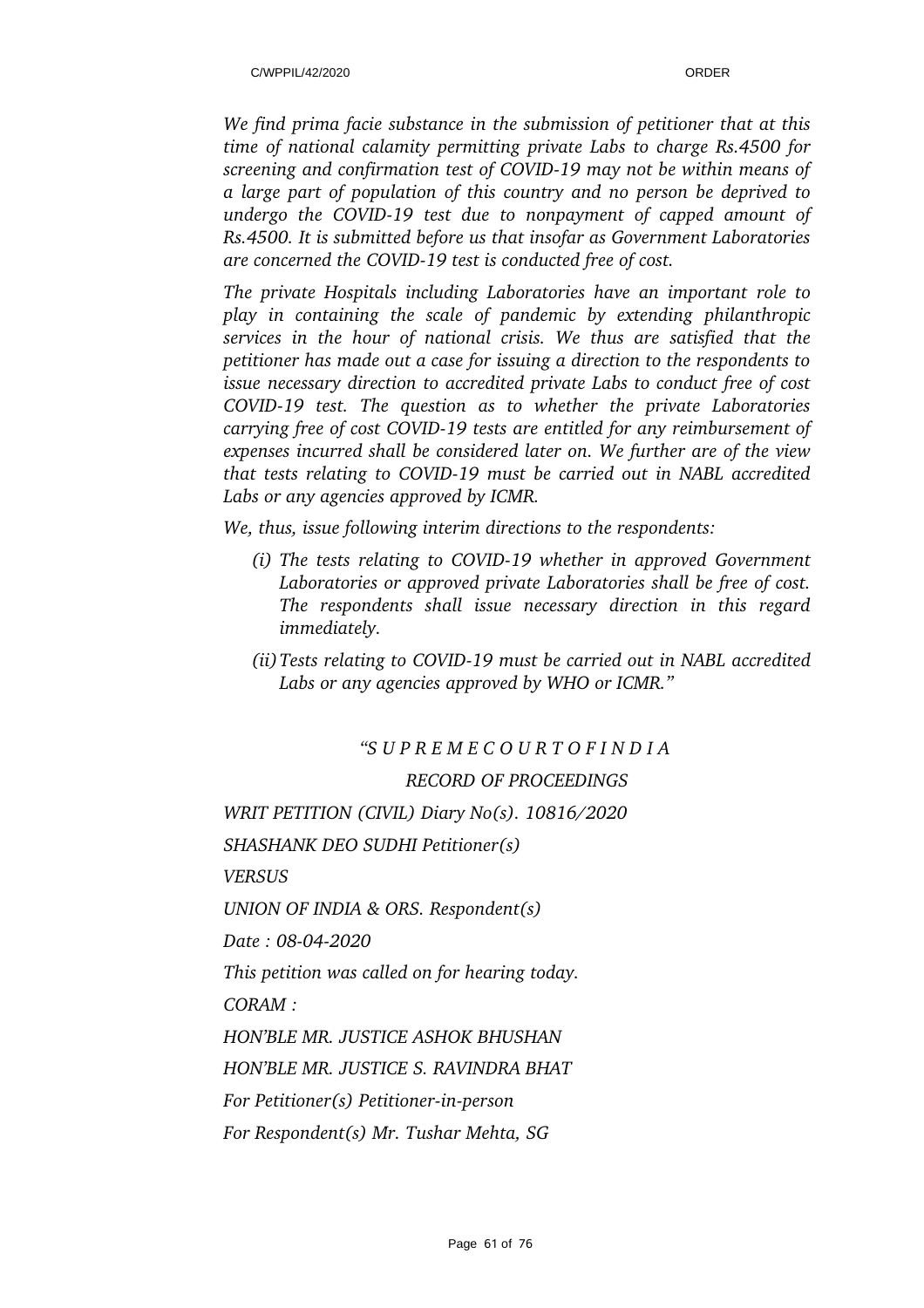*UPON hearing the counsel the Court made the following* 

#### *O R D E R*

*The Court convened through Video Conferencing.*

*Issue notice.*

*Two weeks time is allowed to respondents to file an affidavit in reply.*

*The Court issused the following interim directions to the respondents, in terms of the signed order:*

- *(i) The tests relating to COVID19 whether in approved Government Laboratories or approved private Laboratories shall be free of cost. The respondents shall issue necessary direction in this regard immediately.*
- *(ii)Tests relating to COVID19 must be carried out in NABL accredited Labs or any agencies approved by WHO or ICMR."*

## *"IN THE SUPREME COURT OF INDIA CIVIL EXTRAORDINARY JURISDICTION*

#### *WRIT PETITION NO. OF 2020*

*(D. NO.10816/2020)*

*Shashank Deo Sudhi … Petitioner Versus*

*Union of India and Ors. … Respondents*

*O R D E R*

*I.A. No.48265/2020, Application for Intervention is allowed.*

*Heard Mr. Gopal Shankarnarayan, learned counsel for the intervenor.*

*By I.A. No.48266/2020, the applicant has prayed for modification of the order dated 08.04.2020. Another IA has been filed by one Mr. Bijon Kumar Mishra seeking impleadment and directions to ensure the treatment of COVID19 infected patients free of cost in all hospitals.*

*Mr. Bijon Kumar Mishra is permitted to intervene.*

*Mr. Mukul Rohatgi, learned senior counsel has appeared on behalf of several laboratories to put their point of view with regard to charging of fee as prescribed by the ICMR and conducting of the free test of COVID-19. Shri Rohatgi submits that the ICMR has fixed Rs.4,500/- on a moderate side to cover the expenses of Labs for conducting the COVID19 test. He submits that insofar as the persons covered under the Pradhan Mantri Jan Aarogya Yojana, popularly called as Ayushman Bharat Yojana, the Labs are conducting free of cost COVID19 test. He submits that in the event, the Labs are not to charge any fee for the tests, it will be impossible for them to carry on the test in due to financial constraint and other relevant factors. He further submits that the kits which are utilized in the test are*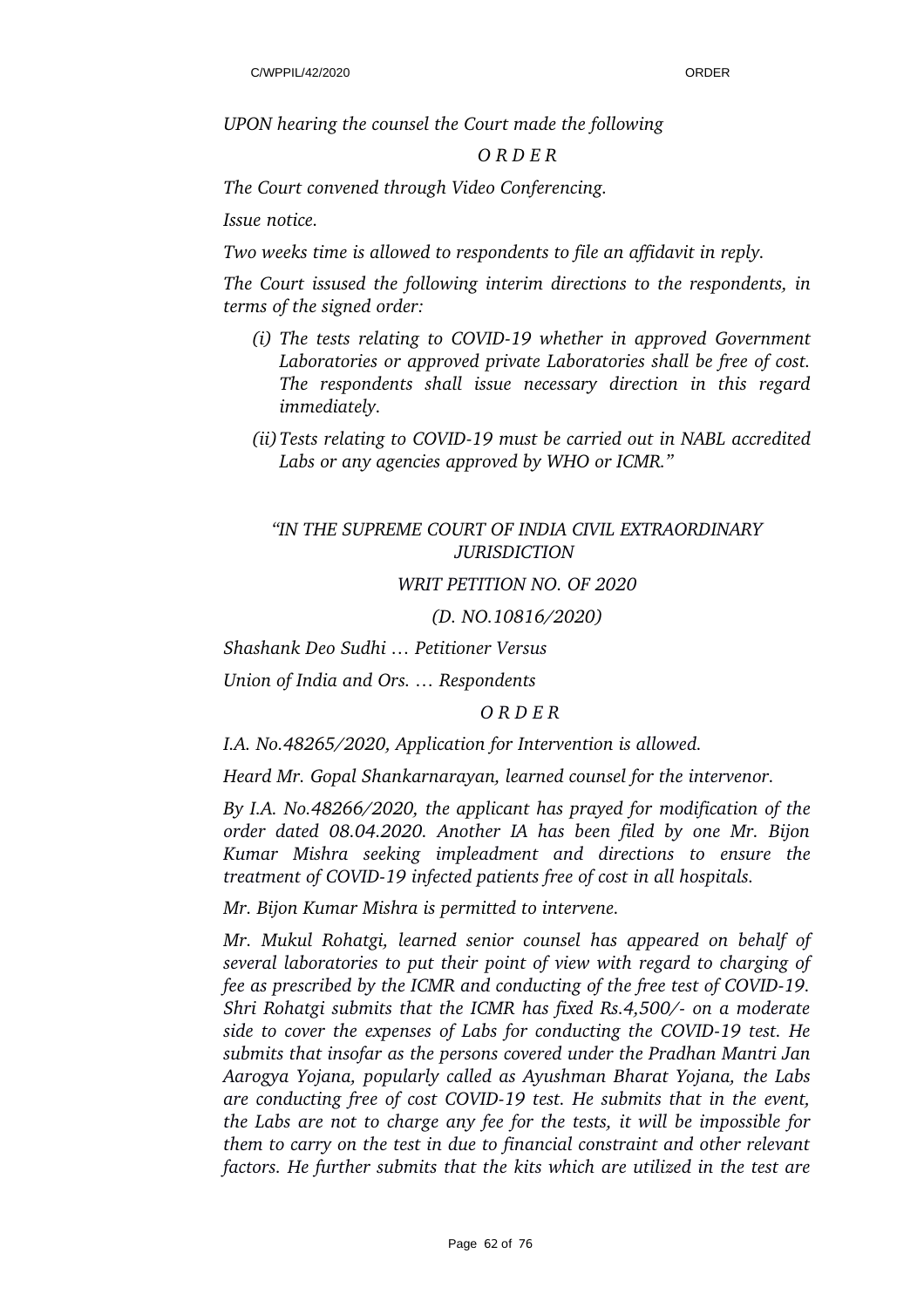*imported kits involving substantial expenses.*

*Shri Tushar Mehta, learned Solicitor General of India, referring to the affidavit filed on behalf of the ICMR dated 12.04.2020, submits that the Government is taking all necessary steps for conducting the COVID-19 test. It is submitted that as on date, 157 Government Labs and 67 private Labs are conducting COVID19 test.*

*He submits that all Government hospitals and Government Labs are conducting COVID19 test free of cost. As per the protocol of the ICMR, any affected person on recommendation of a Medical Practitioner can avail the benefit of free test available in Government hospitals and Government Labs. He submits that insofar as the test by private Labs are concerned, the ICMR has fixed the amount of Rs.4,500/ after considering all relevant factors. He submits that under the Ayushman Bharat Yojana, about 10.7 crore poor and vulnerable families which means approximately 50 crores beneficiaries are covered under the scheme and they can avail the benefit of free of cost COVID-19 test even in the private labs.* 

*He submits that beneficiaries under the scheme would get cashless COVID-19 test in private labs. He further submits that an affidavit would be filed disclosing the number of persons/families actually covered by the scheme. The affidavit may be filed within two weeks from today.*

*Shri Tushar Mehta further submits that the Ministry of Family Welfare has issued various orders from time to time under which test and treatment for all COVID19 test under the Ayushman Bharat Yojana also covers the COVID19 test in any private Labs.*

*Mr. Shashank Deo Sudhi, the petitioner who appears in person, submits that there are large sections of society who at present are unable to afford the payment of Rs.4,500/- for COVID-19 test. He submits that the Government has to take responsibility of getting every person tested. In the event one person in a family is tested positive, the entire family requires testing. He submits that Government hospitals are over-crowded, hence, such persons may be permitted testing of COVID19 in private Labs free of cost.*

*Having heard, learned counsel for the parties, we are satisfied that sufficient cause has been made out to clarify and modify our order dated 8 th April, 2020.*

*The order dated 08.04.2020 intended to make testing in private Labs of COVID19 free for economically weaker sections of the society who were unable to afford the payment of testing fee as fixed by ICMR for COVID-19. We further clarify that the order never intended to make testing free for those who can afford the payment of testing fee fixed by the ICMR for COVID19.*

*In the affidavit filed by ICMR dated 12.04.2020 it has been stated that according to directive issued by the National Health Authority under the Ayushman Bharat Pradhan Mantri Jan Aarogya Yojana, the testing fee for*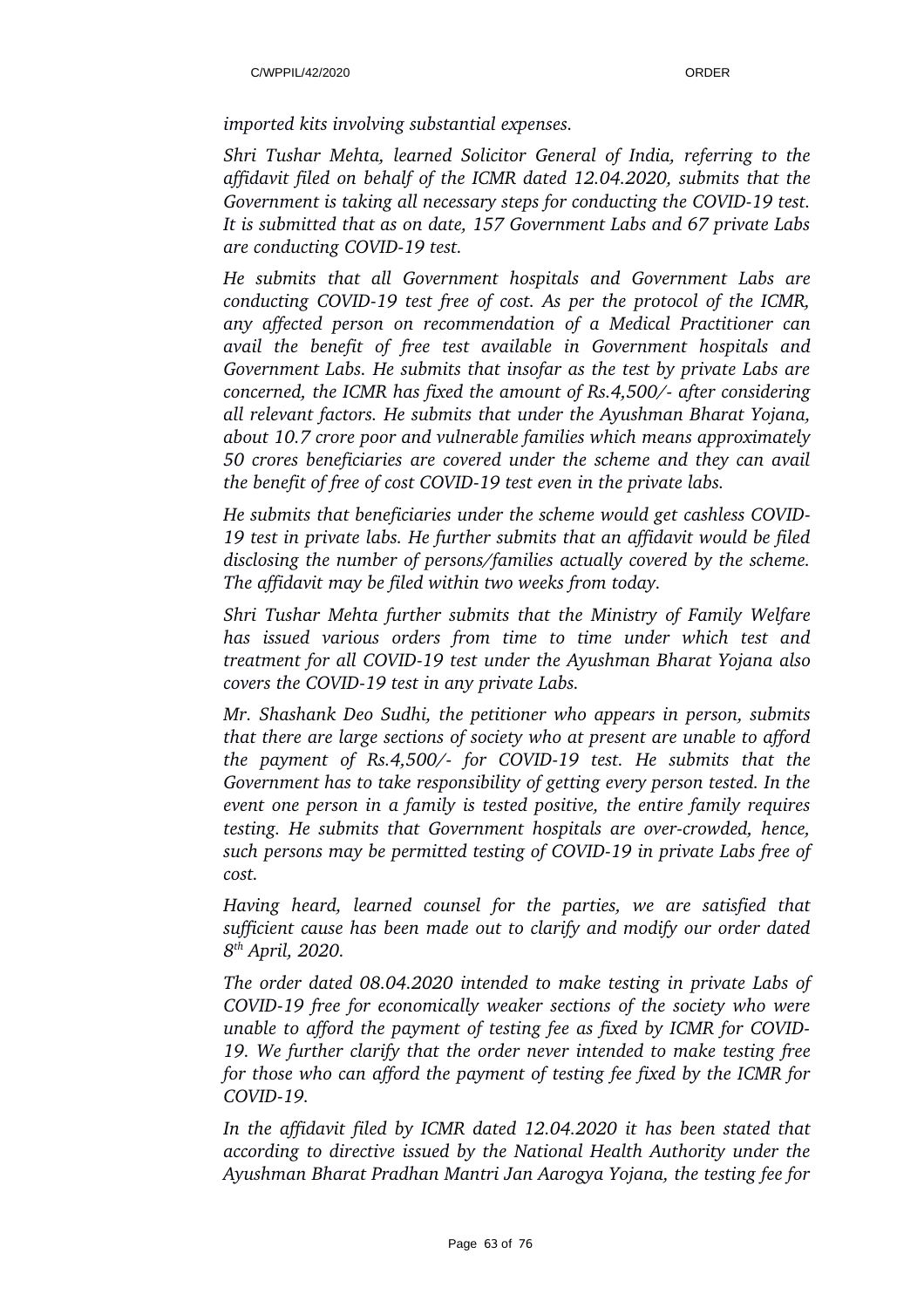*COVID19 will be free of cost under Ayushman Bharat Pradhan Mantri Jan Aarogya Yojana in all private Laboratories. Thus, free testing with regard to one category of people I.e. those covered under Ayushman Bharat Pradhan Mantri Jan Aarogya Yojana was already in place when we passed order dated 08.04.2020. We make it clear that the benefit of free testing by a person can be availed only when he or she is covered under any scheme like Ayushman Bharat Pradhan Mantri Jan Aarogya Yojana.*

*We are also of the view that looking to the plight of persons belonging to economically weaker sections of the society, the Government may consider as to whether any other categories of persons belonging to economically weaker sections of the society can be extended benefit of free testing of COVID19. We are conscious that framing of the scheme and its implementation are in the Government domain, who are the best experts in such matters.*

*In view of the foregoing discussion, the order dated 08.04.2020 is clarified and modified in the following manner:*

- *(i) Free testing for COVID19 shall be available to persons eligible under Ayushman Bharat Pradhan Mantri Jan Aarogya Yojana as already implemented by the Government of India, and any other category of economically weaker sections of the society as notified by the Government for free testing for COVID19, hereinafter.*
- *(ii)The Government of India, Ministry of Health and Family Welfare may consider as to whether any other categories of the weaker sections of the society e.g. workers belonging to low income groups in the informal sectors, beneficiaries of Direct Benefit Transfer, etc.*

*apart from those covered under Ayushman Bharat Pradhan Mantri Jan Aarogya Yojana are also eligible for the benefit of free testing and issue appropriate guidelines in the above regard also within a period of one week.*

- *(iii) The private Labs can continue to charge the payment for testing of COVID19 from persons who are able to make payment of testing fee as fixed by ICMR.*
- *(iv) The Government of India, Ministry of Health and Family Welfare may issue necessary guidelines for reimbursement of cost of free testing of COVID19 undertaken by private Labs and necessary mechanism to defray expenses and reimbursement to the private Labs.*
- *(v) Central Government to give appropriate publicity to the above, and its guidelines to ensure coverage to all those eligible.*

*Application for modification is, accordingly, allowed."*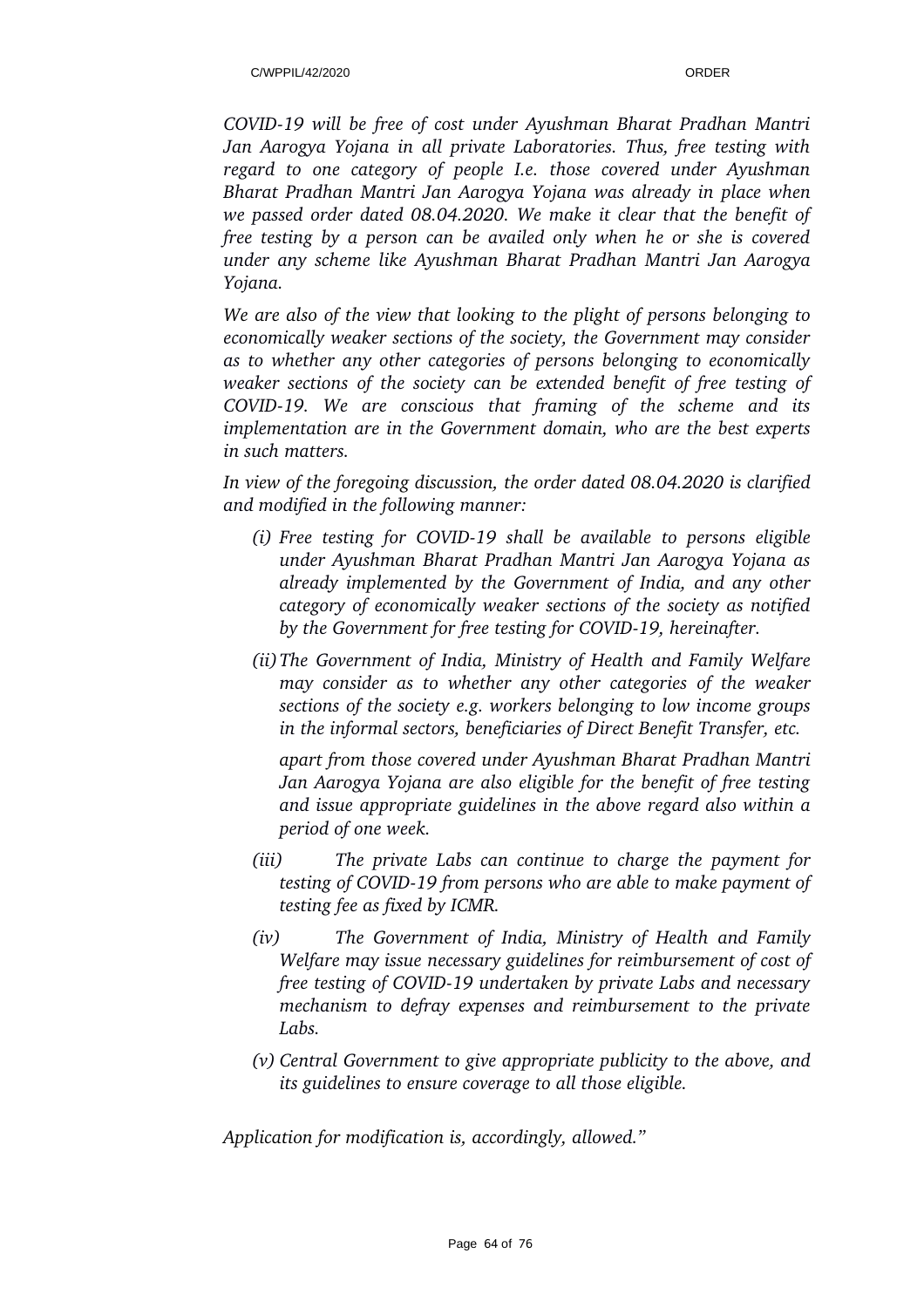#### *"S U P R E M E C O U R T O F I N D I A*

#### *RECORD OF PROCEEDINGS*

#### *WRIT PETITION (CIVIL)*

*Diary No(s). 10816/2020 SHASHANK DEO SUDHI … Petitioner(s) VERSUS*

*UNION OF INDIA & ORS. … Respondent(s)* 

*(I.A. NO. 48265/2020 – APPLICATION FOR INTERVENTION/IMPLEADMENT AND I.A. 48266/2020 – APPLICATION FOR MODIFICATION FILED BY POOJA DHAR, ADVOCATE][I.A. FOR IMPLEADMENT / DIRECTION FILED BY BEJON KUMAR MISRA.] [LETTER RECEIVED FROM SOLICITOR GENERAL OF INDIA][AFFIDAVIT ON BEHALF OF THE RESPONDENT NO. 3 – ICMR)* 

*Date : 13042020* 

*This petition was called on for hearing today.*

*CORAM :* 

*HON'BLE MR. JUSTICE ASHOK BHUSHAN* 

*HON'BLE MR. JUSTICE S. RAVINDRA BHAT* 

*For Petitioner(s) Petitioner-in-person* 

*For Respondent(s) Mr. Tushar Mheta, SG Mr. Mukul Rohatgi, Sr. Adv.*

*Mr. Gopal Shankarnarayan, Adv.*

*UPON hearing the counsel the Court made the following* 

#### *O R D E R*

*The Court is convened through Video Conferencing.*

*I.A. No.48265/2020, Application for Intervention is allowed.*

*By I.A. No.48266/2020, the applicant has prayed for modification of the order dated 08.04.2020. Another IA has been filed by one Mr. Bijon Kumar Mishra seeking impleadment and directions to ensure the treatment of COVID19 infected patients free of cost in all hospitals. Mr. Bijon Kumar Mishra is permitted In view of the foregoing discussion, the order dated 08.04.2020 is clarified and modified in the following manner:*

*(i) Free testing for COVID19 shall be available to persons eligible under Ayushman Bharat Pradhan Mantri Jan Aarogya Yojana as already implemented by the Government of India, and any other category of economically weaker sections of the society as notified by the Government for free testing for COVID19, hereinafter.*

*(ii)The Government of India, Ministry of Health and Family Welfare*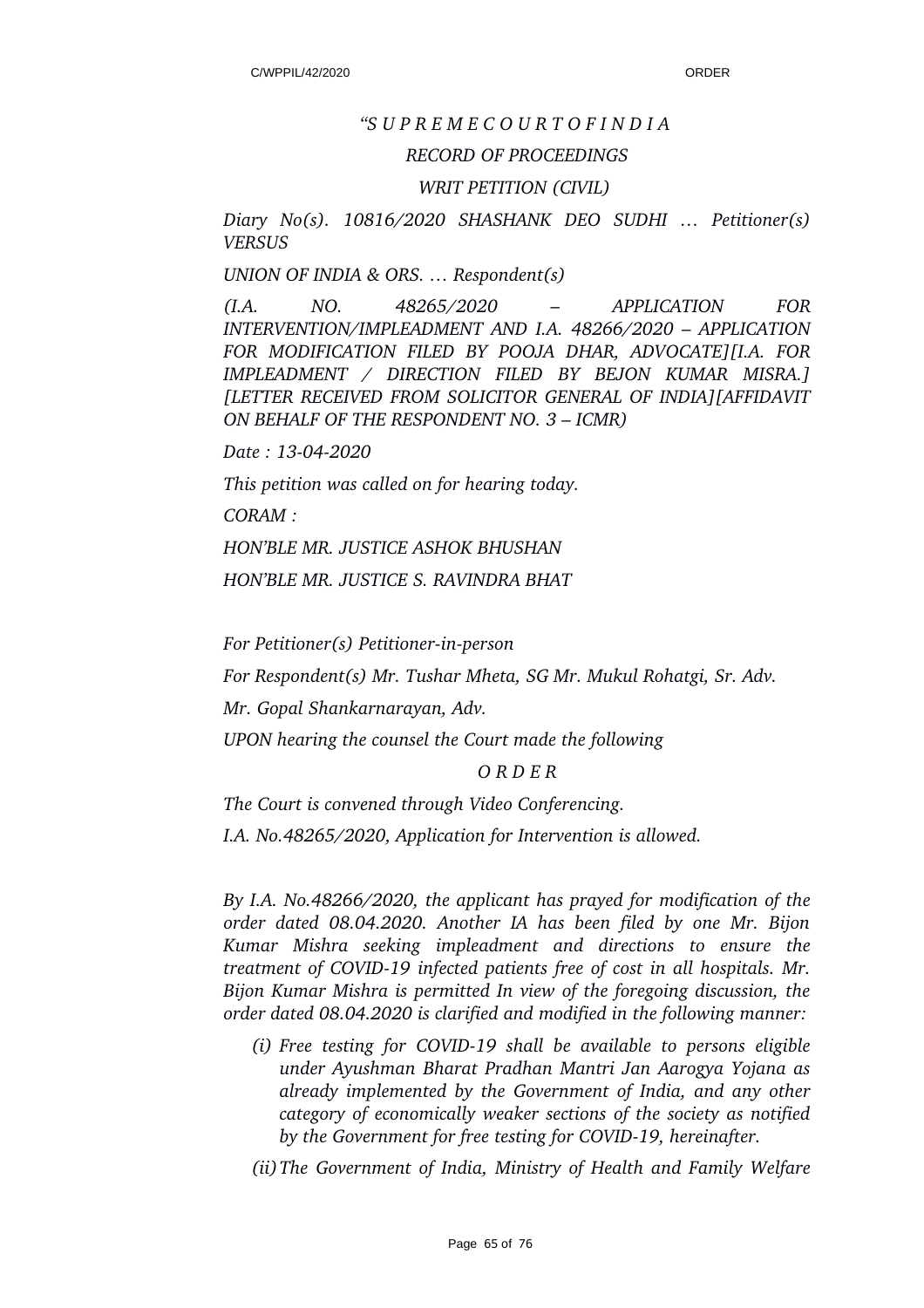*may consider as to whether any other categories of the weaker sections of the society e.g. workers belonging to low income groups in the informal sectors, beneficiaries of Direct Benefit Transfer, etc. apart from those covered under Ayushman Bharat Pradhan Mantri Jan Aarogya Yojana are also eligible for the benefit of free testing and issue appropriate guidelines in the above regard also within a period of one week.*

- *(iii) The private Labs can continue to charge the payment for testing of COVID19 from persons who are able to make payment of testing fee as fixed by ICMR.*
- *(iv) The Government of India, Ministry of Health and Family Welfare may issue necessary guidelines for reimbursement of cost of free testing of COVID19 undertaken by private Labs and necessary mechanism to defray expenses and reimbursement to the private Labs.*
- *(iv) Central Government to give appropriate publicity to the above, and its guidelines to ensure coverage to all those eligible.*

*Application for modification is, accordingly, allowed."*

34 Having required the Indian Council of Medical Research and the State Government to respond to the various issues incorporated in the earlier paragraphs, we feel it appropriate to deal with one of the issues which requires urgent attention of this Court and appropriate reliefs in that regard which may otherwise cause irreparable and irretrievable loss to the patients of certain categories. The issue is as to whether or not to wait for the approval of the Superintendent of the GMERS, Ahmedabad and the District Health Officers in other districts before testing for COVID-19, is undertaken.

35 The submission advanced by the learned counsel is that certain categories of patients requiring urgent surgeries undergoing critical treatment relating to Hemodialysis, other emergency surgeries including delivery of pregnant women which cannot await the approval of the Superintendent of the GMERS, Ahmedabad or the DHO as it takes two to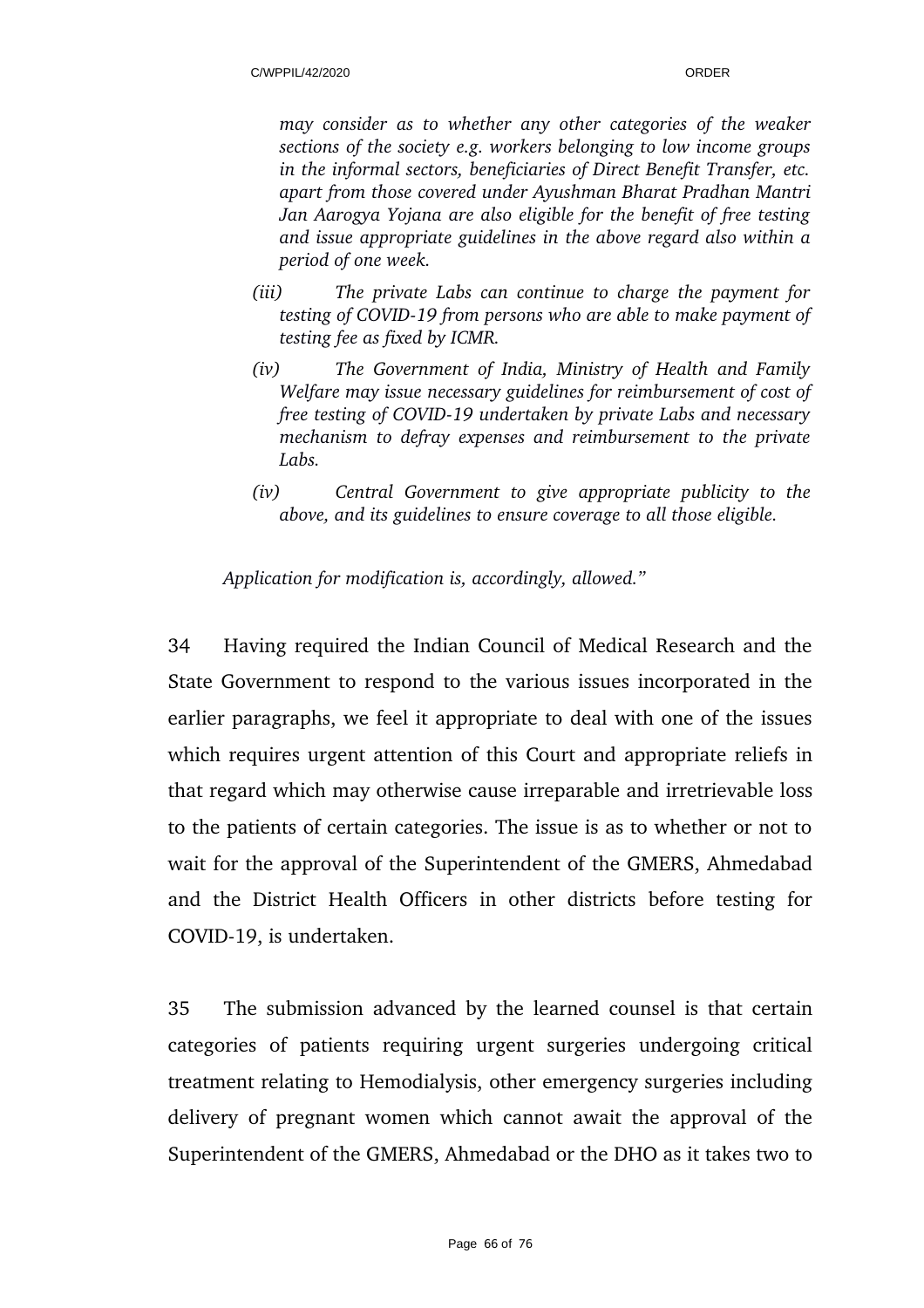four days. If the approval is awaited and only then, testing is conducted, it could result into disastrous situation for the patients as also the consulting doctor and paramedical staff.

36 In this respect, we have examined the guidelines of the ICMR regarding testing as also the report of the three members committee of the State Government which we have reproduced above in para 25. According to the said report, certain categories of patients are enumerated where testing should be done. Those categories of patients, as referred to above, in our opinion, and for the reasons recorded above, would not be insisted for an approval from the concerned Superintendent of the GMERS, Ahmedabad or the DHO for other districts, but the COVID-19 testing should be done forthwith without any delay and only intimation of such patients may be forwarded to the concerned authorities by the treating consultants. For rest of the patients (not covered by the above specified categories), we direct that the COVID testing by the treating Physician or Surgeon would require an approval to be obtained, but, at the same time, we direct and make it very clear that such approval should be granted at the earliest and in any case, within 24 hours. This time line to be strictly adhered to.

37 Disease is a natural catastrophe that fells its victims unpredictably. The right to adequate health care flows from the sanctity of human life and the dignity that belongs to all persons. Health is a fundamental human right, which has as its prerequisites social justice and equality. It should be accessible to all.

38 Healthcare access is the ability to obtain healthcare services such as prevention, diagnosis, treatment and management of diseases, illness,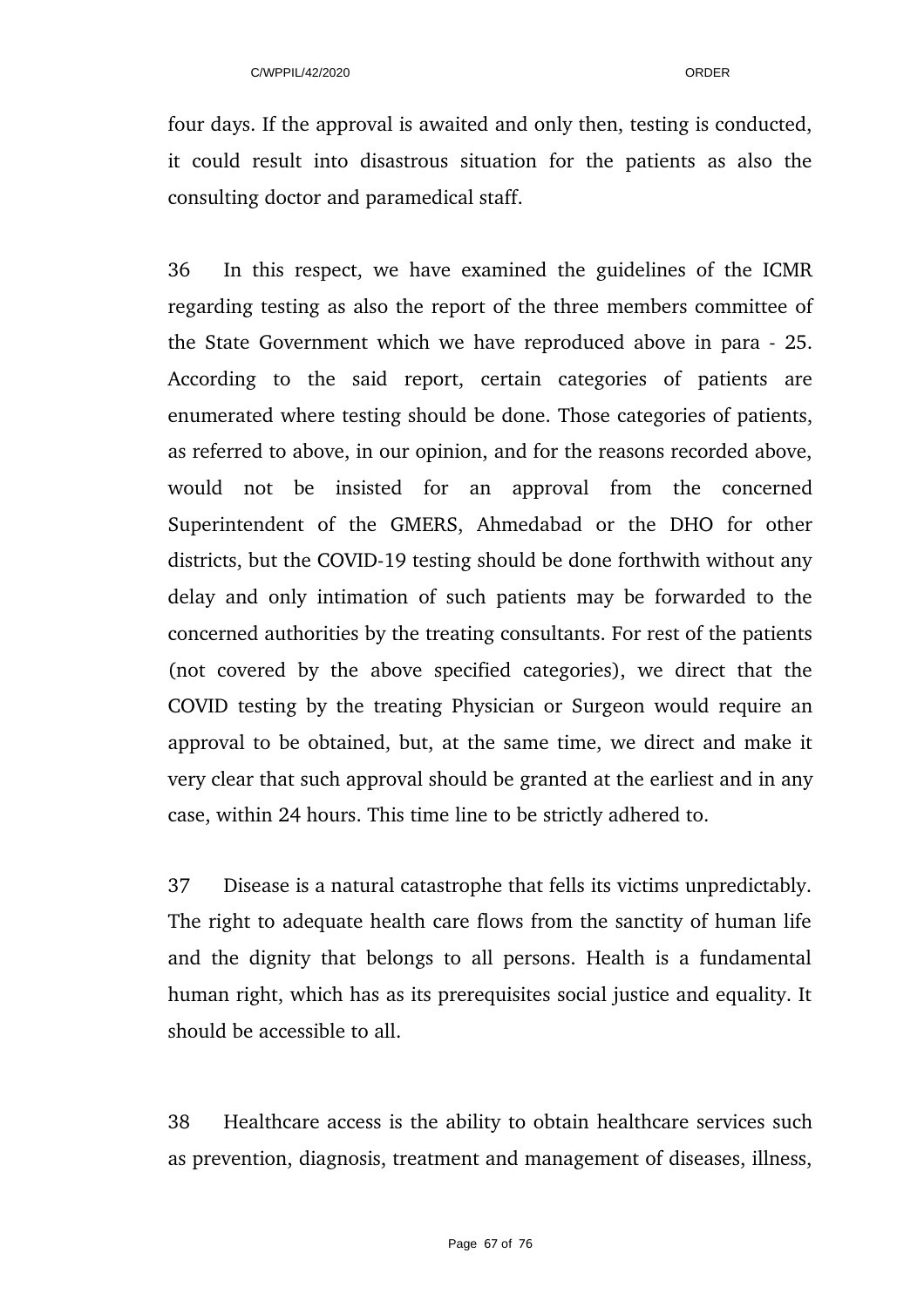disorders, and other health-impacting conditions. For healthcare to be accessible it must be affordable and convenient.

39 We are of the view that core obligations under the right to health are non-derogable. This minimum core is not easy to define, but includes at least the minimum decencies of life consistent with human dignity. No one should be condemned to a life below the basic level of dignified human existence.

40 In the opinion of the Supreme Court, Article 21 of the Constitution clearly imposes a duty on the Government to take whatever steps are necessary to ensure that everyone has access to health facilities, goods and services so that they can enjoy, as soon as possible, the highest attainable standard of physical and mental health. By virtue of Article 21 of the Constitution, the State is under a legal obligation to ensure access to life saving drugs to patients. A reasonable and equitable access to life saving medicines is critical to promoting and protecting the right to health.

# ●  **CIVIL HOSPITAL:**

41 We call upon the learned Advocate General to give us a fair idea as regards the condition prevailing as on date in the Civil Hospital. Our order dated  $25<sup>th</sup>$  May 2020 is quite exhaustive in this regard. However, we are happy to note that the administration has geared up and is doing quite well. It is brought to our notice that 47 new ventilators have been brought at the Civil Hospital to take care of the critically ill. It is also brought to our notice that the strength of the medical officers has also been enhanced. It is brought to our notice by the learned Advocate General that all steps are taken to ensure that best of the treatment is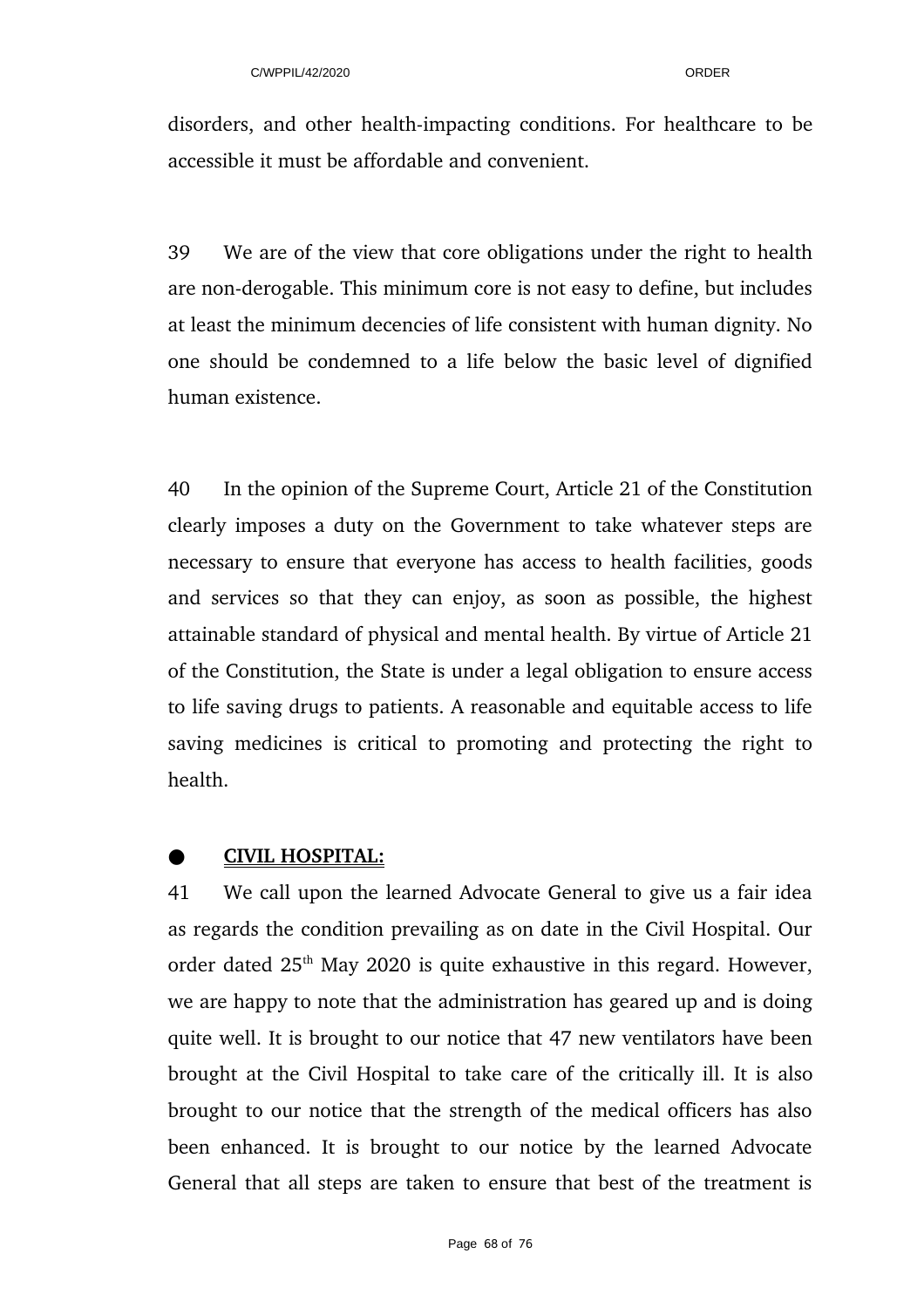given to the COVID-19 patients.

42 We would still like to keep a close watch of the functioning of the Civil Hospital and if we are not satisfied with the same, then we may have to take some further steps in accordance with law. We direct the State Government to concentrate on the following issues to maintain the level of administration and functioning of the Civil Hospital in the interest of the patients and the specialists, doctors, paramedical and all others serving at the Civil Hospital.

[1] There should be no shortage of manpower in all categories: specialists, doctors, nurses, servants, technicians, physiotherapists etc;

[2] The patients admitted in the COVID Hospitals are demanding attention and care in terms of the medical care protocols required for proper treatment. There are different medical protocols for different categories of patients. There could be severely symptomatic patients, there could be moderately symptomatic patients and there could be mild symptomatic patients and for each of the categories of such patients, the protocols to be followed are different. It is alleged that the medical protocols required for different categories of patients are not being strictly followed.

[3] There is another circumstance which relates to the COVID patients. No Attendants are allowed to assist and take care of the patients. Normally admitted non-COVID patients are allowed one attendant who takes care of their hygiene, their food, their daily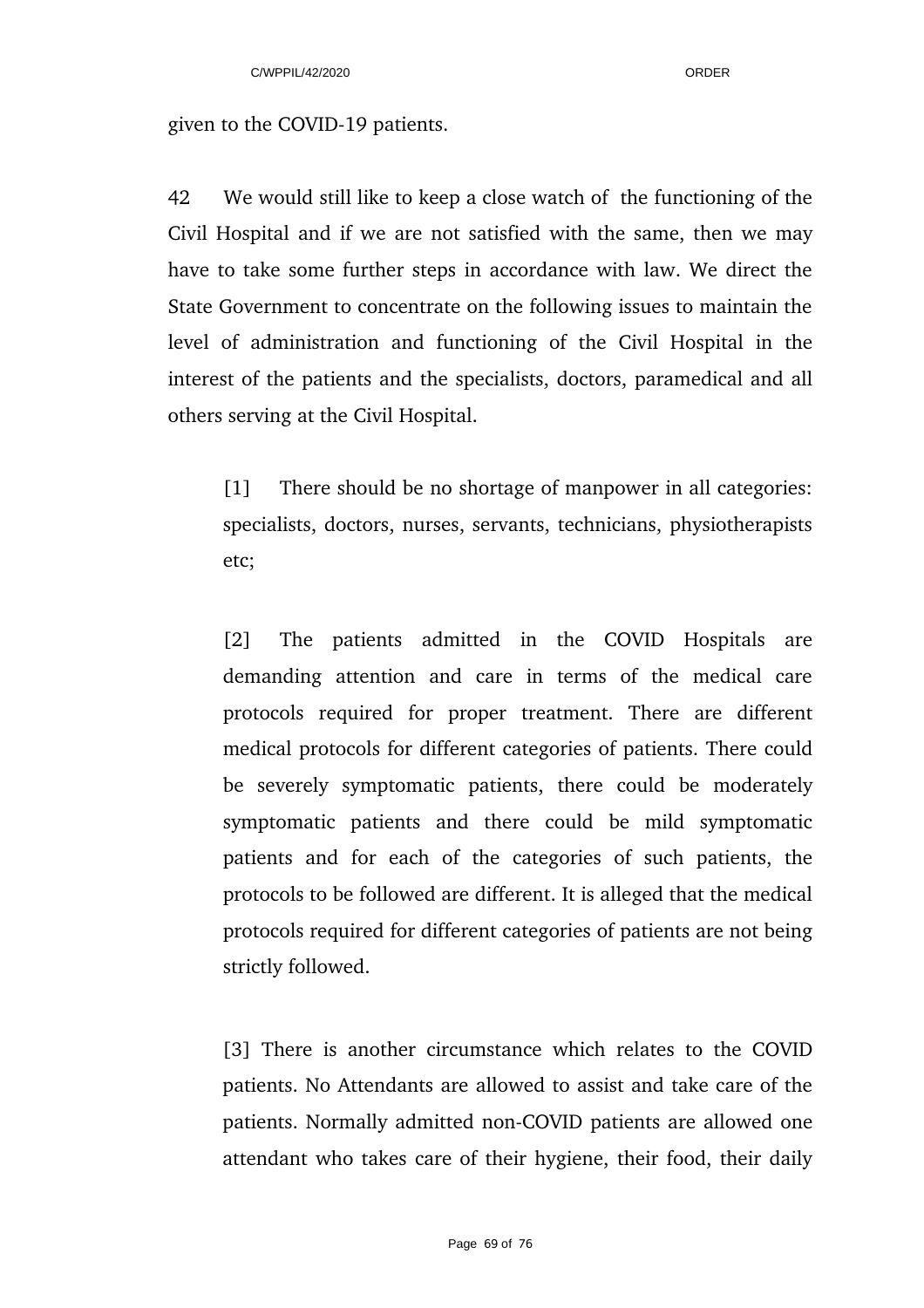necessities. However, for COVID patients, such care is to be taken by the Nurses, attendants and other staff of the hospitals.

[4] Although not confirmed, but, there are reports both in the print and digital medias that the COVID patients have lost their lives on account of proper care and attention not being provided to them. It has also come to our knowledge on account of dehydration and other negligence, COVID patients have lost their lives.

[5] There are also reports that necessary precaution are not being taken for the attending doctors and staff in terms of providing essential protective gadgets, consumables, PPE kits, etc. They cannot be put to risk under any circumstances.

43 We, thus, direct that all necessary medical protocols, as are laid down, for different categories of patients, should strictly be adhered to so that no life is lost because of any kind of negligence or non-attendant. We further direct that all precautionary measures are also strictly adhered to for the doctors and all other staff as observed above.

44 At this stage, Mr. Trivedi, the learned Advocate General pointed out that inadvertently, in the last report, it has been stated that a private pathological laboratory by name Supratech Micropath Laboratory has been blacklisted. Mr. Trivedi seeks to clarify that the Supratech Micropath Laboratory has not been blacklisted. We take notice of the same. The Health Minister of the State; the Chief Secretary, Health Department and all other authorities to keep a very close watch on the administration and functioning of the Civil Hospital. There should not be any laxity in this regard. As days are passing by, all steps should be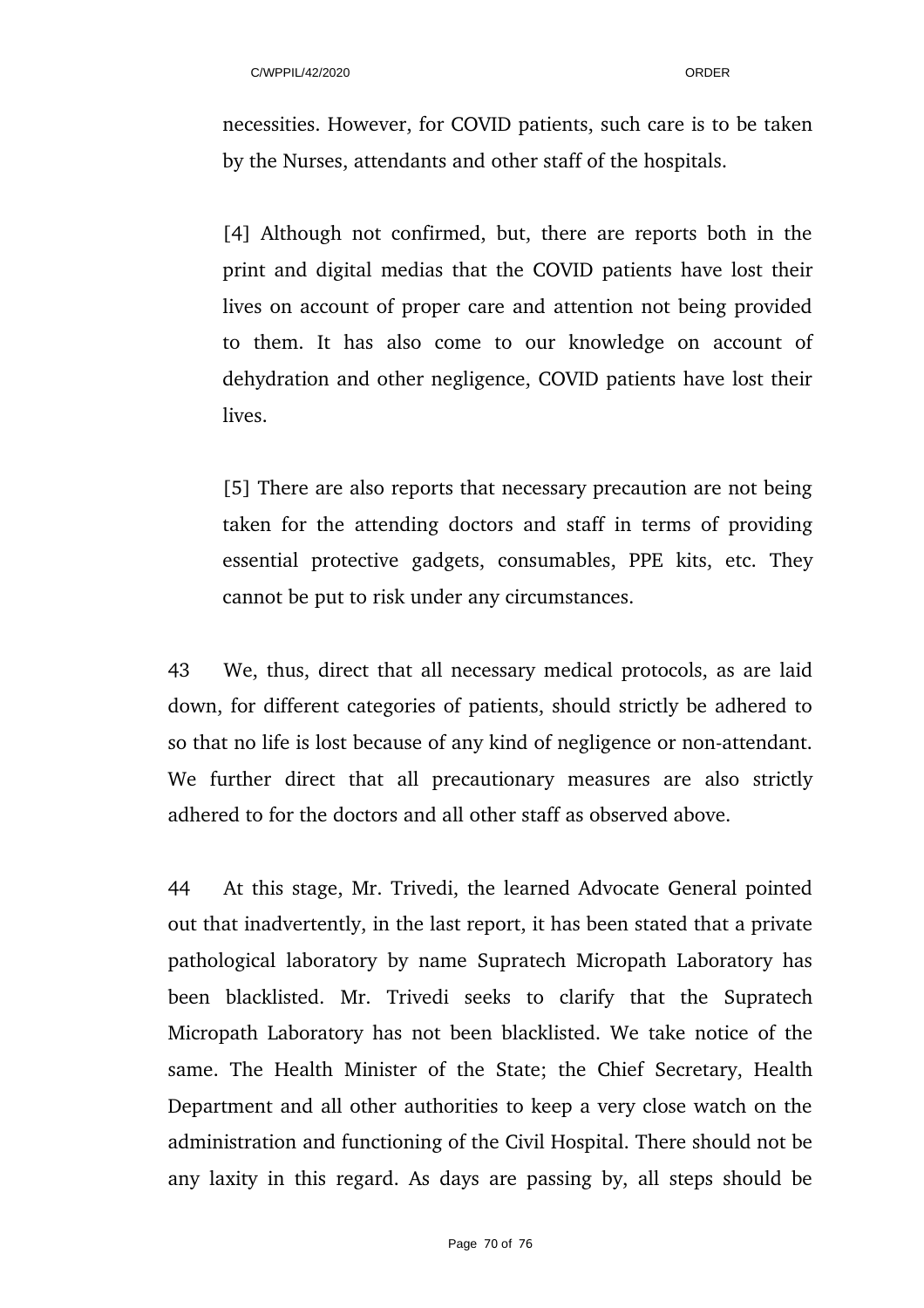taken to improve the quality of medical treatment and other facilities at the Civil Hospital. No citizen of this country should gather a feeling that he is being treated differently than a person with necessary resources. All the citizens of this country are entitled to protection of their fundamental rights.

45 Before we close today's discussion on the topic of the hospital, we would like to make a note of something very disturbing, as pointed out by Shri Brijesh Trivedi, the learned counsel. It is brought to our notice that the Health Department is unable to withstand the pressure and in such circumstances, they may start restricting the admission of the COVID-19 patients in the Civil Hospital. We are sure that the State Government will never do this. We want the Civil Hospital to function at its full strength. Not a single bed should be kept vacant. If the Health Department is not able to withstand the pressure, then it should immediately make necessary arrangements to increase the strength of the doctors, nursing staff, etc. We sound a note of caution in this regard, more particularly, to the Principal Secretary of the Health Department that in future, if we come to know that deliberately, the admission in the Civil Hospital is restricted with a view to cope up with the pressure of work, then we may have to take appropriate action in this regard.

46 The further report of the Civil Hospital shall be placed on record by the next date of hearing.

47 We also heard Mr. Hirak Ganguli, the learned counsel appearing in the Civil Application No.7 of 2020. We have been assured by the learned Advocate General as well as by the learned Government Pleader that all issues raised in the Civil Application No.7 of 2020 shall also be looked into. In such circumstances, the Civil Application No.7 of 2020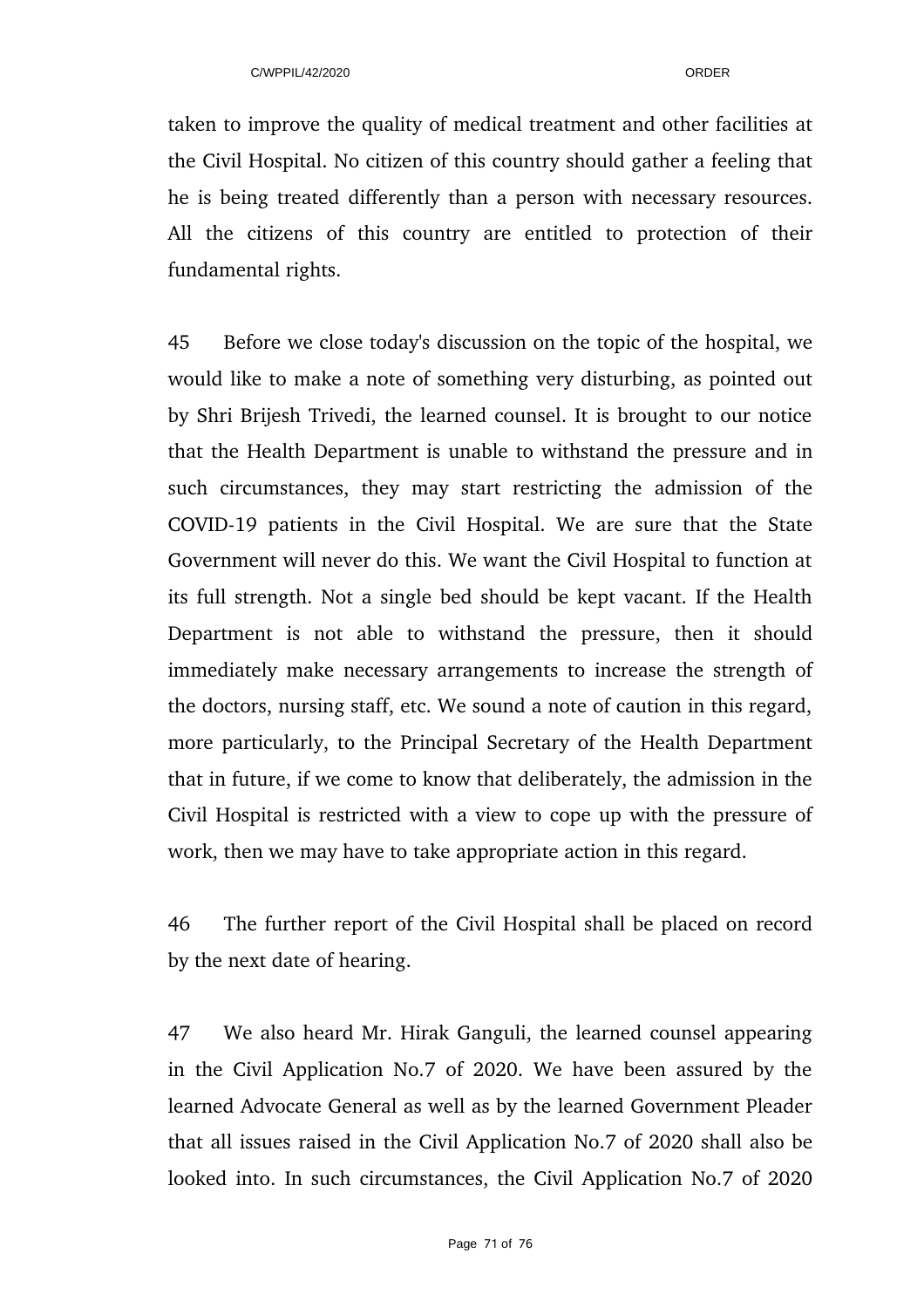## stands disposed of.

48 We have heard Mr. N.M. Kapadia, the learned counsel who is appearing in Civil Application No.09 of 2020 for the inhabitants of the Municipal Slums Quarters situated at Asarva. Mr. Kapadia has expressed satisfaction with the work undertaken by the AMC as regards sanitization, etc. However, Mr. Kapadia has requested that the authorities should continue to distribute the Ayurvedic medicines in the locality. According to Mr. Kapadia, persons from a very poor strata of the society are residing in the locality and they are not in a position to purchase costly medicines in the form of multi-vitamins, etc. The State Government shall look into this aspect and see to it that the Ayurvedic preparation are distributed in this locality. Although the Civil Application No.09 of 2020 is not shown in the list, but as we have heard Shri Kapadia and his grievance having been already redressed, we are disposing off the same.

49 Mr. Vijay Nangesh, the learned counsel appearing in the Civil Application No.13 of 2020 very fairly submitted that his Civil Application has become infructuous in view of the issue which we have discussed today. In such circumstances, the Civil Application No.13 of 2020 stands disposed of.

50 The Civil Applications Nos.15 of 2020 and 17 of 2020 also stand disposed of in view of the issue which we have discussed today.

51 We also took up the Writ Petition (PIL) No.67 of 2020 filed by the learned counsel Mr. Sikander Saiyed. Mr. Saiyed fairly submitted that his PIL has also become infructuous. In the same manner, Mr. Neel Lakhani, the learned counsel appearing in the Writ Petition (PIL) No.74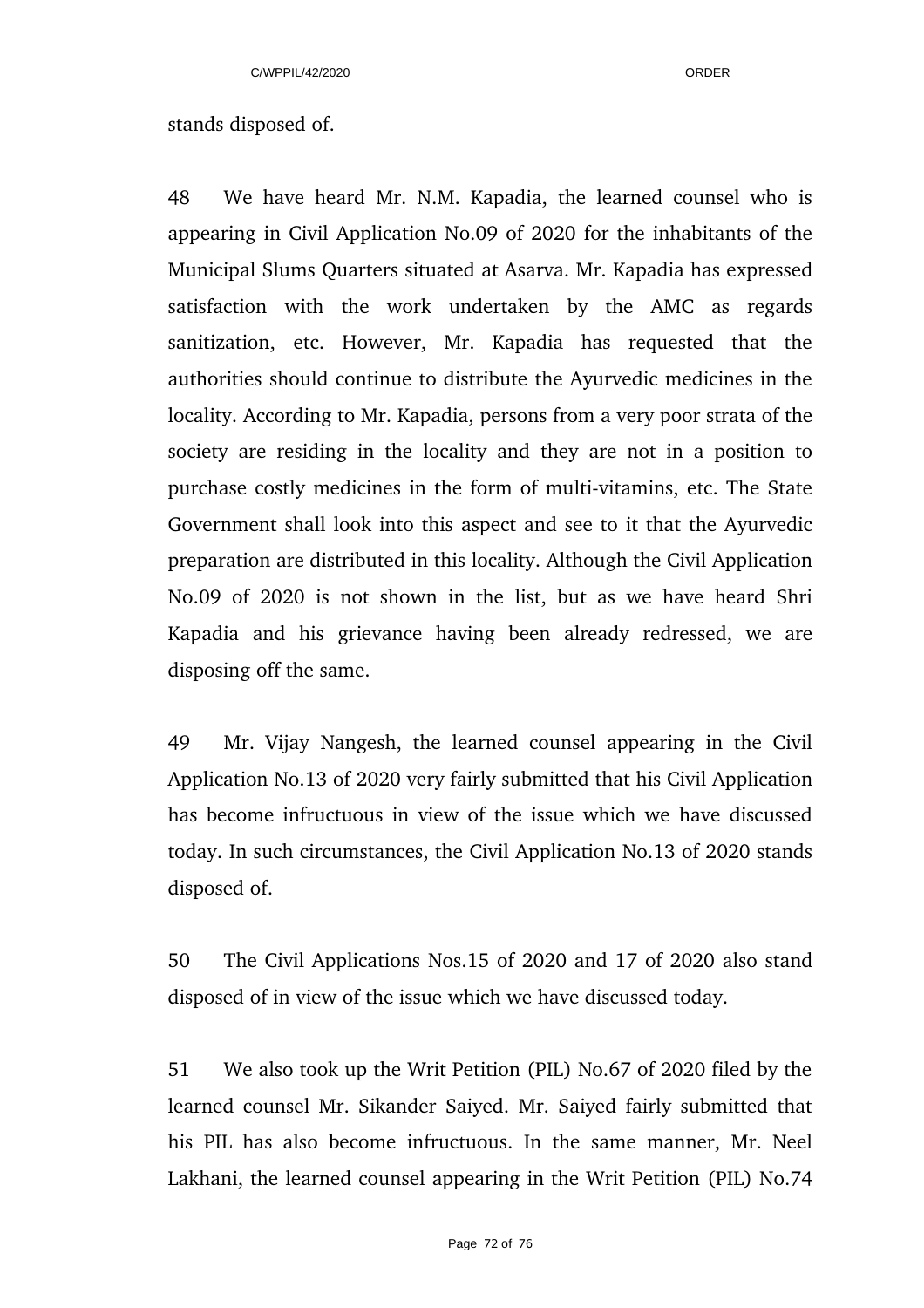of 2020 also fairly submitted that his writ petition has also become infructuous. The Writ Petitions (PIL) Nos.67 of 2020 and 74 of 2020 thus stand disposed of.

52 Ordinarily, the High Court would not interfere with the functioning of the State Government. The Court steps in by mandamus when the State fails to perform its duty. The true test of an efficient Government can be determined from its performance in times like the present one. In difficult times, it is expected of any Government to rise to the occasion and protect its citizens. This litigation is in Public Interest. Whatever we are doing as on date is for the welfare of the people at large. All that we are doing is to remind the State Government of its constitutional obligations and the directive policies of the State. In such circumstances, we expect the State Government to accept our orders passed in the Public Interest in the right spirit bearing in mind the paramount consideration of the health and well being of the people as imperatively implicit in the right to life guaranteed under Article 21 of the Constitution of India. All good work that the Government would do will surely be appreciated and hailed. If we find any remiss, negligence or carelessness, we shall come down heavily. In the first place, why should the State Government invite any criticism from the Court. The Government knows its obligations towards its citizens very well and should be efficient in discharging its duties. We would like to observe that the State Government has taken up this litigation in Public Interest very seriously. All that is now required is to remain vigilant, careful and active.

53 Before we close this order, we would like to express our anguish over the unnecessary debates and comments that are going on as on date on the social media and other platforms. We have gathered an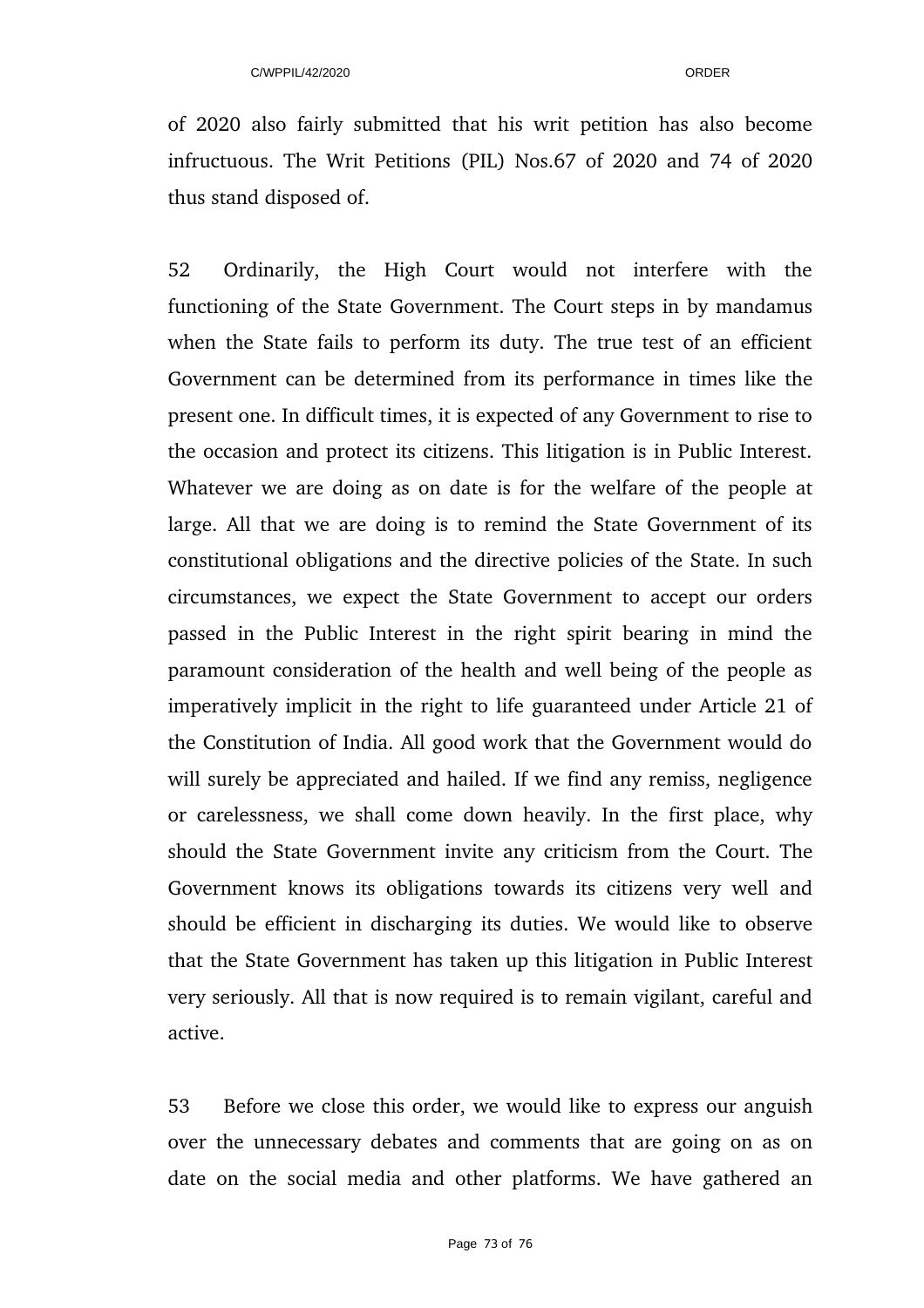impression that our orders passed time to time in the larger interest of the public are being misused for some oblique motive. In our opinion, the Public Interest Litigation is meant for the benefit of the lost and lonely and it is meant for the benefit of those whose social backwardness is the reason for no access to the Court. We also say that the PILs are not meant to advance the political gain and also to seek any political mileage. The Public Interest Litigation should never be made a political battle.

54 In times of crisis, we need to bind, not bicker. The COVID 19 crisis is a humanitarian crisis, not a political crisis. Hence, it is imperative that no one politicise this issue. The uncertainty about COVID-19 and its impact on our economy makes it even more important that the government does the right thing in terms of its policies. In these extraordinary circumstances, the role of the opposition is equally important. There is no denying that the role of the opposition is to hold the government to account, but in times like this a helping hand would be more beneficial than a critical tongue.

55 Merely criticising the government in power is not going to magically cure people of COVID 19, nor is it going to to make the dead come back to life. This pandemic is only threatening in terms of health, safety and well being and nobody is benefitting from this crisis. By politicising this issue one would in fact be downplaying the widespread suffering it has caused and further would be placing politics and political intent before the aim of helping and saving lives.

56 While adversarial criticism may do no good, constructive criticism can help. Simply highlighting the flaws and gaps in the State's handling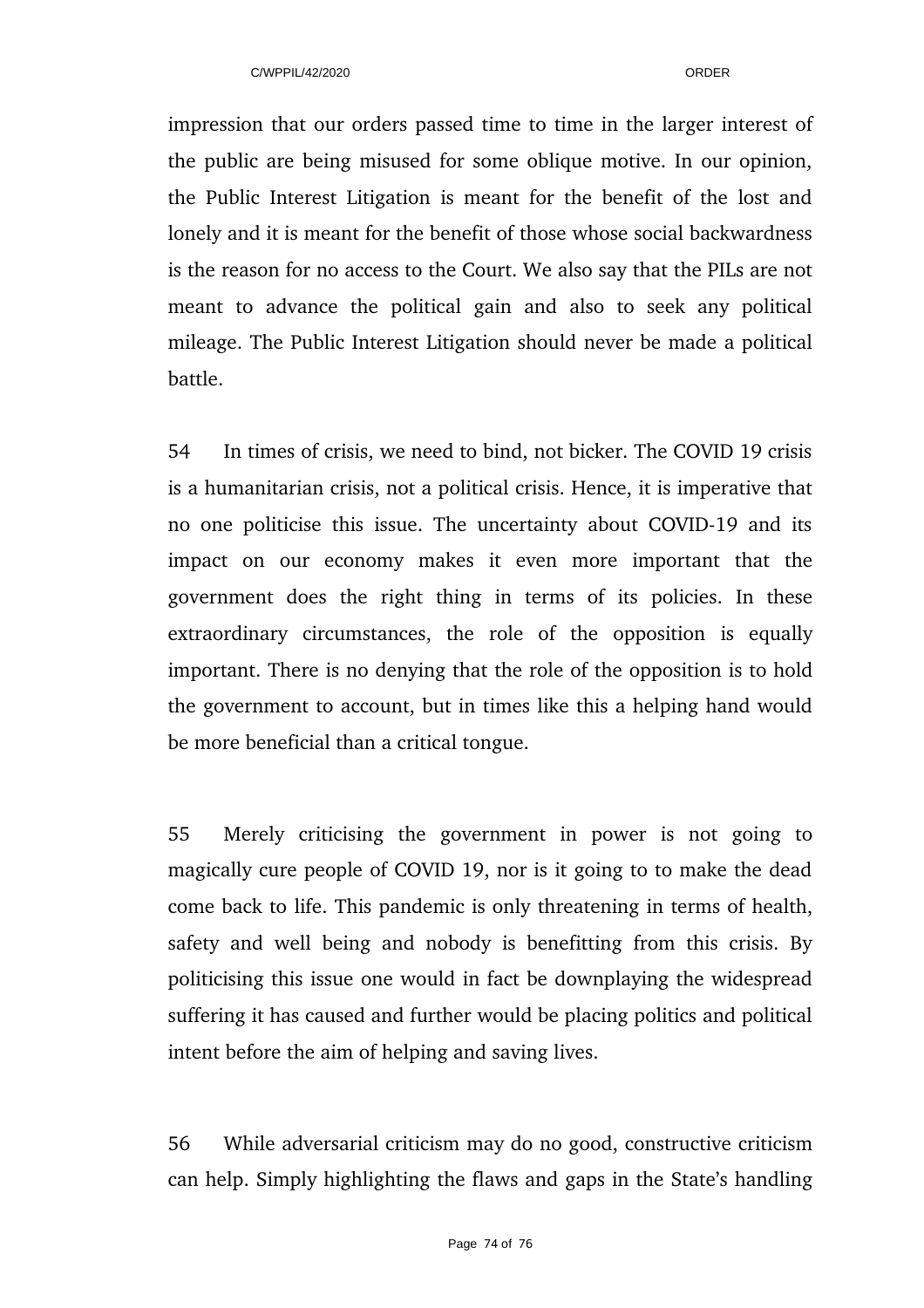of the situation only creates fear in the minds of people. People are least concerned about political ideologies and rivalries when their lives are at stake. There is a common threat and it is scary and people want to see collaboration. They want to see their leader come together and fight this together. By far most democratic countries that have been successful in dealing with this pandemic have one big thing in common a spirit of cooperation between political parties to fight a common unknown enemy, the virus. A similar sense of cooperation, understanding and constructive criticism can be powerful weapons for the Gujarat State to fight this pandemic.

57 We request one and all to be very careful from now onwards before commenting or entering into any debate with regard to Court orders that are being passed from time to time in Public Interest. Our message is loud and clear. We need not further elaborate on this issue. All those who cannot extend their helping hand in this difficult times and do anything good for the people at large have no right to criticize the functioning of the State Government. If the State Government would not have been doing anything, as alleged, then probably, by now, we all would have been dead. All that we are doing in this litigation is to keep the State Government conscious and active by reminding its constitutional and statutory obligations.

58 A couple of learned advocates submitted that they had also filed Public Interest Litigations relating to COVID-19 but the same are not listed today. The Registry is directed to list all such matters on the next date along with the present petition. We also require the State to respond to the said petitions by the next date.